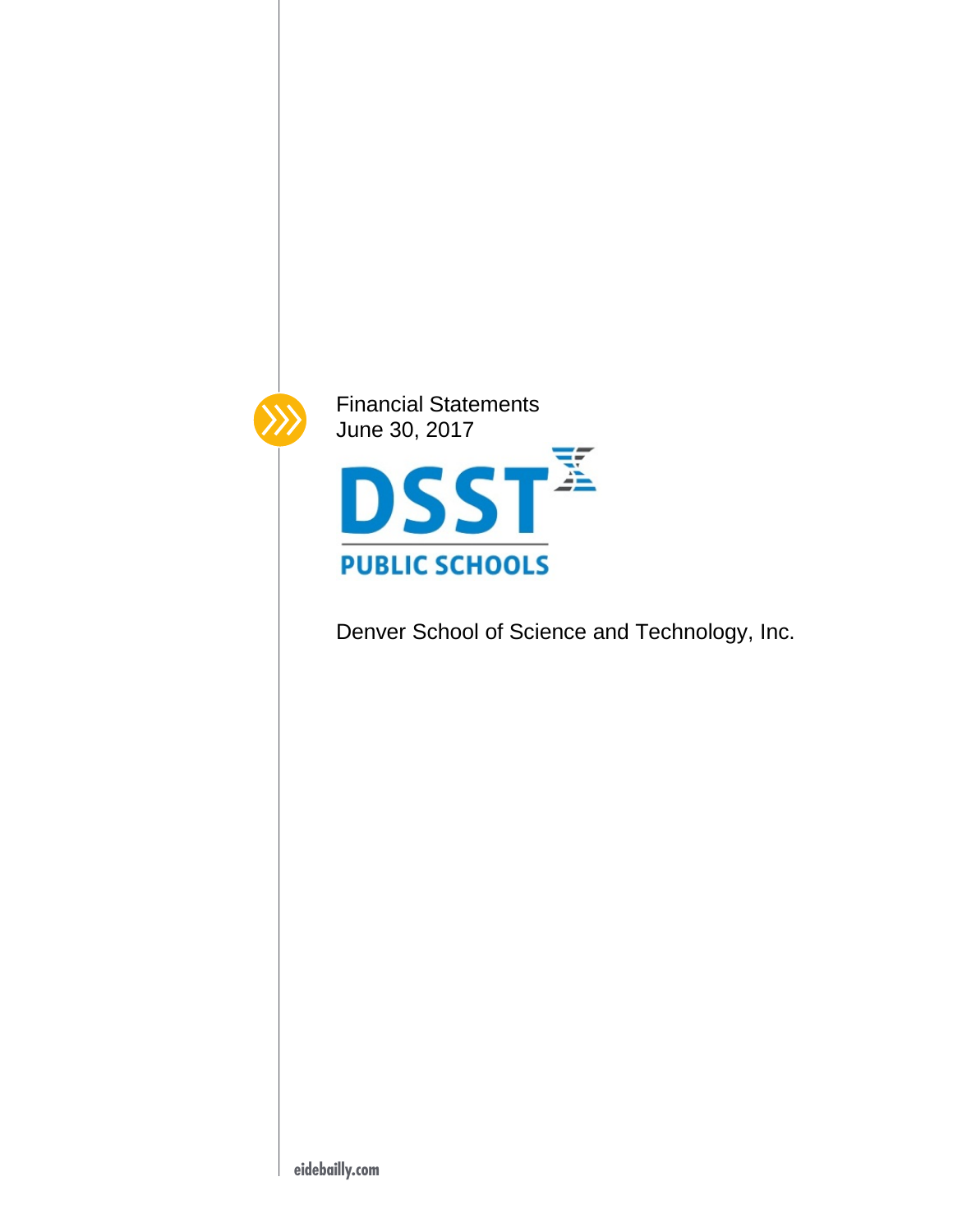| <b>Financial Statements</b>                                                              |  |
|------------------------------------------------------------------------------------------|--|
| Statement of Revenues, Expenditures and Changes in Fund Balances - Governmental Fund  15 |  |
| Required Supplementary Information                                                       |  |
| Supplementary Information                                                                |  |
|                                                                                          |  |
|                                                                                          |  |
|                                                                                          |  |
|                                                                                          |  |
|                                                                                          |  |
|                                                                                          |  |
|                                                                                          |  |
|                                                                                          |  |
|                                                                                          |  |
|                                                                                          |  |
|                                                                                          |  |
|                                                                                          |  |
|                                                                                          |  |
|                                                                                          |  |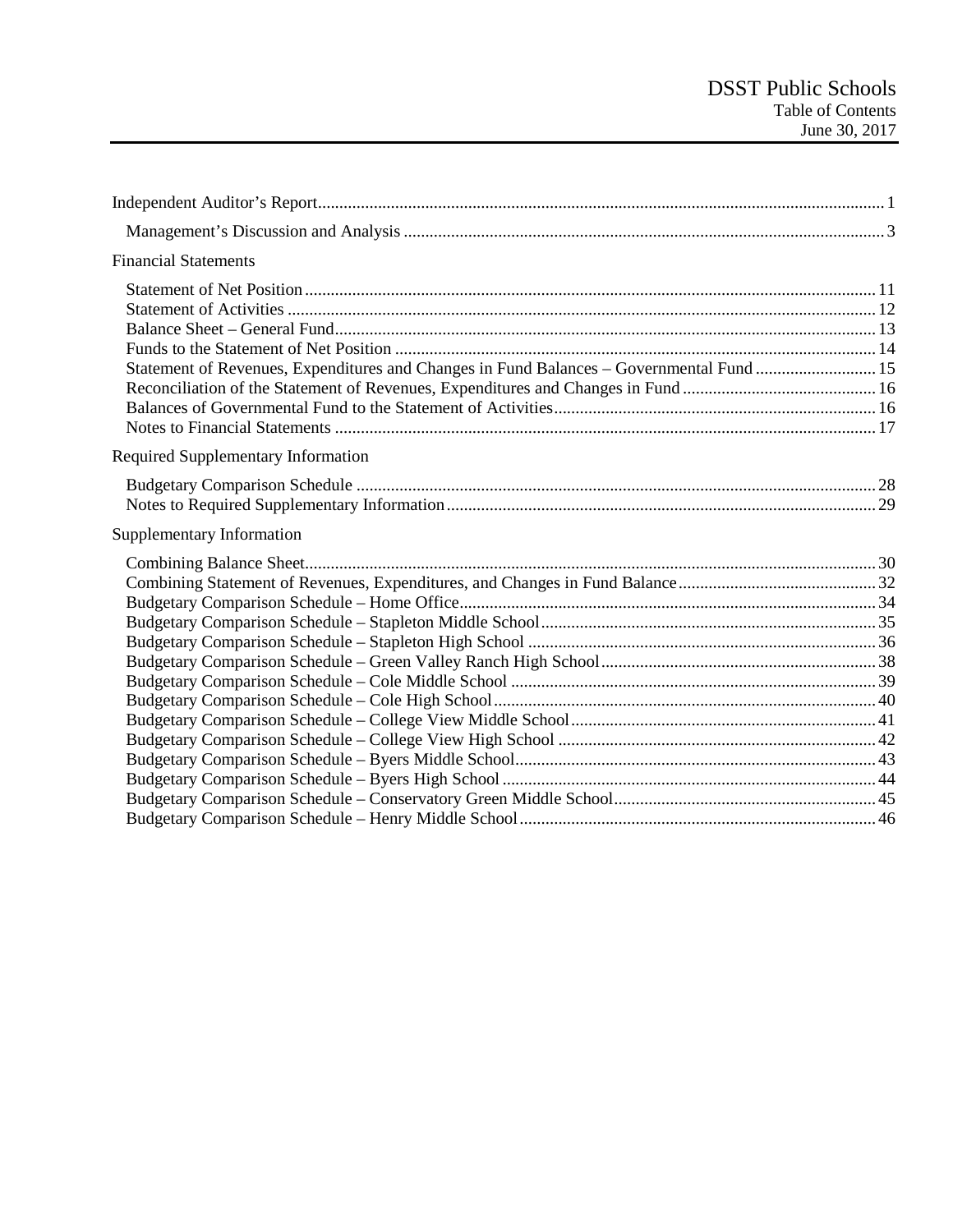

**CPAs & BUSINESS ADVISORS** 

#### **Independent Auditor's Report**

The Board of Directors Denver School of Science and Technology, Inc. Denver, Colorado

### **Report on the Financial Statements**

We have audited the accompanying financial statements of the governmental activities, the discretely presented component unit and the major fund of Denver School of Science and Technology, Inc. (DSST or DSST Public Schools), a component unit of Denver Public Schools, as of and for the year ended June 30, 2017, and the related notes to the financial statements, which collectively comprise DSST's basic financial statements as listed in the table of contents.

#### **Management's Responsibility for the Financial Statements**

Management is responsible for the preparation and fair presentation of these financial statements in accordance with accounting principles generally accepted in the United States of America; this includes the design, implementation, and maintenance of internal control relevant to the preparation and fair presentation of financial statements that are free from material misstatement, whether due to fraud or error.

#### **Auditor's Responsibility**

Our responsibility is to express an opinion on these financial statements based on our audit. We conducted our audit in accordance with auditing standards generally accepted in the United States of America. Those standards require that we plan and perform the audit to obtain reasonable assurance about whether the financial statements are free from material misstatement.

An audit involves performing procedures to obtain audit evidence about the amounts and disclosures in the financial statements. The procedures selected depend on the auditor's judgment, including the assessment of the risks of material misstatement of the financial statements, whether due to fraud or error. In making those risk assessments, the auditor considers internal control relevant to the entity's preparation and fair presentation of the financial statements in order to design audit procedures that are appropriate in the circumstances, but not for the purpose of expressing an opinion on the effectiveness of the entity's internal control. Accordingly, we express no such opinion. An audit also includes evaluating the appropriateness of accounting policies used and the reasonableness of significant accounting estimates made by management, as well as evaluating the overall presentation of the financial statements.

We believe that the audit evidence we have obtained is sufficient and appropriate to provide a basis for our audit opinions.

#### **Opinions**

In our opinion, the financial statements referred to above present fairly, in all material respects, the respective financial position of the governmental activities, the discretely presented component unit and the major fund of DSST, as of June 30, 2017, and the respective changes in financial position for the year then ended in accordance with accounting principles generally accepted in the United States of America.

**What inspires you, inspires us. Let's talk. | eidebailly.com**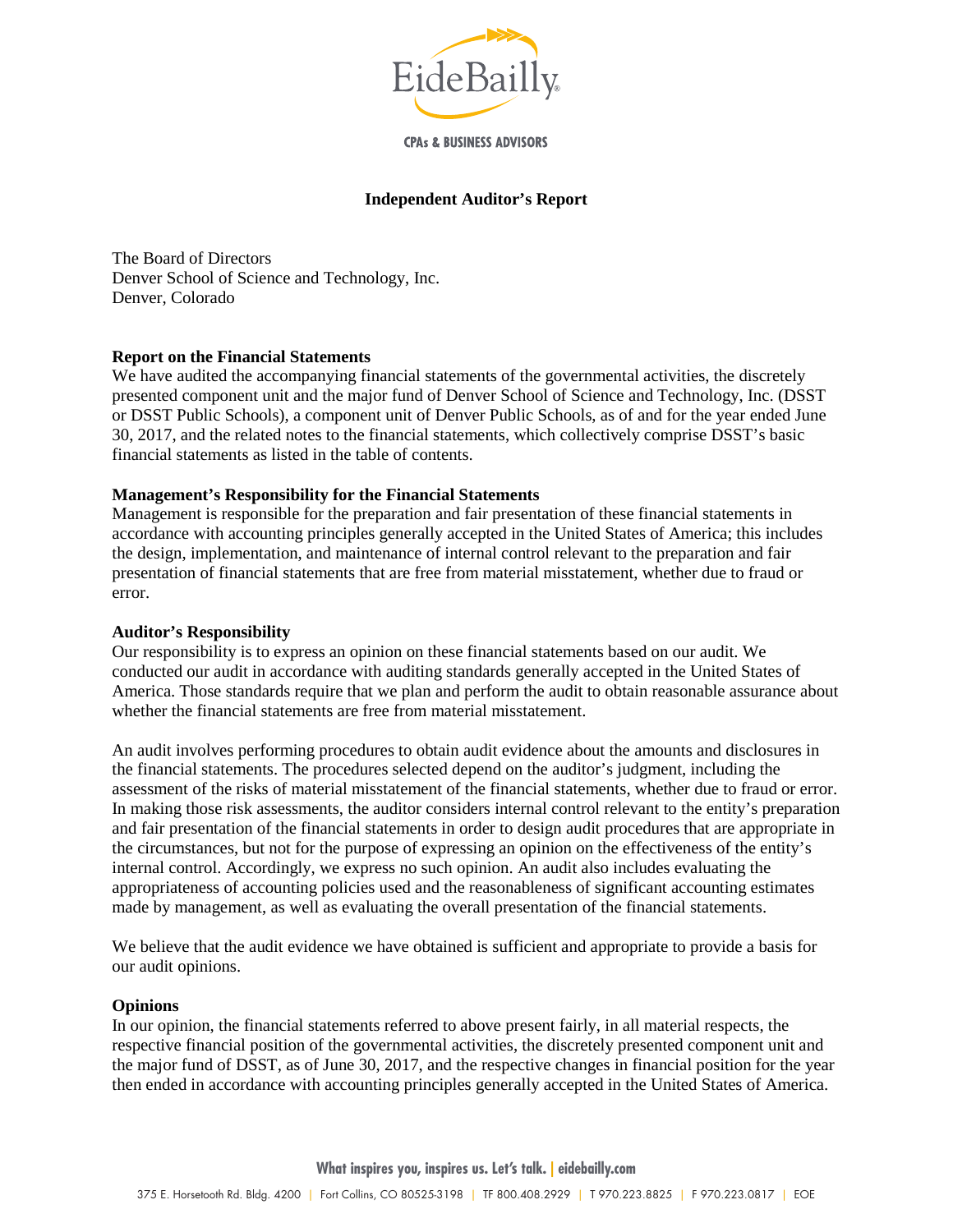#### **Change in Accounting Framework**

As described in Note 9 to the financial statements, Colorado Senate Bill 16-187 passed allowing a charter network to have their charter agreements written to include the network as a whole. Colorado Senate Bill 16-187 allows a charter school network to meet the statutory requirement for charter school financial audits by completing a single network-wide audit that includes each of the charter schools in the network. As a result of Colorado Senate Bill 16-187, DSST is allowed to prepare one network-wide financial statement instead of having individual school financial statements. Additionally, it was determined by the Colorado Department of Education that the charter school network-wide financial statements should be reported under the Governmental Accounting Standards Board (GASB) framework. As a result of implementing the financial reporting requirements within Colorado Senate Bill 16-187, DSST has converted the financial statement presentation of the DSST network-wide financial statements and related disclosures to be presented in accordance with the GASB financial reporting framework. Our opinions are not modified with respect to this matter.

#### **Other Matters**

#### *Required Supplementary Information*

Accounting principles generally accepted in the United States of America require that the management's discussion and analysis and budgetary comparison information on pages 3 through 10 and page 28 be presented to supplement the basic financial statements. Such information, although not a part of the basic financial statements, is required by the Governmental Accounting Standards Board, who considers it to be an essential part of financial reporting for placing the basic financial statements in an appropriate operational, economic, or historical context. We have applied certain limited procedures to the required supplementary information in accordance with auditing standards generally accepted in the United States of America, which consisted of inquires of management about the methods or preparing the information and comparing the information for consistency with management's responses to our inquires, the basic financial statements, and other knowledge we obtained during our audit of the basic financial statements. We do not express an opinion or provide any assurance on the information because the limited procedures do not provide us with sufficient evidence to express an opinion or provide any assurance.

#### *Other Information*

Our audit was conducted for the purpose of forming opinions on the financial statements that collectively comprise DSST's financial statements. The combining school financial statements and the budget to actual statements by school are presented for purposes of additional analysis and are not a required part of the financial statements.

The combining school financial statements and the budget to actual statements by school are the responsibility of management and were derived from and relate directly to the underlying accounting and other records used to prepare the basic financial statements. Such information has been subjected to the auditing procedures applied in the audit of the basic financial statements and certain additional procedures, including comparing and reconciling such information directly to the underlying accounting and other records used to prepare the basic financial statements or to the basic financial statements themselves, and other additional procedures in accordance with auditing standards generally accepted in the United States of America. In our opinion, the combining school fund financial statements and the budget to actual statements by school are fairly stated, in all material respects, in relation to the basic financial statements as a whole.

Ede Sailly LLP

Fort Collins, Colorado September 12, 2017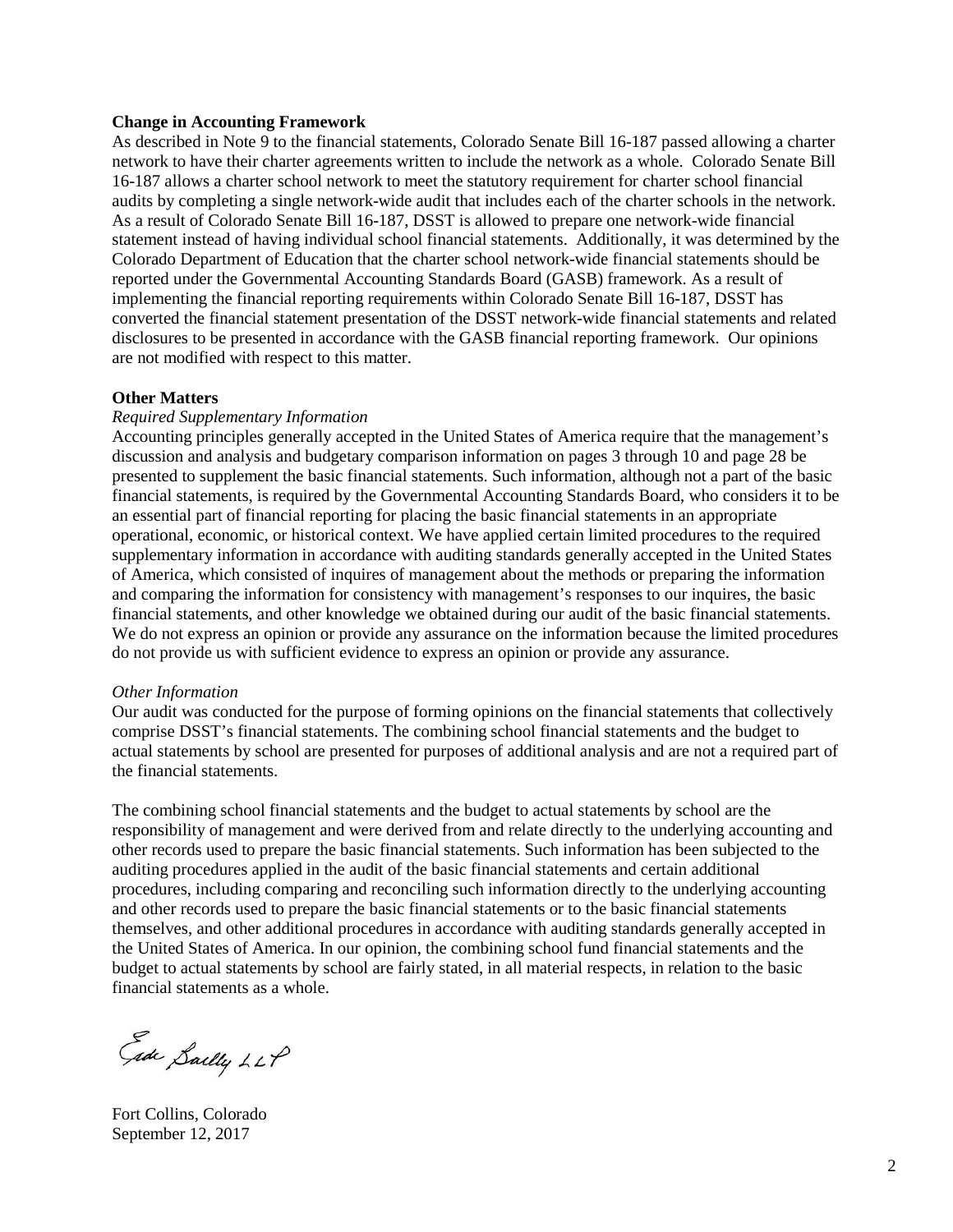Our discussion and analysis of the Denver School of Science and Technology, Inc., (DSST or DSST Public Schools) financial performance provides an overview of DSST's financial activities for the twelve months ended June 30, 2017. It should be read in conjunction with the financial statements.

## **Financial Highlights**

As stated in the Government-wide Financial Statements, the assets of DSST exceeded liabilities and deferred inflows of resources at June 30, 2017 by \$48,911,744. Of this amount, \$24,308,251 is unrestricted. The \$48,911,744 of DSST's total net position represents a decrease of \$1,118,474 from fiscal year 2016.

DSST's Governmental Fund Financial Statements reported an ending fund balance in fiscal year 2017 of \$45,196,934. The total fund balance in the General Fund is 86.54% of the total General Fund expenditures of \$52,227,241.

### **Overview of the Financial Statements**

This discussion and analysis is intended to serve as an introduction to DSST's Basic Financial Statements. The Basic Financial Statements are comprised of three components: 1) Government-wide Financial Statements, 2) Fund Financial Statements, and 3) Notes to the Basic Financial Statements. This report also contains required supplementary information and other supplementary information in addition to the Basic Financial Statements themselves.

### **Change in Reporting Framework**

It was determined by the Colorado Department of Education that the charter school network should be reporting under the Governmental Accounting Standards Board (GASB) framework instead of the Financial Accounting Standards Board (FASB) framework. Therefore, DSST has converted the beginning net position and fund balance to be presented in accordance with the GASB framework.

### **Government-wide Financial Statements**

All of DSST's services are reported in the Government-wide Financial Statements, including instruction, instructional supporting services, school administration, business services, and operation and maintenance of plant services. Per pupil revenue, mill levy override, federal aid and private contributions finance most of the activities. Additionally, any capital and debt financing activities are reported in these statements.

**Government-wide Financial Statements** are designed to provide readers a broad overview of DSST's finances in a manner similar to a private-sector business.

**Statement of Net Position** presents information on all of DSST's assets, liabilities, and deferred outflows or inflows of resources, with the difference reported as net position. Over time, changes in net position may serve as a useful indicator of whether the financial position of DSST is improving or deteriorating.

**Statement of Activities** presents information showing changes in DSST's net position during the most recent fiscal year. All changes in net position are reported as soon as the underlying event causing the change occurs, regardless of the timing of the related cash flows. Therefore, revenues and expenses are reported in this statement for some items that will only result in cash flows in future fiscal periods (e.g., unconditional contributions receivable).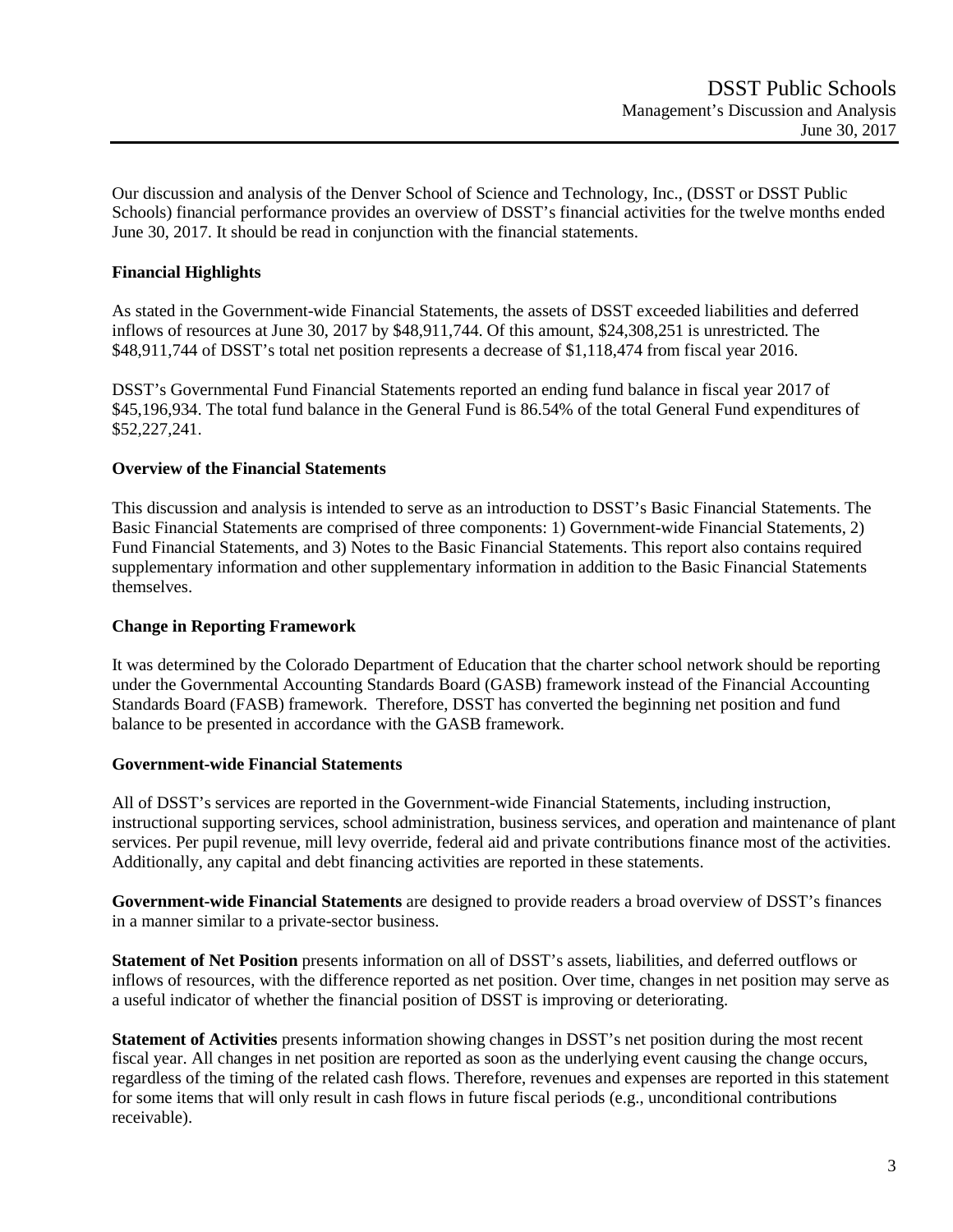The Government-wide Financial Statements distinguish functions of DSST that are principally supported by taxes and revenues from other functions intended to recover all or a significant portion of their costs through user fees and charges. Government-wide Financial Statements can be found on pages 11-12.

## **Fund Financial Statements**

DSST uses fund accounting to record specific sources of funding for particular purposes. A fund is an accounting device used to maintain control over resources that have been segregated for specific activities or objectives. DSST uses fund accounting to ensure and demonstrate compliance with finance-related legal requirements.

Governmental Funds are used to account for essentially the same functions reported as government activities in the Government-wide Financial Statements. All of DSST's activities are included in a governmental fund which focuses on 1) how cash and other financial assets, that can readily be converted to cash, flow in and out and 2) the balances that are available for spending at year-end. Consequently, the Governmental Fund Statements provide a detailed short-term view that helps determine whether more or fewer financial resources can be spent in the near future to finance DSST's programs. Because this information does not encompass the additional long-term focus of the Government-wide Statements, additional information is provided in Figure A-1 to explain the relationship between them.

DSST maintains one governmental fund, a General Fund. Information is presented in the Governmental Fund Balance Sheet and in the Governmental Fund Statement of Revenues, Expenditures, and Changes in Fund Balances for the General Fund. DSST adopted an annual budget for the General Fund and a budgetary comparison schedule has been provided to demonstrate compliance with this budget. The basic Governmental Fund Financial Statements can be found on pages 13 and 15 of this report.

|                                      |                                   | <b>Fund Statement</b>              |
|--------------------------------------|-----------------------------------|------------------------------------|
| <b>Types of Statements</b>           | Government-wide                   | <b>Governmental Fund</b>           |
| Scope                                | Entire organization               | The activities of DSST that are    |
|                                      |                                   | not proprietary or fiduciary       |
| <b>Required Financial Statements</b> | <b>Statement of Net Position</b>  | <b>Balance Sheet</b>               |
|                                      | <b>Statement of Activities</b>    | <b>Statement of Revenues,</b>      |
|                                      | Reconciliation statements         | Expenditures and Changes in        |
|                                      |                                   | <b>Fund Balances</b>               |
| Accounting basis and                 | Accrual accounting and            | Modified accrual accounting and    |
| measurement focus                    | economic resources focus          | current financial resources focus  |
| Type of asset/liability              | All assets and liabilities, both  | Only assets expected to be used    |
| information                          | financial and capital, short-term | and liabilities that come due      |
|                                      | and long-term                     | during the year, or soon           |
|                                      |                                   | thereafter; no capital assets      |
|                                      |                                   | included                           |
| Types of inflow/outflow              | All revenues and expenses during  | Revenues for which cash is         |
| information                          | year, regardless of when cash is  | received during or soon after the  |
|                                      | received or paid                  | end of the year; expenditures      |
|                                      |                                   | when goods or services have        |
|                                      |                                   | been received and payment is due   |
|                                      |                                   | during the year or soon thereafter |

### **Figure A-1. Major Features of DSST's Government-wide and Fund Financial Statements**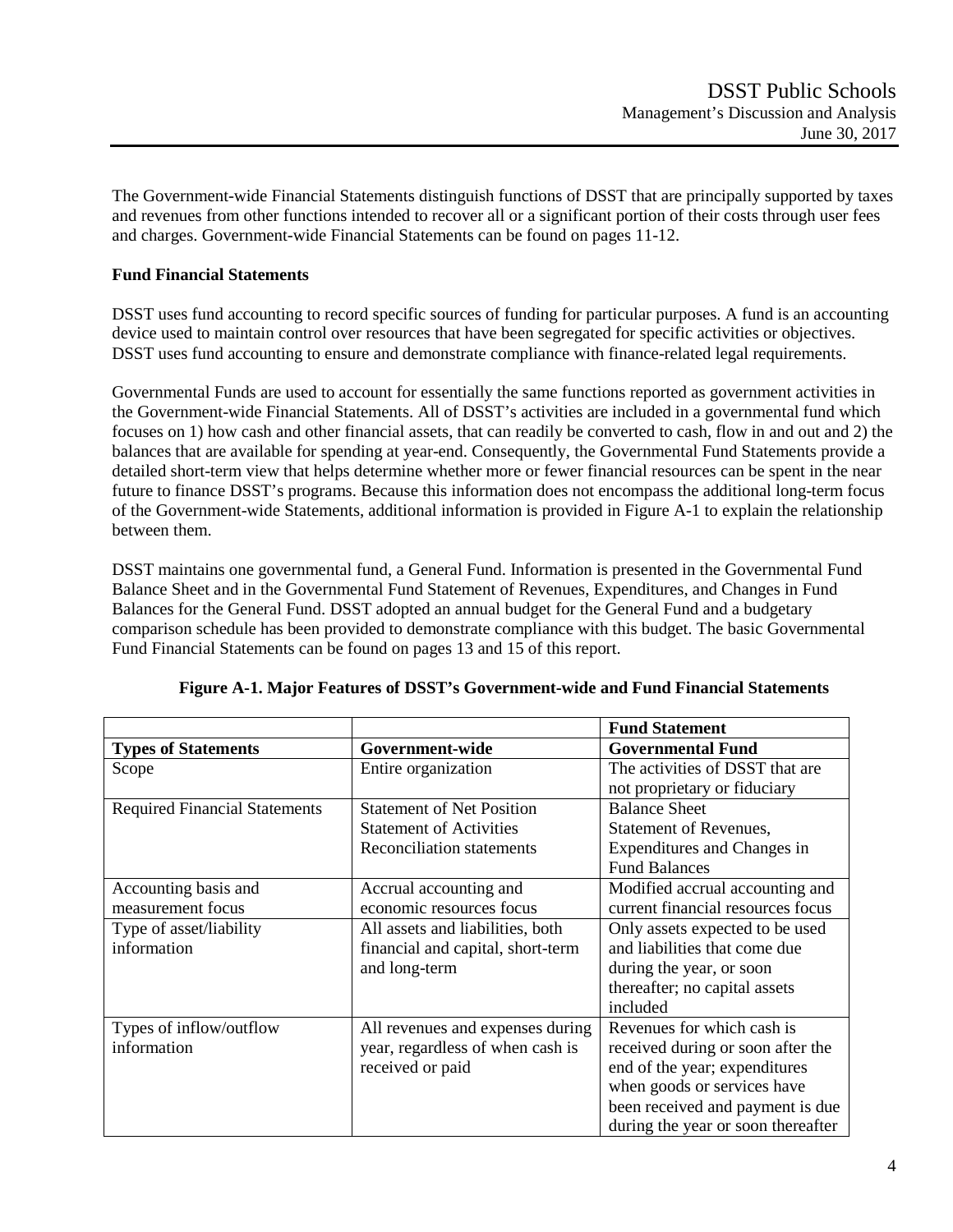### **Notes to the Financial Statements**

The notes provide additional information essential to a complete understanding of the data provided in the Government-wide and Fund Financial Statements. The notes can be found on pages 17-27 of this report.

### **Required Supplementary Information**

In addition to the basic financial statements and accompanying notes, this report also presents certain required supplementary information that further explains and supports the information in the financial statements. The required supplementary information relates to comparisons of the original adopted budget, the final amended budget, and the actual expenditures for the fiscal year. Required supplementary information can be found on pages 28-29 of this report.

The remainder of this overview section of Management's Discussion and Analysis explains the structure and contents of each of the statements. Figure A-1 summarizes the major features of DSST's financial statements, including the portion of the operations covered and the types of information presented.

### **Government-wide Financial Analysis**

As noted earlier, net position can serve as a useful indicator of DSST's financial position. DSST's total net position was \$48,911,744 at June 30, 2017.

\$24,308,251 or 49.69% of DSST's net position is unrestricted and are resources available to fund the DSST's programs in the following year.

The remaining balance of net position represents resources subject to external restrictions on how they may be used. Net position is illustrated in Table I.

| <b>Net Position Summary</b>                |                         |                   |                 |  |  |  |  |
|--------------------------------------------|-------------------------|-------------------|-----------------|--|--|--|--|
| Table I                                    |                         |                   |                 |  |  |  |  |
|                                            | Governmental Activities |                   |                 |  |  |  |  |
|                                            | 2017                    | 2016              |                 |  |  |  |  |
| <b>Current and Other Assets</b>            | 52,089,817<br>S         | 52,941,207<br>\$. | \$<br>(851,390) |  |  |  |  |
| Capital Assets                             | 954,004                 | 1,059,636         | (105, 632)      |  |  |  |  |
| <b>Total Assets</b>                        | 53,043,821              | 54,000,843        | (957, 022)      |  |  |  |  |
| <b>Current Liabilities</b>                 | 3,807,478               | 3,494,648         | 312,830         |  |  |  |  |
| <b>Total Liabilities</b>                   | 3,807,478               | 3,494,648         | 312,830         |  |  |  |  |
| Defered Inflows of Resources               |                         |                   |                 |  |  |  |  |
| Deferred gain on sale                      | 168,400                 | 336,800           | (168, 400)      |  |  |  |  |
| Permanent endowment                        | 156,199                 | 139,177           | 17,022          |  |  |  |  |
| <b>Total Deferred Inflows of Resources</b> | 324,599                 | 475,977           | (151, 378)      |  |  |  |  |
| Net Position:                              |                         |                   |                 |  |  |  |  |
| Net Investment in Capital Assets           | 954,004                 | 1,059,638         | (105, 634)      |  |  |  |  |
| Restricted                                 | 23,649,489              | 13,437,634        | 10,211,855      |  |  |  |  |
| Unrestricted                               | 24,308,251              | 35,532,946        | (11, 224, 695)  |  |  |  |  |
| <b>Total Net Position</b>                  | 48,911,744              | 50,030,218<br>S   | (1,118,474)     |  |  |  |  |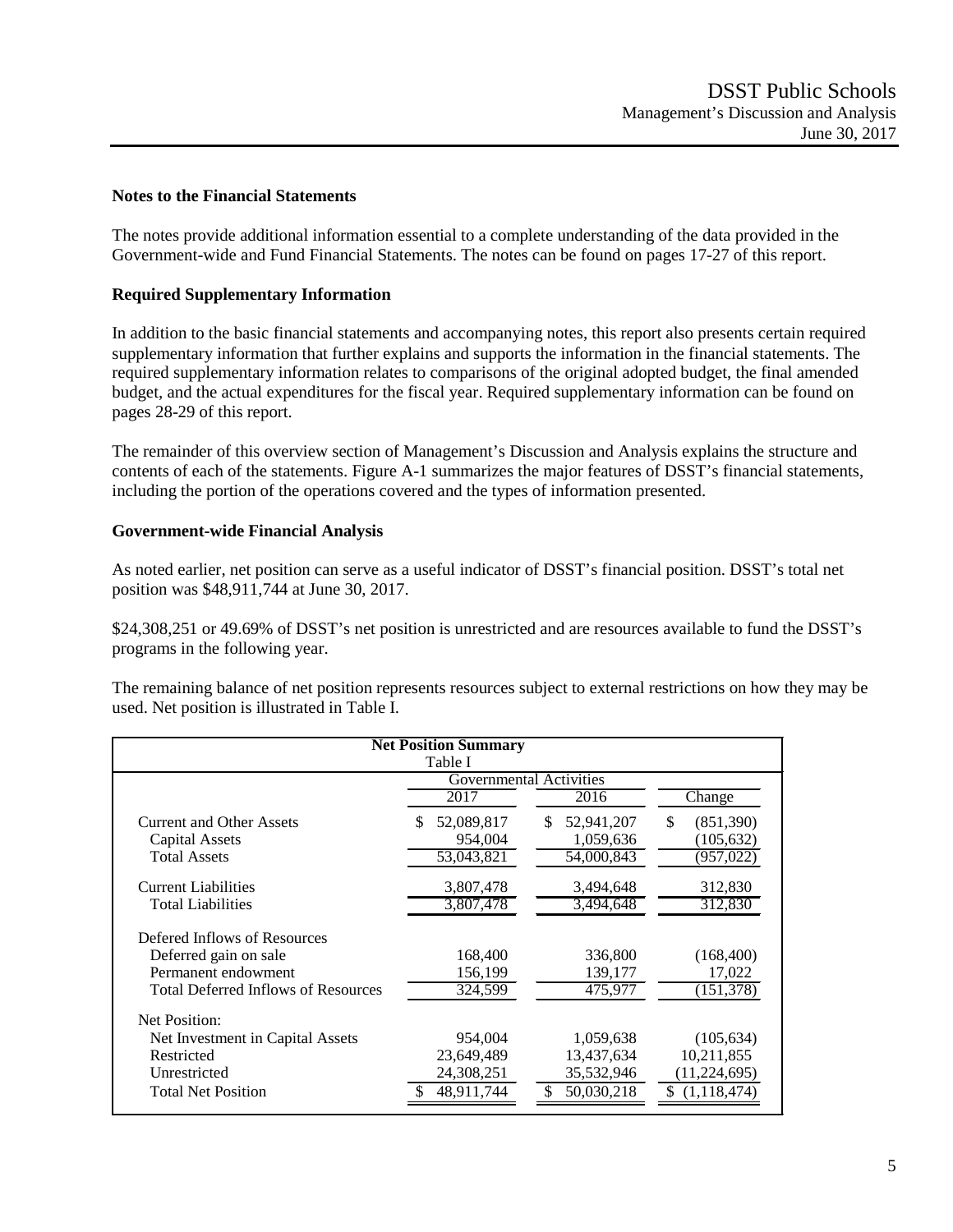## **Governmental Activities**

The net position of DSST's Governmental Activities decreased to \$48,911,744. Despite the decrease the overall financial condition of DSST continues to be strong. The total cost of all Governmental Activities for the fiscal year ended June 30, 2017 was \$52,332,873. Funding for these Governmental Activities is by specific program revenue or through general revenues such as per pupil revenues and mill levy overrides. The following is a summary of the governmental activities:

- The total general revenues of all governmental activities was \$48,268,482. The amount paid through Per Pupil Revenue (PPR), which is based on 4,781 students and a rate set by the Colorado State Legislature. and Denver Public Schools, was \$36,679,419 and represents 76.26% of the total of general revenues
- An additional \$7,022,007 or 14.55% was received through mill levy overrides which are property taxes approved by the voters in Denver Public Schools.
- Title revenues received from DPS on a contract basis was \$3,278,605 or 6.79%.
- Revenues from all sources increased \$9,220,741 or 21.96% from fiscal year 2016. The increase is due largely in part to an increase in enrollment.
- The cost of all governmental activities was \$52,332,873 which is an increase of \$9,626,786 from fiscal year 2016. The increase is due to increases in salaries, stipend, and benefits and increased DPS and CMO fees.
- The largest expense is personnel, including teachers, administrators, coaches and substitute teachers totaling \$37,333,415 or 71.34% of total expense. Salaries, stipends, and related payroll taxes and benefits are all included in the personnel category.
- Payments to Denver Public Schools for rent, special education services, administrative services, accounting and general operations total \$6,479,386 or 12.38%.
- The remaining \$8,520,072 or 16.28% of expenses are for instructional and non-instructional supplies, student activities, printing, copying and miscellaneous expenses.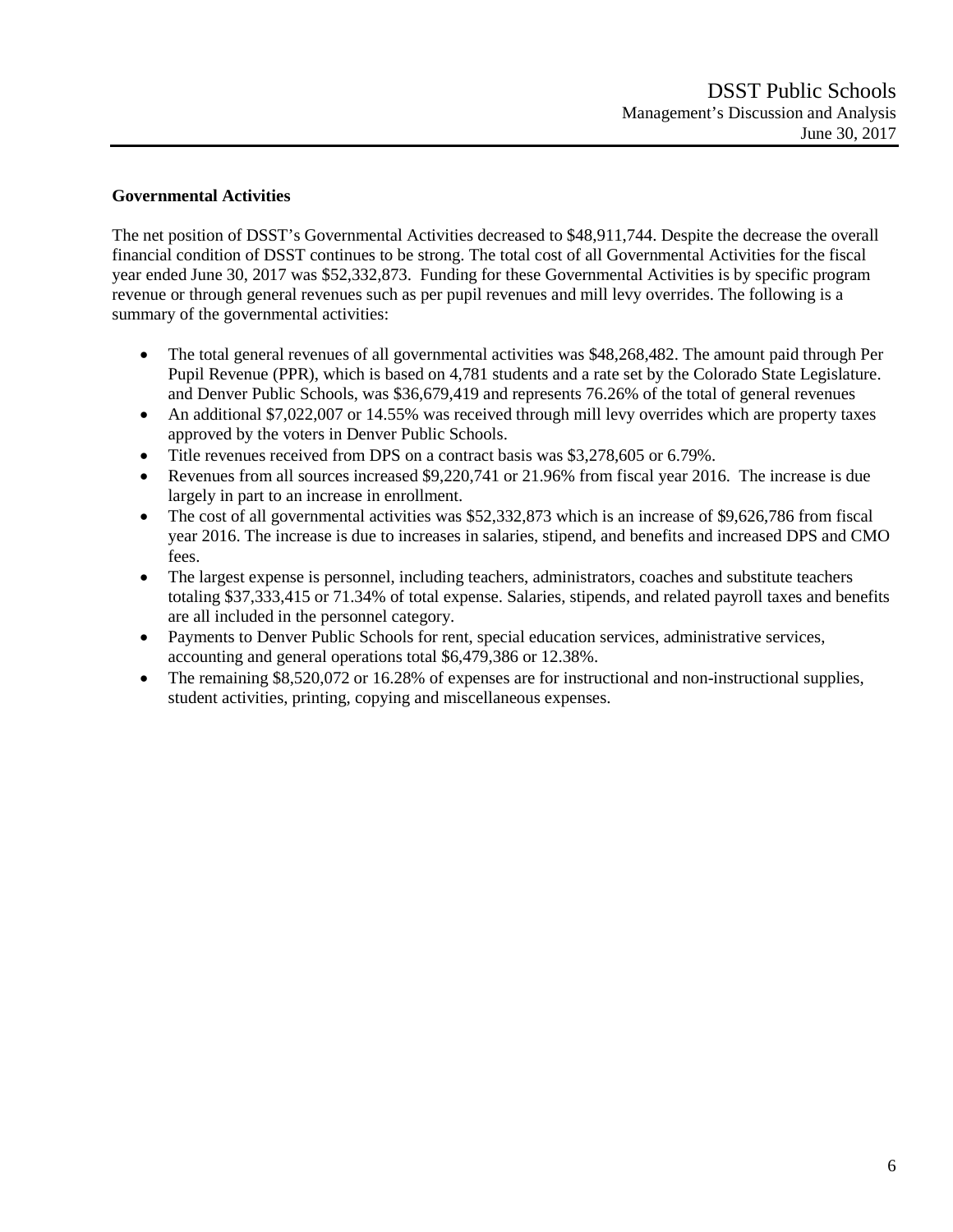|                                           |              | <b>Changes in Net Position</b><br>Table II |               |               |            |
|-------------------------------------------|--------------|--------------------------------------------|---------------|---------------|------------|
|                                           |              | Governmental Activities                    |               |               |            |
|                                           |              | 2017                                       | 2016          | Change        | Change %   |
| Revenues:                                 |              |                                            |               |               |            |
| <b>Program Revenues:</b>                  |              |                                            |               |               |            |
| <b>Charges for Services</b>               | $\mathbb{S}$ | 762,538                                    | \$<br>701,869 | \$<br>60,669  | 8.64 %     |
| <b>Operating Grants and Contributions</b> |              | 2,183,379                                  | 1,836,304     | 347,075       | 18.90      |
| <b>Capital Grants and Contributions</b>   |              |                                            | 408,769       | (408,769)     | (100.00)   |
| <b>General Revenues:</b>                  |              |                                            |               |               |            |
| Per Pupil Operating Revenue               |              | 36,679,419                                 | 30,349,486    | 6,329,933     | 20.86      |
| Mill Levy Override                        |              | 7,022,007                                  | 3,588,874     | 3,433,133     | 95.66      |
| Title Funds from DPS                      |              | 3,278,605                                  | 2,840,705     | 437,900       | 15.42      |
| Interest                                  |              | 80,075                                     | 1,719,148     | (1,639,073)   | (95.34)    |
| Other                                     |              | 1,208,376                                  | 548,503       | 659,873       | 120.30     |
| <b>Total Revenues</b>                     |              | 51,214,399                                 | 41,993,658    | 9,220,741     | 21.96      |
| Expenses:                                 |              |                                            |               |               |            |
| Instructional:                            |              |                                            |               |               |            |
| Regular education                         |              | 25,779,690                                 | 20,921,404    | 4,858,286     | 23.22      |
| Special education                         |              | 2,350,873                                  | 1,792,005     | 558,868       | 31.19      |
| <b>Supporting Services:</b>               |              |                                            |               |               |            |
| Pupil supporting services                 |              | 4,581,608                                  | 3,853,525     | 728,083       | 18.89      |
| <b>Instructional support</b>              |              | 2,809,704                                  | 2,027,729     | 781,975       | 38.56      |
| General administration                    |              | 425,447                                    | 388,391       | 37,056        | 9.54       |
| School administration                     |              | 11,086,977                                 | 9,300,868     | 1,786,109     | 19.20      |
| <b>Business services</b>                  |              | 455,437                                    | 343,948       | 111,489       | 32.41      |
| Operations and maintenance                |              | 3,426,577                                  | 2,753,018     | 673,559       | 24.47      |
| Pupil transportation                      |              | 494,700                                    | 235,470       | 259,230       | 110.09     |
| Central services                          |              | 614,535                                    | 561,098       | 53,437        | 9.52       |
| Other support services                    |              | 307,325                                    | 528,631       | (221, 306)    | 100.00     |
| <b>Total Expenses</b>                     |              | 52,332,873                                 | 42,706,087    | 9,626,786     | 22.54      |
| Decrease in Net Position                  |              | (1, 118, 474)                              | (712, 429)    | (406, 045)    | 56.99      |
| <b>Beginning Net Position</b>             |              | 50,030,218                                 | 50,742,647    | (712, 429)    | (1.40)     |
| <b>Ending Net Position</b>                |              | 48,911,744                                 | \$50,030,218  | \$(1,118,474) | $(2.24)$ % |

Changes in Net Position are shown by revenue categories and expense by function in Table II.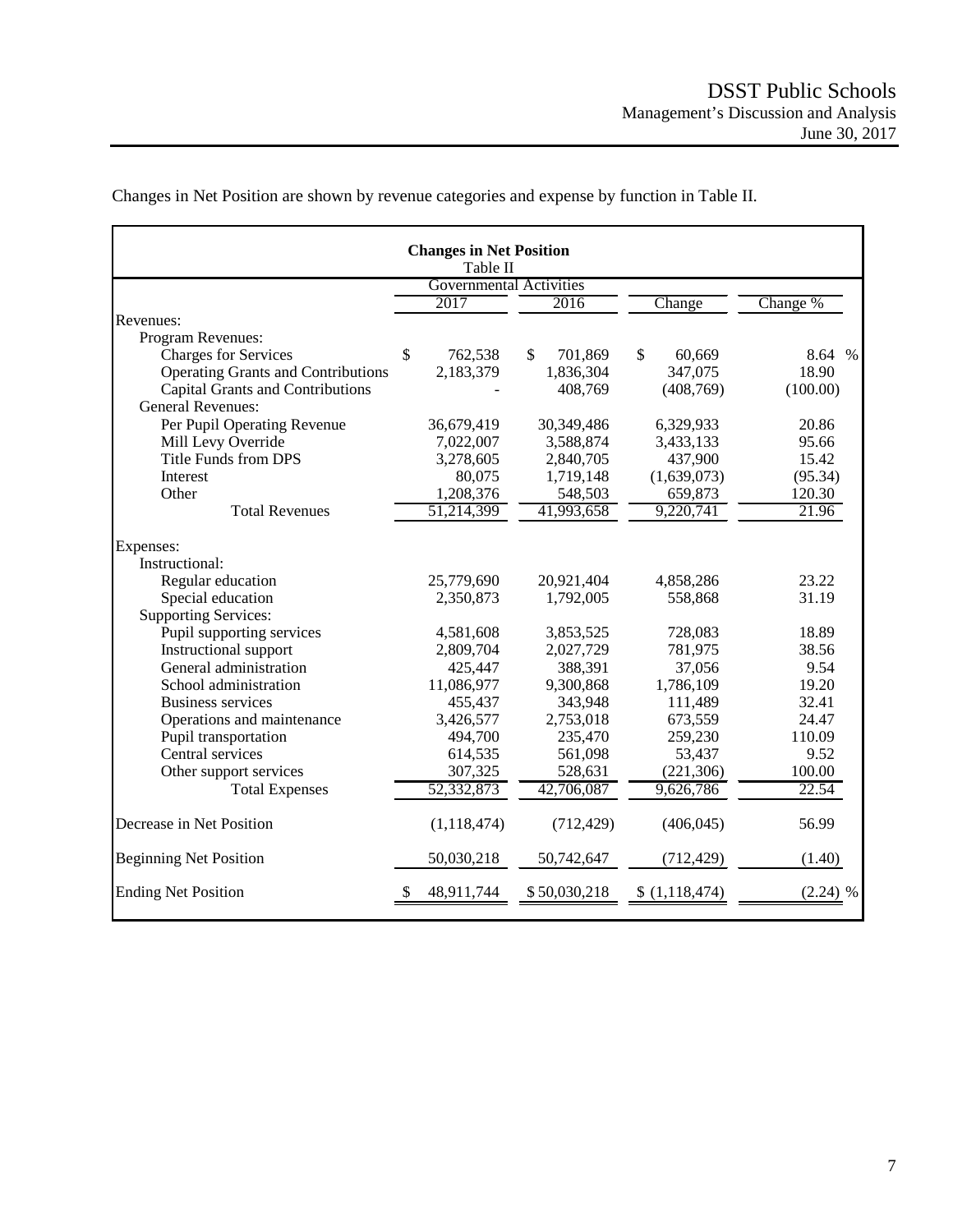

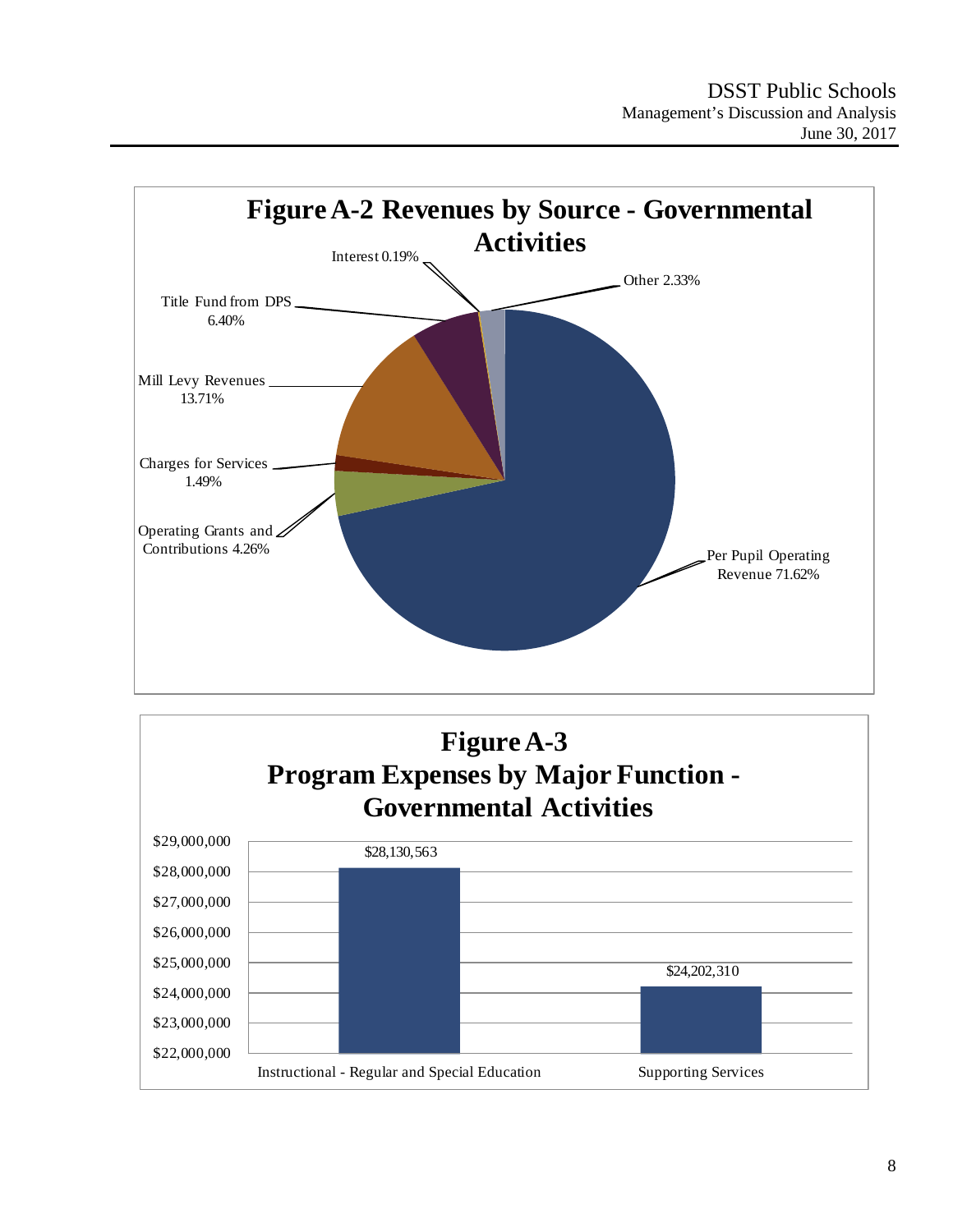### **Financial Analysis of DSST's Funds**

### **Governmental Funds**

DSST's accounting records for general governmental operations are maintained on a modified accrual basis with the revenues being recorded when available and measurable to finance expenditures of the fiscal period. Expenditures are recorded when services or goods are received and the fund liabilities are incurred. The general governmental operations include a General Fund.

Revenues from the Governmental Fund totaled \$53,220,115 for the fiscal year ended June 30, 2017, an increase of 39.30% from the prior fiscal year. State revenues, including Per Pupil Revenue, continued to be the largest source of revenue received by DSST and equaled \$36,679,421. Mill Levy revenues totaled \$7,022,007 in fiscal year 2017.

Expenditures for governmental operations totaled \$52,227,241 during fiscal year 2017, an increase of 19.33% from fiscal year 2016

The Governmental Fund reported a fund balance of \$45,196,934, an increase of \$992,874. Out of the total fund balance, \$12,843,194 constitutes unassigned fund balance. Of the remainder of the fund balance, \$7,336,985 is nonspendable, \$22,201,302 is restricted by outside sources and \$1,448,187 is restricted by TABOR.

The General Fund is the operating fund of DSST.

### **General Fund Budgetary Highlights**

Over the course of the year, DSST revised its budget once. Revisions to revenue were necessary due to changes in estimates for local revenue based on updated information relating to enrollment numbers and funding rates. Revisions to the expenditure budget were necessary due to updated salary and staffing information in the instructional program.

After revenue and expenditure budgets were adjusted for the items described above, DSST's General Fund amounts differed from the amounts reported in the budgetary comparison on page 28 of this report.

- Final revenues realized were more than budgeted levels by \$3,614,513.
- Expenditures in total were \$1,162,416 less than budgeted amounts. The total variance represents only 2.18% of the expenditure budget and is the result of position vacancies and general under spending in various budget categories.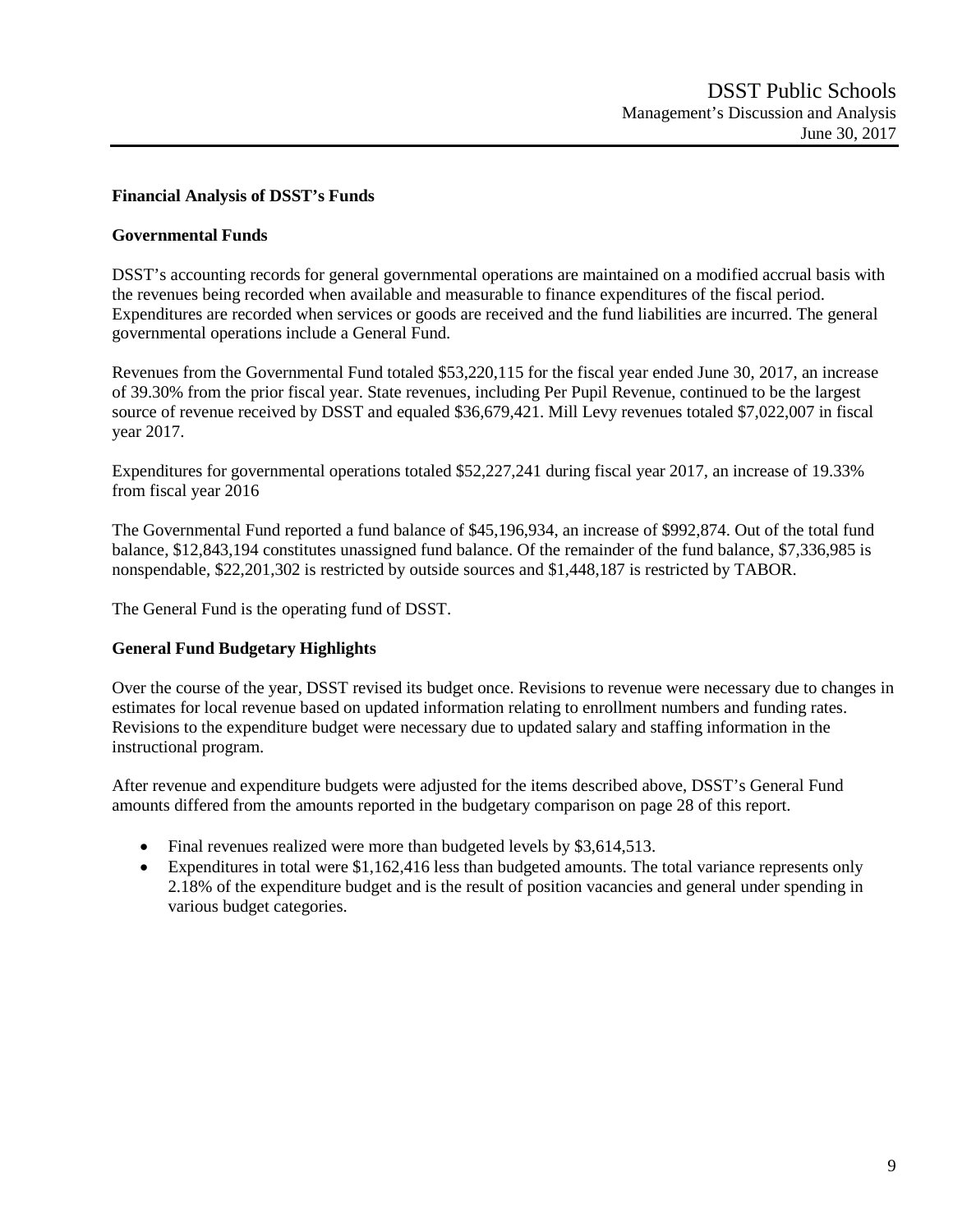## **Capital Assets**

DSST has invested \$954,004, net of depreciation, in capital assets (see Note 5). This amount represents a net decrease (including additions, deductions and depreciation) of \$105,632 from the prior year.

| <b>Capital Assets</b><br>(net of Depreciation)             |                                                         |                                                           |                                                                      |                                                                            |  |  |
|------------------------------------------------------------|---------------------------------------------------------|-----------------------------------------------------------|----------------------------------------------------------------------|----------------------------------------------------------------------------|--|--|
|                                                            | 2017                                                    | <b>Governmental Activities</b><br>2016                    | <b>Change</b>                                                        | Percentage                                                                 |  |  |
| Building improvements<br>Vehicles<br>Equipment<br>Software | 29,333<br>\$<br>94,955<br>629,726<br>199,990<br>954,004 | \$<br>79,642<br>79,735<br>561,321<br>338,938<br>1,059,636 | \$<br>(50, 309)<br>15,220<br>68,405<br>(138, 948)<br>(105, 632)<br>S | $(63.17)$ %<br>19.09<br>$\%$<br>12.19<br>$\%$<br>$(41.00)$ %<br>$(9.97)$ % |  |  |

### **Economic Factors and Next Year's Budget**

As part of the budget development process, DSST's management has taken into consideration all the factors that drive charter school's budgets: enrollment, per pupil funding rates, mill levy overrides, personnel costs, facility costs and the local economy.

All of these factors were considered when adopting the 2017-18 budget. There are no major initiatives or new programs included in the 2017-18 budget.

### **Contacting DSST's Financial Management**

Questions concerning any of the information provided in this report or requests for additional information should be addressed to the Chief Operating Officer, Denver School of Science and Technology, Inc. 3401 Quebec Street, Suite 7200, Denver, CO 80207.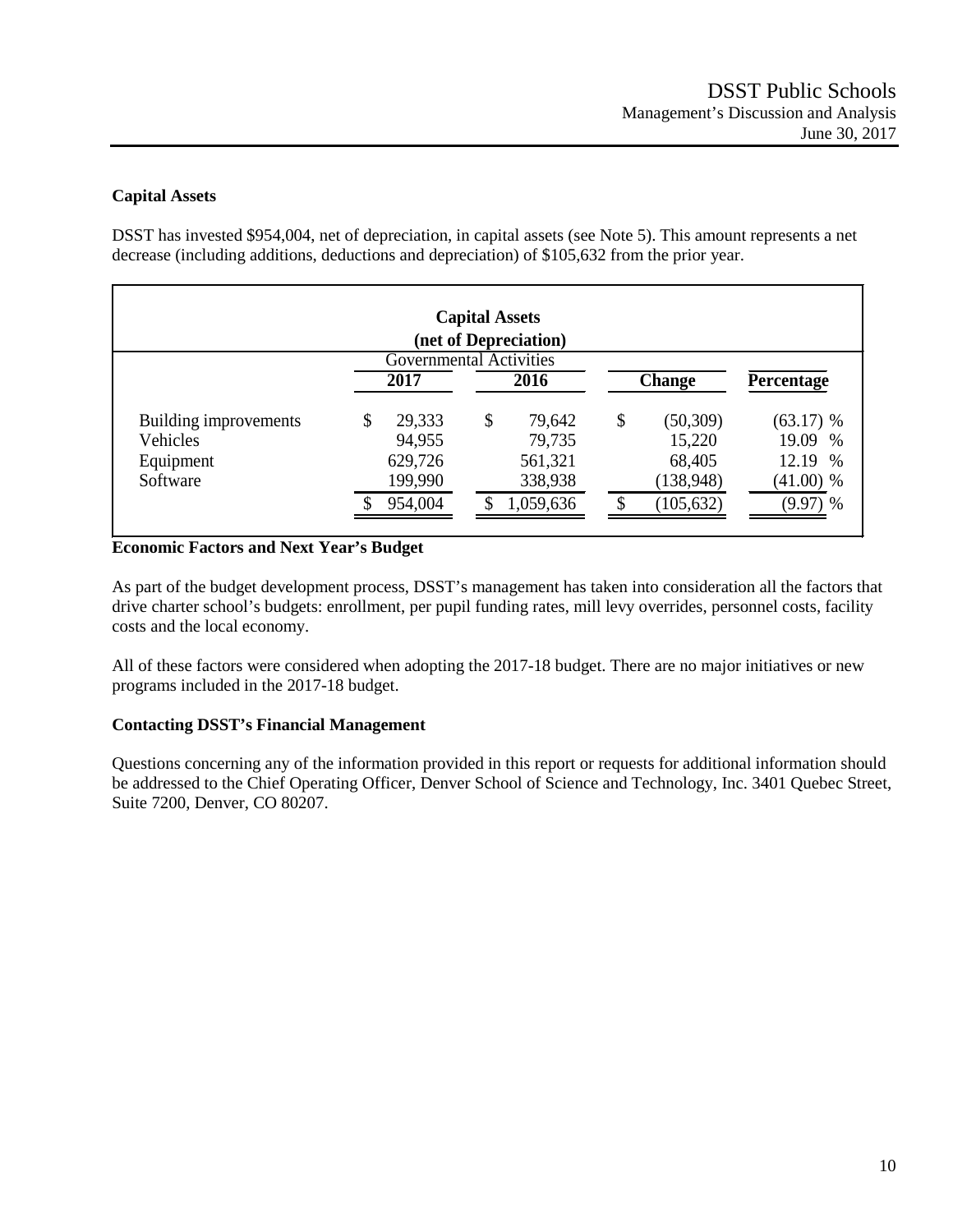|                                                                                                                                                                                                                                                                 | Primary<br>Government                                                                                                                | Component<br>Unit                                  |
|-----------------------------------------------------------------------------------------------------------------------------------------------------------------------------------------------------------------------------------------------------------------|--------------------------------------------------------------------------------------------------------------------------------------|----------------------------------------------------|
|                                                                                                                                                                                                                                                                 | Govenmental<br>Activites                                                                                                             | <b>DSST</b><br>Foundation                          |
| Assets<br>Cash and cash equivalents<br>Investments<br>Restricted permanent endowment<br>Accounts receivable, net<br>Promises to give, net<br><b>PCOPS</b> credits<br>Prepaid expenses<br>Capital assets, net of accumulated depreciation<br><b>Total assets</b> | 27,306,681<br>\$<br>13,224,978<br>156,199<br>1,514,974<br>2,550,000<br>7,115,453<br>221,532<br>954,004<br>53,043,821<br><sup>S</sup> | \$<br>507,623<br>566,340<br>559,100<br>\$1,633,063 |
| Liabilities<br>Accounts payable and accrued expenses<br>Accrued salaries and benefits<br><b>Total liabilities</b>                                                                                                                                               | \$<br>996,551<br>2,810,927<br>3,807,478                                                                                              | \$<br>23,436<br>23,436                             |
| Deferred Inflows of Resources (Note 1)                                                                                                                                                                                                                          |                                                                                                                                      |                                                    |
| Deferred gain on sale                                                                                                                                                                                                                                           | 168,400                                                                                                                              |                                                    |
| Permanent endowment                                                                                                                                                                                                                                             | 156,199                                                                                                                              |                                                    |
| Total deferred inflows of resources                                                                                                                                                                                                                             | 324,599                                                                                                                              |                                                    |
| Net Position (Note 1)<br>Net invested in capital assets<br>Restricted for                                                                                                                                                                                       | 954,004                                                                                                                              |                                                    |
| Emergencies<br>Donations with a specific purpose<br>Unrestricted                                                                                                                                                                                                | 1,448,187<br>22,201,302                                                                                                              | 293,132                                            |
|                                                                                                                                                                                                                                                                 | 24,308,251                                                                                                                           | 1,316,495                                          |
| Total net position<br>Total liabilities, deferred inflows of resources and net position                                                                                                                                                                         | 48,911,744<br>53,043,821<br>\$                                                                                                       | 1,609,627<br>\$1,633,063                           |
|                                                                                                                                                                                                                                                                 |                                                                                                                                      |                                                    |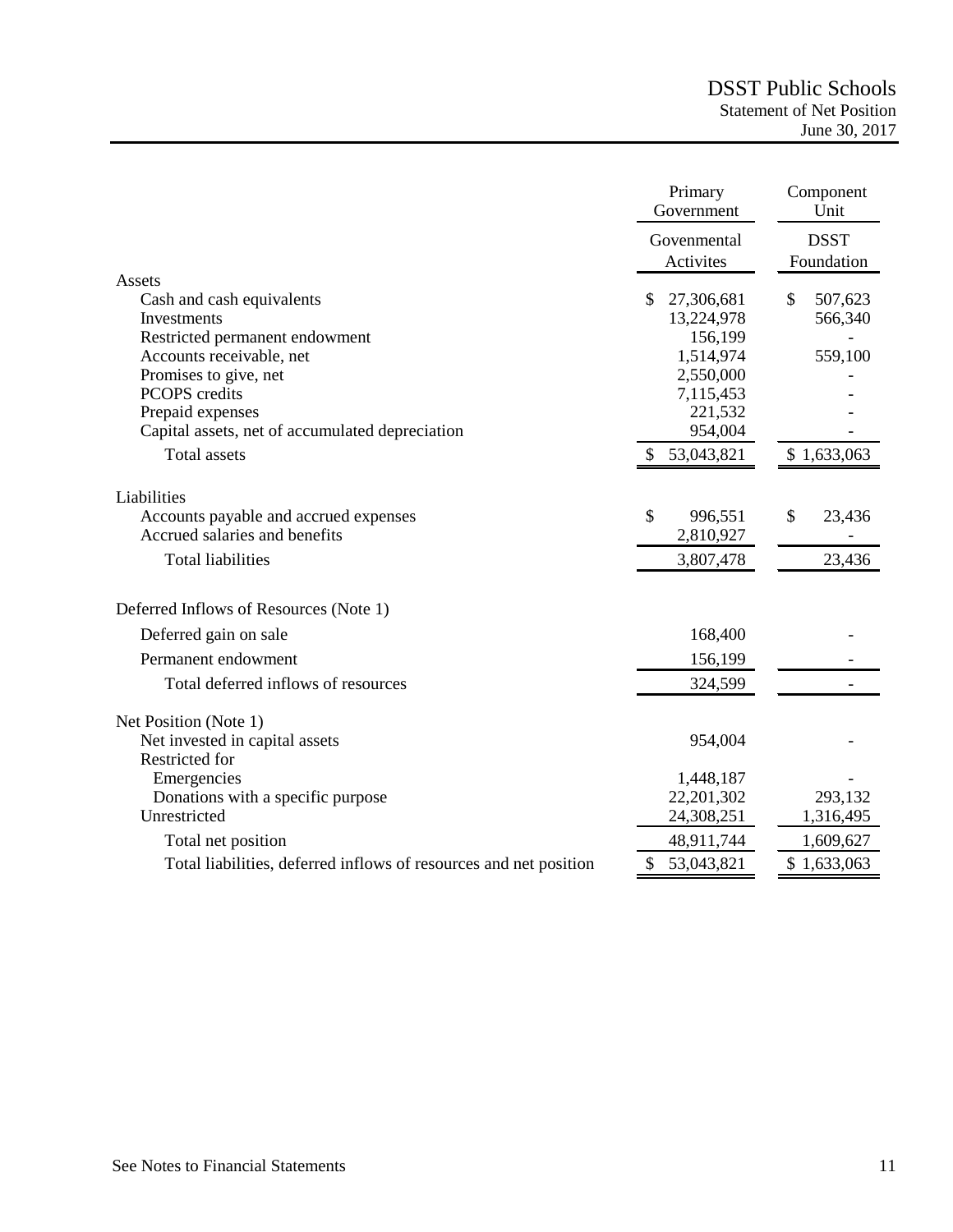|         |                                                                                                                                                                |         |                                                     |                         |                                                                                                             |                  |                                        |                |                                                                                                                                       | Component Unit                                             |
|---------|----------------------------------------------------------------------------------------------------------------------------------------------------------------|---------|-----------------------------------------------------|-------------------------|-------------------------------------------------------------------------------------------------------------|------------------|----------------------------------------|----------------|---------------------------------------------------------------------------------------------------------------------------------------|------------------------------------------------------------|
|         |                                                                                                                                                                |         |                                                     |                         |                                                                                                             |                  |                                        |                |                                                                                                                                       | <b>DSST</b>                                                |
|         |                                                                                                                                                                |         |                                                     |                         |                                                                                                             |                  |                                        | Activities     |                                                                                                                                       | Foundation                                                 |
|         |                                                                                                                                                                |         |                                                     |                         |                                                                                                             |                  |                                        |                |                                                                                                                                       |                                                            |
|         |                                                                                                                                                                |         |                                                     |                         |                                                                                                             |                  |                                        |                |                                                                                                                                       |                                                            |
|         |                                                                                                                                                                |         |                                                     |                         |                                                                                                             |                  |                                        |                |                                                                                                                                       |                                                            |
|         | \$.                                                                                                                                                            | 762,538 | \$                                                  | 231,484                 | $\mathbb{S}$                                                                                                |                  | \$                                     | (24, 785, 668) | \$                                                                                                                                    |                                                            |
|         |                                                                                                                                                                |         |                                                     | 31,389                  |                                                                                                             |                  |                                        | (2,319,484)    |                                                                                                                                       |                                                            |
|         |                                                                                                                                                                | 762,538 |                                                     | 262,873                 |                                                                                                             |                  |                                        | (27, 105, 152) |                                                                                                                                       |                                                            |
|         |                                                                                                                                                                |         |                                                     |                         |                                                                                                             |                  |                                        |                |                                                                                                                                       |                                                            |
|         |                                                                                                                                                                |         |                                                     |                         |                                                                                                             |                  |                                        |                |                                                                                                                                       |                                                            |
|         |                                                                                                                                                                |         |                                                     |                         |                                                                                                             |                  |                                        | (2,809,704)    |                                                                                                                                       |                                                            |
|         |                                                                                                                                                                |         |                                                     |                         |                                                                                                             |                  |                                        |                |                                                                                                                                       |                                                            |
|         |                                                                                                                                                                |         |                                                     |                         |                                                                                                             |                  |                                        | (11,086,977)   |                                                                                                                                       |                                                            |
|         |                                                                                                                                                                |         |                                                     |                         |                                                                                                             |                  |                                        | (455, 437)     |                                                                                                                                       |                                                            |
|         |                                                                                                                                                                |         |                                                     |                         |                                                                                                             |                  |                                        | (3,426,577)    |                                                                                                                                       |                                                            |
| 494,700 |                                                                                                                                                                |         |                                                     |                         |                                                                                                             |                  |                                        | (494,700)      |                                                                                                                                       |                                                            |
| 614,535 |                                                                                                                                                                |         |                                                     |                         |                                                                                                             |                  |                                        | (614, 535)     |                                                                                                                                       |                                                            |
| 307,325 |                                                                                                                                                                |         |                                                     | 1,920,506               |                                                                                                             |                  |                                        | 1,613,181      |                                                                                                                                       |                                                            |
|         |                                                                                                                                                                |         |                                                     | 1,920,506               |                                                                                                             |                  |                                        | (22, 281, 804) |                                                                                                                                       |                                                            |
|         | \$                                                                                                                                                             | 762,538 | \$.                                                 | 2,183,379               | \$                                                                                                          |                  |                                        | (49, 386, 956) | <sup>\$</sup>                                                                                                                         |                                                            |
|         |                                                                                                                                                                |         |                                                     |                         |                                                                                                             |                  |                                        |                |                                                                                                                                       |                                                            |
| 24,981  | S                                                                                                                                                              |         | \$                                                  | 1,634,086               | \$                                                                                                          |                  | \$                                     |                | \$                                                                                                                                    | 1,609,105                                                  |
|         |                                                                                                                                                                |         |                                                     |                         |                                                                                                             |                  |                                        |                |                                                                                                                                       |                                                            |
|         |                                                                                                                                                                |         |                                                     |                         |                                                                                                             |                  |                                        |                |                                                                                                                                       |                                                            |
|         |                                                                                                                                                                |         |                                                     |                         |                                                                                                             |                  |                                        |                |                                                                                                                                       |                                                            |
|         |                                                                                                                                                                |         |                                                     |                         |                                                                                                             |                  |                                        |                |                                                                                                                                       |                                                            |
|         |                                                                                                                                                                |         |                                                     |                         |                                                                                                             |                  |                                        |                |                                                                                                                                       |                                                            |
|         |                                                                                                                                                                |         |                                                     |                         |                                                                                                             |                  |                                        |                |                                                                                                                                       | 522                                                        |
|         |                                                                                                                                                                |         |                                                     |                         |                                                                                                             |                  |                                        |                |                                                                                                                                       |                                                            |
|         | Expenses<br>\$25,779,690<br>2,350,873<br>28,130,563<br>4,581,608<br>2,809,704<br>425,447<br>11,086,977<br>455,437<br>3,426,577<br>24, 202, 310<br>\$52,332,873 |         | Charges for<br><b>Services</b><br>Interest<br>Other | <b>General Revenues</b> | Operating<br>Grants and<br>Contributions<br>Per pupil revenue<br>Mill levy override<br>Title funds from DPS | Program Revenues | Capital<br>Grants and<br>Contributions | \$             | <b>Primary Government</b><br>Governmental<br>(4,581,608)<br>(425, 447)<br>36,679,419<br>7,022,007<br>3,278,605<br>80,075<br>1,208,376 | Net (Expense) Revenue and<br>Changes in Net Position<br>\$ |

| Total general revenues and transfers         |   | 48.268.482  | 522       |
|----------------------------------------------|---|-------------|-----------|
| Change in net position                       |   | (1.118.474) | 1.609.627 |
| Net position, beginning of year, as restated |   | 50.030.218  |           |
| Net position, end of year                    | S | 48.911.744  | 1.609.627 |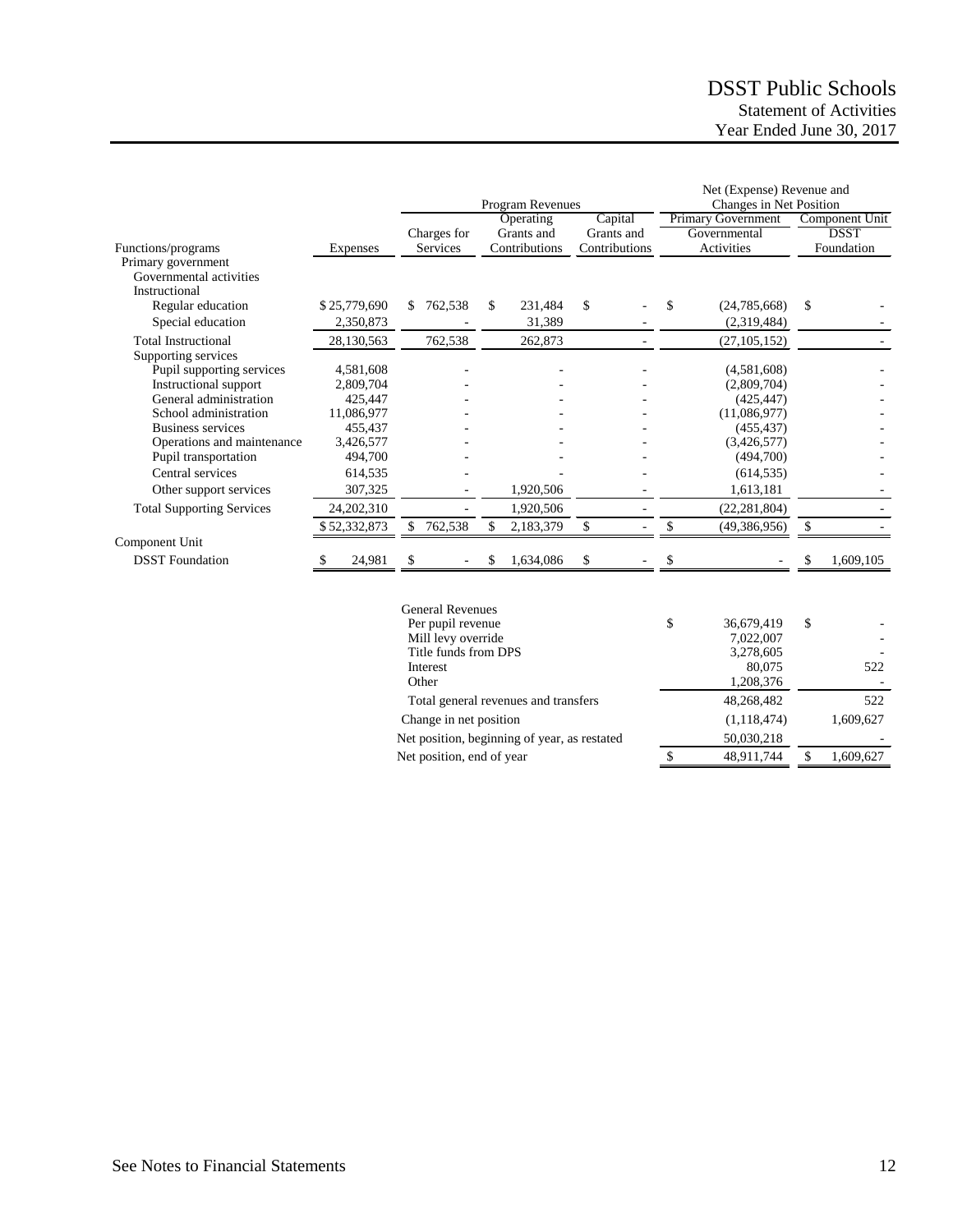# DSST Public Schools Balance Sheet – General Fund June 30, 2017

|                                                                   | General<br>Fund          |
|-------------------------------------------------------------------|--------------------------|
| Assets                                                            |                          |
| Cash and cash equivalents                                         | 27,306,681<br>\$.        |
| Investments                                                       | 13,224,978               |
| Restricted permanent endowment                                    | 156,199                  |
| Accounts receivable, net                                          | 1,514,974                |
| Promises to give, net                                             | 2,550,000                |
| <b>PCOPS</b> credits                                              | 7,115,453                |
| Prepaid expenses                                                  | 221,532                  |
| <b>Total assets</b>                                               | \$52,089,817             |
| Liabilities and Deferred Inflows of Resources and Fund Balance    |                          |
| Liabilities                                                       |                          |
| Accounts payable                                                  | $\mathcal{S}$<br>996,551 |
| Accrued salaries & benefits                                       | 2,810,927                |
| <b>Total liabilities</b>                                          | 3,807,478                |
| Deferred Inflows of Resources                                     |                          |
| Permanent endowment                                               | 156,199                  |
| Unavailable revenue                                               | 2,929,206                |
| Total deferred inflows of resources                               | 3,085,405                |
| Total liabilities and deferred inflows of resources               | 6,892,883                |
| <b>Fund Balance</b>                                               |                          |
| Nonspendable                                                      | 7,336,985                |
| Restricted                                                        | 23,649,489               |
| Assigned                                                          | 1,367,266                |
| Unassigned                                                        | 12,843,194               |
| Total fund balance                                                | 45,196,934               |
| Total liabilities, deferred inflows of resources and fund balance | \$52,089,817             |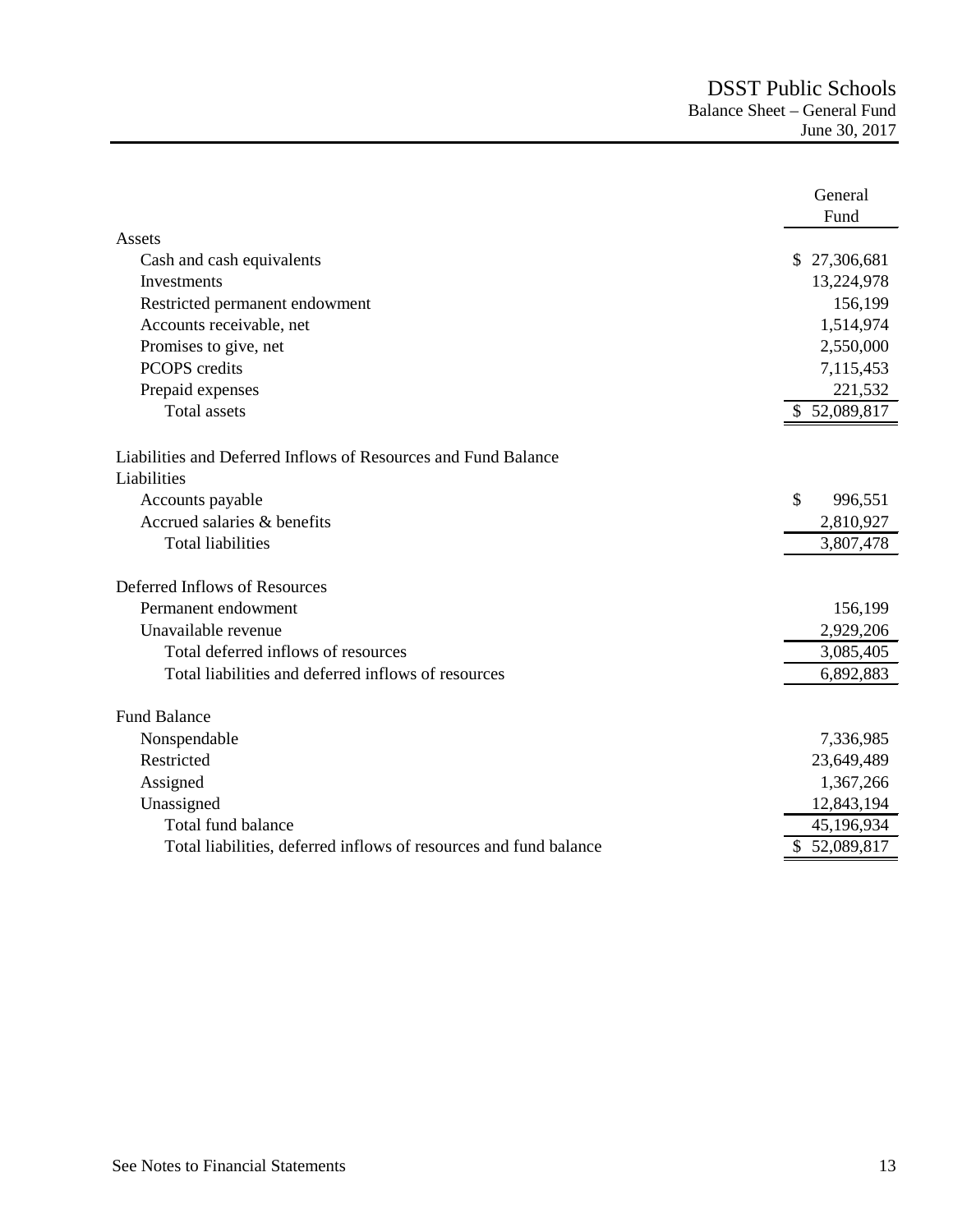## DSST Public Schools Reconciliation of the Balance Sheet of Governmental Funds to the Statement of Net Position Year Ended June 30, 2017

| Reconciliation of total fund balance to amounts reported for governmental<br>activities in the statement of net position:                                     |              |
|---------------------------------------------------------------------------------------------------------------------------------------------------------------|--------------|
| Total fund balance                                                                                                                                            | \$45,196,934 |
| Capital assets used in governmental activities are not financial resources, and<br>therefore, are not reported in the fund. This amount is net of accumulated |              |
| depreciation of \$2,128,208.                                                                                                                                  | 954,004      |
| Deferred gain on sale-leaseback transaction.                                                                                                                  | (168, 400)   |
| Deferred inflows of resources for amounts not received within the availability period are not<br>reported as revenue in the funds.                            | 2,929,206    |
| Net position of governmental activities                                                                                                                       | \$48,911,744 |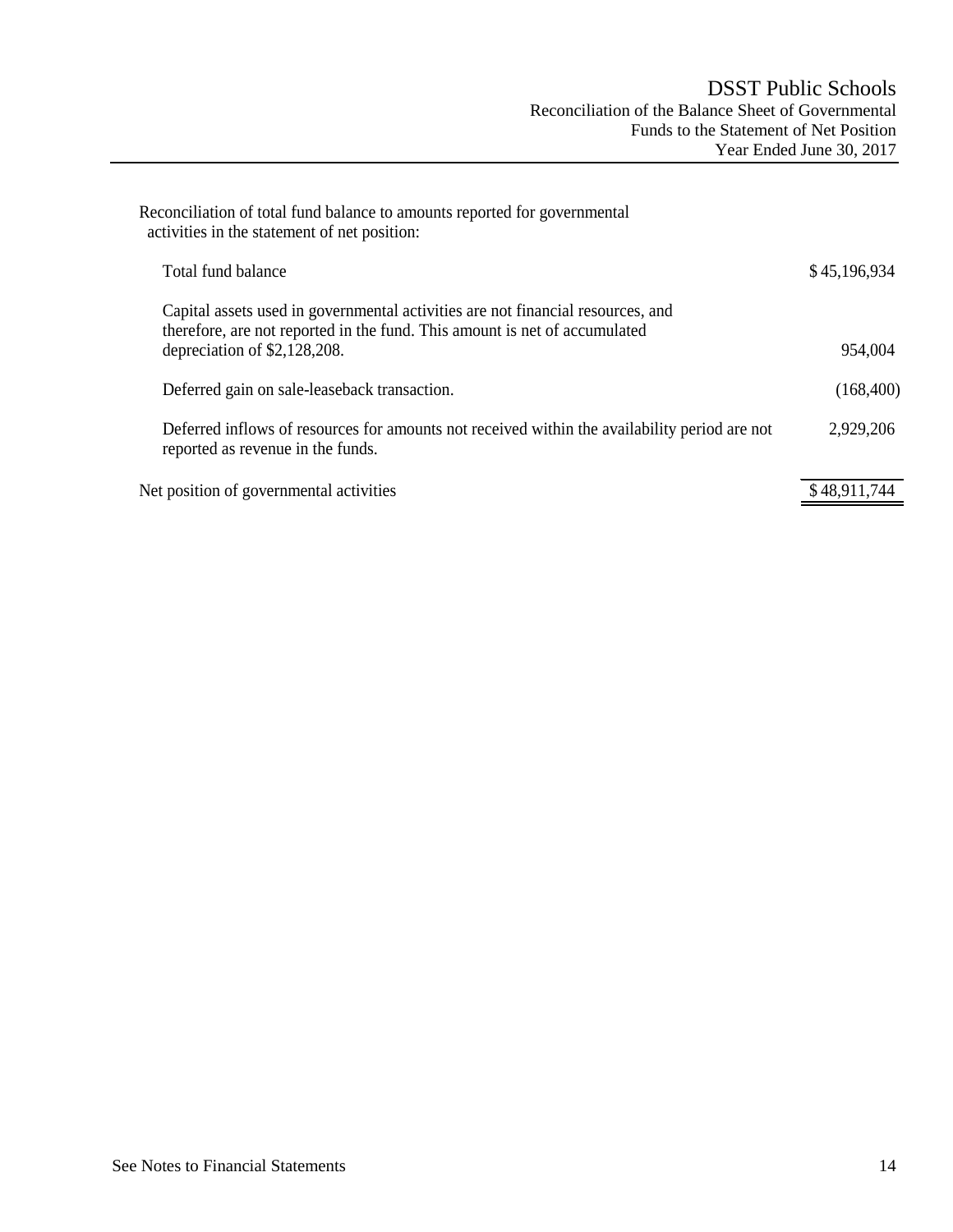|                                              | General<br>Fund  |
|----------------------------------------------|------------------|
| Revenues                                     |                  |
| Local sources                                | \$<br>16,540,694 |
| State sources                                | 36,679,421       |
| Total revenues                               | 53,220,115       |
| Expenditures                                 |                  |
| Current                                      |                  |
| Instructional                                |                  |
| Regular education                            | 25,674,058       |
| Special education                            | 2,350,873        |
| Supporting services                          |                  |
| Pupil supporting services                    | 4,581,608        |
| Instructional support                        | 2,809,704        |
| General administration                       | 425,447          |
| School administration                        | 11,086,977       |
| <b>Business services</b>                     | 455,437          |
| Operations and maintenance                   | 3,426,577        |
| Pupil transportation                         | 494,700          |
| Central services                             | 614,535          |
| Other support services                       | 307,325          |
| Total expenditures                           | 52,227,241       |
| Net change in fund balance                   | 992,874          |
| Fund balance, beginning of year, as restated | 44,204,060       |
| Fund balance, end of year                    | 45,196,934       |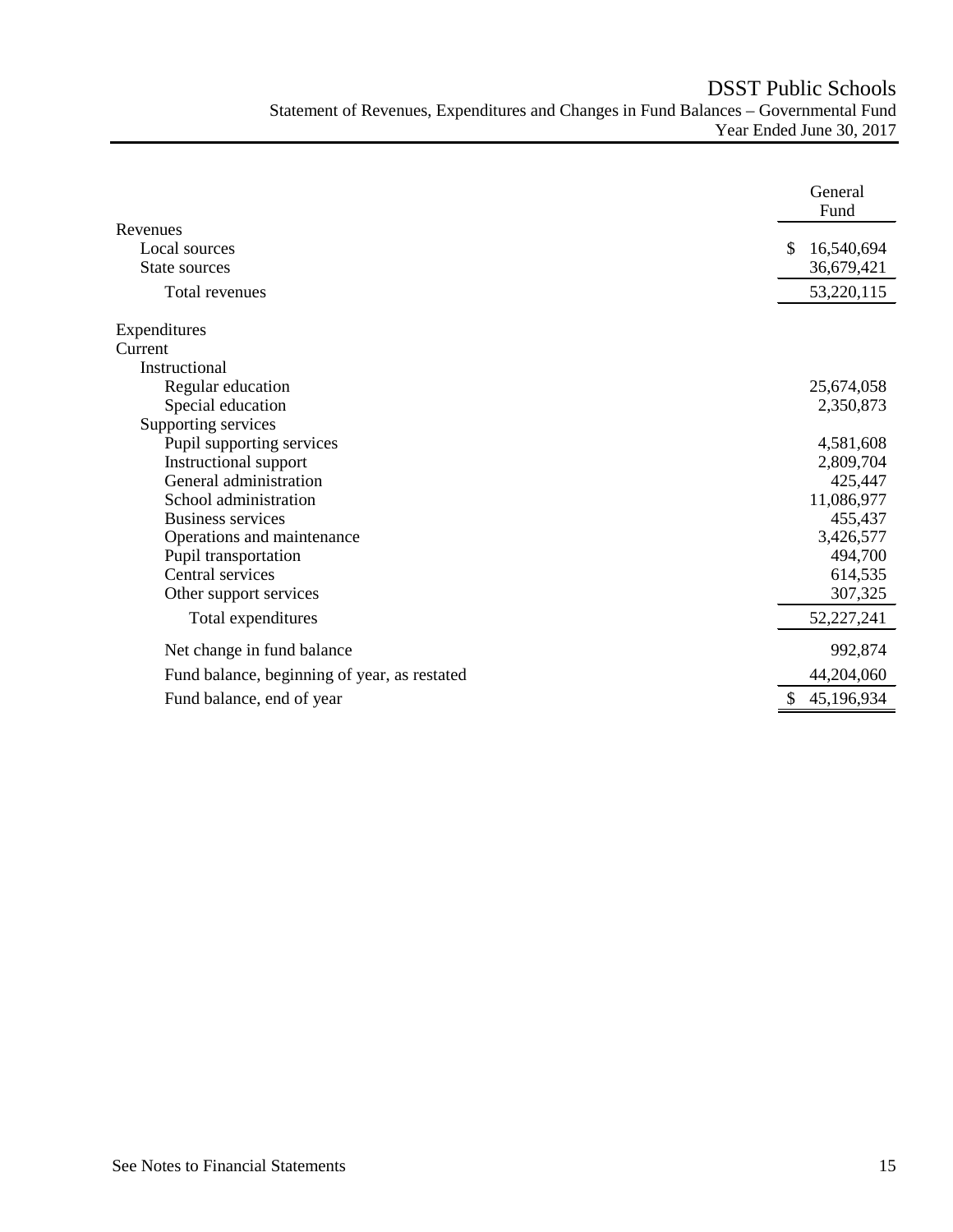| Amounts reported for governmental activities in the statement of activities are different because:                                                                                                                                                                                                                                                                                                                                       |               |
|------------------------------------------------------------------------------------------------------------------------------------------------------------------------------------------------------------------------------------------------------------------------------------------------------------------------------------------------------------------------------------------------------------------------------------------|---------------|
| Net change in fund balance - governmental fund                                                                                                                                                                                                                                                                                                                                                                                           | \$<br>992,874 |
| Capital outlays to purchase or build capital assets are reported in the governmental fund as<br>expenditures. However, for governmental activities those costs are shown in the statement<br>of net position and allocated over their estimated useful lives as annual depreciation expense<br>in the statement of activities. This is the depreciation expense (\$414,049) in excess of the<br>capital outlay (\$308,417) for the year. | (105, 632)    |
| Amount of deferred gain on sale-leaseback transaction recognized in the current year                                                                                                                                                                                                                                                                                                                                                     | 168,400       |
| Deferred inflows of resources for amounts not received within the availability period are not<br>reported as revenue in the funds.                                                                                                                                                                                                                                                                                                       | (2,174,116)   |
| Change in net position of governmental activities                                                                                                                                                                                                                                                                                                                                                                                        | \$(1,118,474) |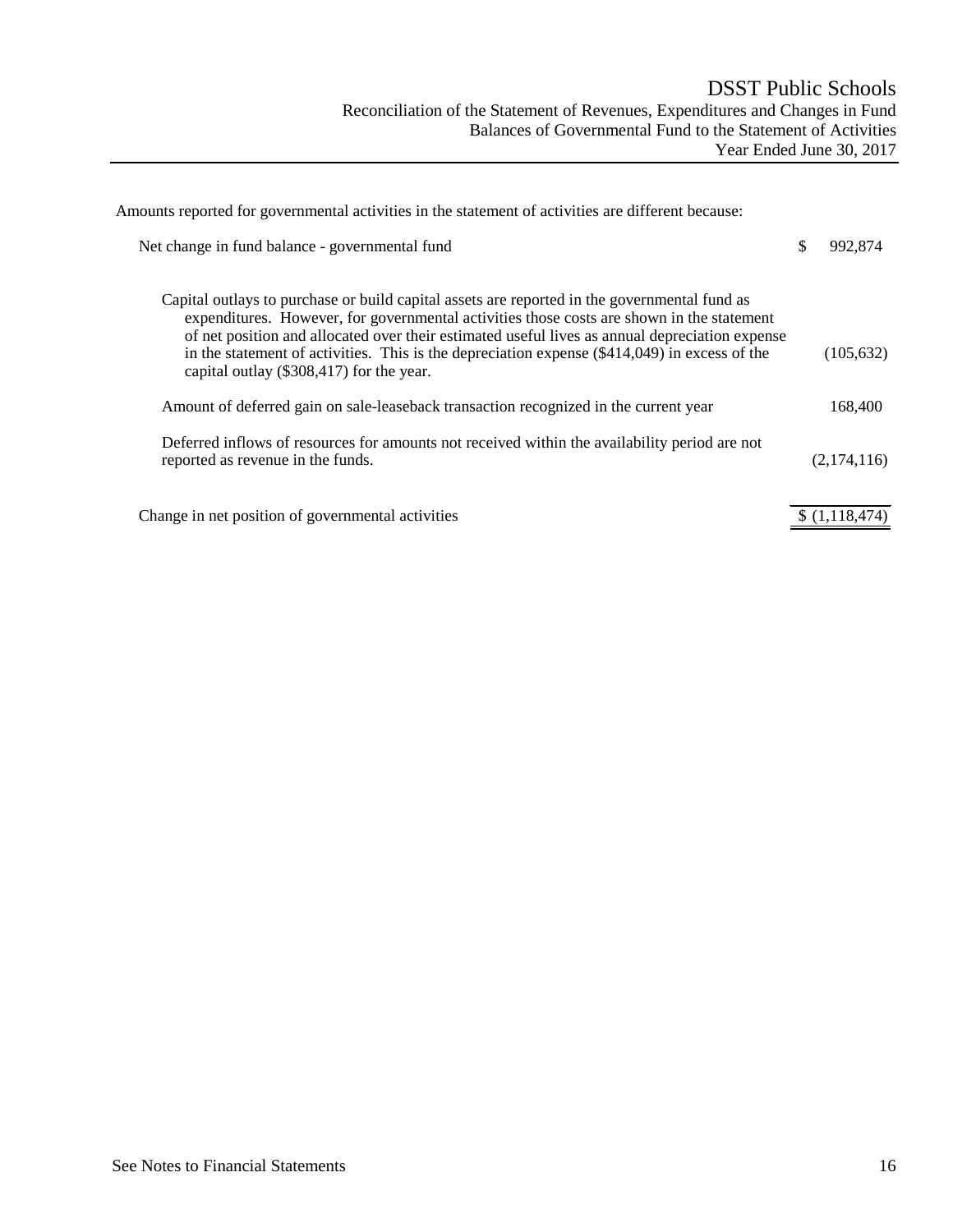## **Note 1 - Summary of Significant Accounting Policies**

The accounting policies of Denver School of Science and Technology, Inc. (DSST or DSST Public Schools) conform to accounting principles generally accepted in the United States of America as applicable to governmental units. Following is a summary of the more significant accounting policies.

## **Reporting Entity**

DSST was formed in 2001, for the purpose of entering into a charter school contract with School District No. 1 in the City and County of Denver (Denver Public Schools). The focus of DSST is science, math and technology. DSST is a component unit of Denver Public Schools. It is the administrative position of the Colorado Department of Education that a charter school has the same relationship to a public school district as does any other school program or school building within a district. A charter school is part of a local school district that is a political subdivision of the State of Colorado. In accordance with Colorado state statute, Denver Public Schools has approved the charter of DSST for a five-year period ending June 30, 2022. At the end of the charter period, DSST intends to seek renewal of its charter in accordance with procedures set forth in the state law and school district policy/regulations.

DSST transforms public education by eliminating educational inequity and preparing all students for success in college and the 21st century. DSST is dedicated to providing an outstanding liberal arts education, with a focus on science and technology, to a diverse student population. DSST Public Schools is comprised of the following entities:

- Denver School of Science and Technology, Inc. (DSST) formed in 2001 to operate charter schools. DSST presently operates seven charter school campuses under one contract with Denver Public Schools (DPS); DSST – Stapleton, DSST – Green Valley Ranch, DSST – College View, DSST – Cole, DSST – Byers, DSST – Conservatory Green, and DSST - Henry.
- DSST Public Schools Foundation (Foundation) formed in 2011 to provide philanthropic support to DSST Public Schools. Prior to fiscal year 2017, the Foundation was inactive. The Foundation is a legally separate entity and DSST will not appoint the voting majority of the Foundation's board. The Foundation will primarily benefit DSST with annual grants provided through DSST. The Foundation is a discretely presented component unit of DSST.

Under current GASB pronouncements, DSST has been determined to be a component unit of Denver Public Schools – the primary government. As such, DSST's financial results are included in the Denver Public Schools' Comprehensive Annual Financial Report. DSST is economically dependent on funding received from Denver Public Schools.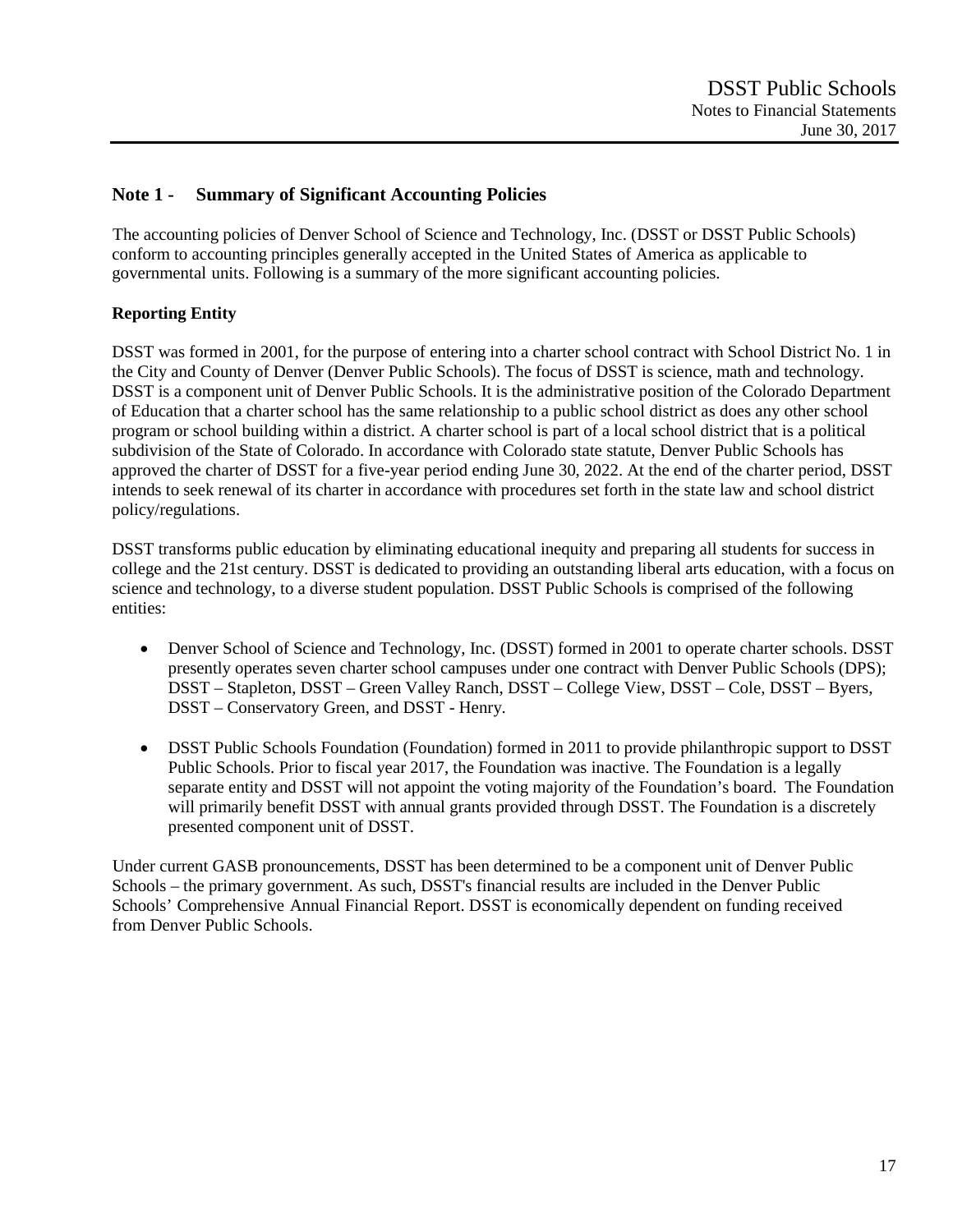#### **Measurement Focus, Basis of Accounting and Basis of Presentation**

The government-wide financial statements (i.e., the statement of net position and the statement of activities) report information on all of DSST's financial activities. The statement of activities demonstrates the degree to which the direct expenses of a given function are offset by program revenue. Direct expenses are those that are clearly identifiable with a specific function. Program revenues include 1) charges to students or others who purchase, use, or directly benefit from goods, services, or privileges provided by a given function or segment and 2) grants and contributions that are restricted to meeting the operational or capital requirements of a particular function or segment. Unrestricted intergovernmental revenues properly not included among program revenues are reported instead as general revenues.

The accounting and financial reporting treatment applied to a fund is determined by its measurement focus. The government-wide financial statements are presented using the economic resources measurement focus and the accrual basis of accounting. Revenues are recorded when earned and expenses are recognized when a liability is incurred, regardless of the timing of the related cash flows.

Governmental fund financial statements are reported using the current financial resources measurement focus and the modified accrual basis of accounting. With this measurement focus, the operating statement presents increases and decreases in net current assets, and unassigned fund balance is a measure of available spendable resources. This means only current liabilities are generally included on the governmental fund balance sheet.

Under the modified accrual basis of accounting, revenues are recognized as soon as they are both measurable and available. Measurable means the amount of the transaction can be determined; available means collectible within the current period, or soon enough thereafter, to pay liabilities of the current period. Revenues are considered to be available if collected within 60 days after year-end. Expenditures are recorded when the related fund liability is incurred and expected to be paid with current available resources.

DSST reports the General Fund as a major Governmental Fund. This fund is the general operating fund of DSST. It is used to account for all financial resources.

#### **Assets, Liabilities, Deferred Inflows of Resources and Fund Balance/Net Position**

Cash and Cash Equivalents - DSST considers all cash and highly liquid financial instruments with original maturities of three months or less, and which are neither held for nor restricted by donors for long-term purposes, to be cash and cash equivalents.

Investments – Reported at fair value, in accordance with GASB statement 72 except for money market funds which are reported at amortized cost.

Receivables – All receivables are reported at their gross value and, where appropriate, are reduced by the estimated portion that is expected to be uncollectible. Management has determined all accounts to be fully collectible, thus no allowance was necessary.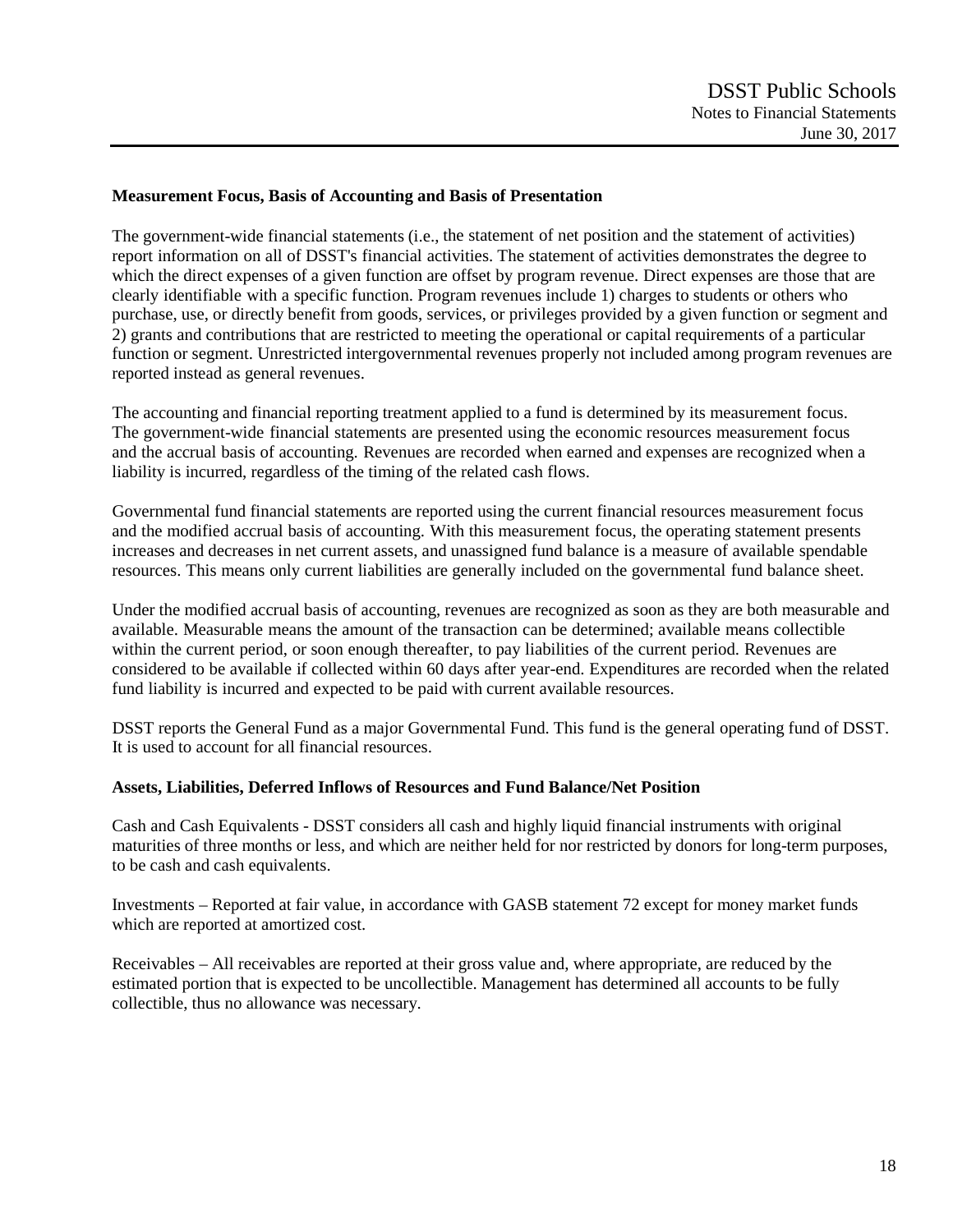### **Assets, Liabilities, Deferred Inflows of Resources and Fund Balance/Net Position (continued)**

Promises to give – Unconditional promises to give are expected to be collected within one year are recorded at net realizable value. Unconditional promises to give expected to be collected in future years are initially recorded at fair value using present value techniques incorporating risk-adjusted discount rates designed to reflect the assumptions market participants would use in pricing the asset. In subsequent years, amortization of the discounts is included in contribution revenue in the statement of activities. Management determines the allowance for uncollectable promises to give based on historical experience, an assessment of economic conditions, and a review of subsequent collections. Promises to give are written off when deemed uncollectable. At June 30, 2017, management determined that no allowance was necessary.

Prepaid expenses – Payments made to vendors for goods or services that will benefit periods beyond the current year-end are recorded as prepaid expenses. Additionally, Pension Certificates of Participation (PCOPS) credits are recorded for future benefits toward expenses.

Capital assets – Capital additions over \$5,000 are recorded at cost, or if donated, at acquisition value on the date of donation. Depreciation is computed using the straight-line method over the estimated useful lives of the assets ranging from three to seven years, or in the case of leasehold improvements, the lesser of the useful life of the asset or the lease term. When assets are sold or otherwise disposed of, the cost and related depreciation or amortization are removed from the accounts, and any remaining gain or loss is included in the statement of activities. Costs of maintenance and repairs that do not improve or extend the useful lives of the respective assets are expensed currently.

DSST Public Schools reviews the carrying values of property and equipment for impairment whenever events or circumstances indicate that the carrying value of an asset may not be recoverable from the estimated future cash flows expected to result from its use and eventual disposition. When considered impaired, an impairment loss is recognized to the extent carrying value exceeds the fair value of the asset. There were no indicators of asset impairment during the year ended June 30, 2017.

Beneficial interest in assets help by community foundation - DSST established a permanent endowment fund (the Fund) at a community foundation and named itself beneficiary. DSST Public Schools granted variance power to the community foundation, which allows the community foundation to modify any condition or restriction on its distributions for any specified charitable purpose or to any specified organization if, in the sole judgment of community foundation's board of directors, such restriction or condition becomes unnecessary, incapable of fulfillment, or inconsistent with the charitable needs of the community. The Fund is held and invested by the community foundation for the benefit of DSST Public Schools, and is reported at fair value in the statement of revenue, expenditures, and changes in fund balance with distributions and changes in fair value recognized in the statement of activities.

Intrafund activity – The effects of intrafund activity between the office and individual schools has been eliminated.

Donated services and in-kind contributions - Volunteers contribute significant amounts of time to DSST's program services, administration, and fundraising and development activities; however, the financial statements do not reflect the value of these contributed services because they do not meet recognition criteria prescribed by generally accepted accounting principles. Contributed goods are recorded at fair value at the date of donation. Donated professional services are recorded at the respective fair values of the services received. No significant donated professional services or materials were received during fiscal year 2017.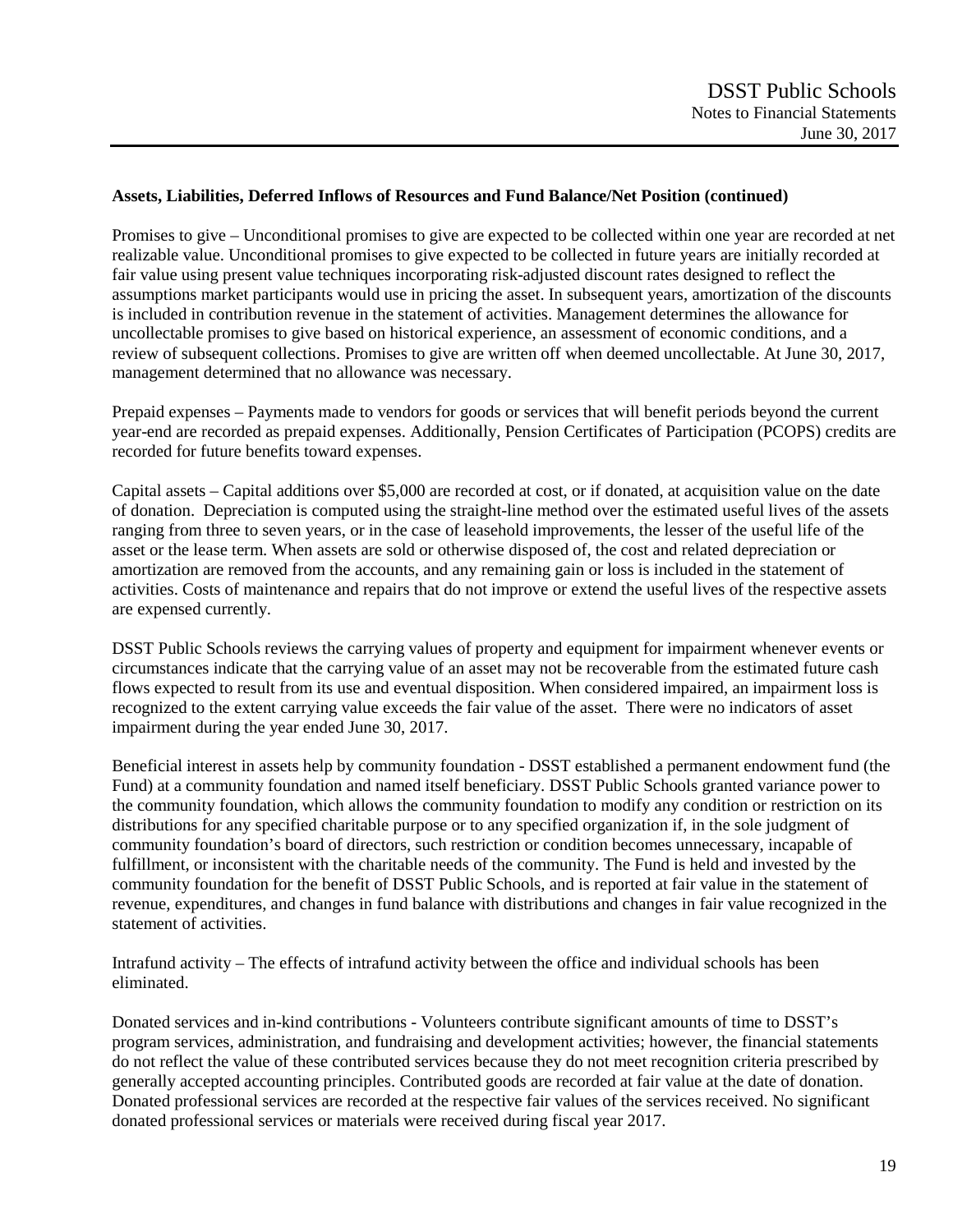### **Assets, Liabilities, Deferred Inflows of Resources and Fund Balance/Net Position (continued)**

Income taxes - DSST, Inc., is exempt from federal income tax under Section  $501(c)(3)$  of the Internal Revenue Code, qualifies for the charitable contribution deduction under Section  $170(b)(1)(A)(vi)$ , and has been classified as an organization other than a private foundation under Section  $509(a)(1)$ . DSST, Inc. is annually required to file a Return of Organization Exempt from Income Tax (Form 990) with the IRS. In addition, DSST is subject to income tax on net income that is derived from business activities that are unrelated to its exempt purposes. DSST has determined it is not subject to unrelated business income tax and has not filed an Exempt Organization Business Income Tax Return (Form 990-T) with the IRS.

The Foundation is exempt from federal income tax under Section  $501(c)(3)$  of the Internal Revenue Code, qualifies for the charitable contribution deduction under Section  $170(b)(1)(A)(viii)$ , and has been classified as an organization other than a private foundation under Section  $509(a)(3)$ . However, income from activities not directly related to Foundation's tax-exempt purpose is subject to taxation as unrelated business income. Foundation did not have any activity during the current fiscal year.

Deferred inflows of resources - In addition to liabilities, the statement of financial position and government fund balance sheet will sometimes report a separate section for deferred inflows of resources. This separate financial statement element, deferred inflows of resources, represents an acquisition of net position/fund balance that applies to a future period(s) and so will not be recognized as an inflow of resources (revenue) until that time. DSST reports two items that qualify for reporting in this category – Permanent endowment and other unavailable revenue.

Net position/fund balance – In the government-wide financial statements, net position is restricted when constraints placed on the net position are externally imposed. When both restricted and unrestricted resources are available for use, it is DSST's policy to use restricted resources first and the unrestricted resources as they are needed.

Fund balance classification – The governmental fund financial statements present fund balances based on classifications that comprise a hierarchy that is based primarily on the extent to which DSST is bound to honor constraints on the specific purposes for which amounts in the respective governmental funds can be spent. The classifications used in the governmental fund financial statements are as follows:

*Nonspendable* – Amounts that cannot be spent either because they are in nonspendable form or because they are legally or contractually required to be maintained intact. DSST considers prepaid expenses, including PCOPS credits, as nonspendable, which total \$7,336,985 as of June 30, 2017

*Restricted* – This classification includes amounts for which constraints have been placed on the use of the resources either (a) externally imposed by creditors (such as through a debt covenant), grantors, contributors, or laws or regulations of other governments, or (b) imposed by law through constitutional provisions or enabling legislation. DSST has classified Emergency Reserves as being restricted because their use is restricted by State Statute for declared emergencies. Emergencies account for \$1,448,187 of the restricted fund balance. DSST also has classified donations and promises to give with purpose restrictions as restricted because their use is restricted for expenditures to be incurred in future periods. These restricted amounts total \$22,201,302.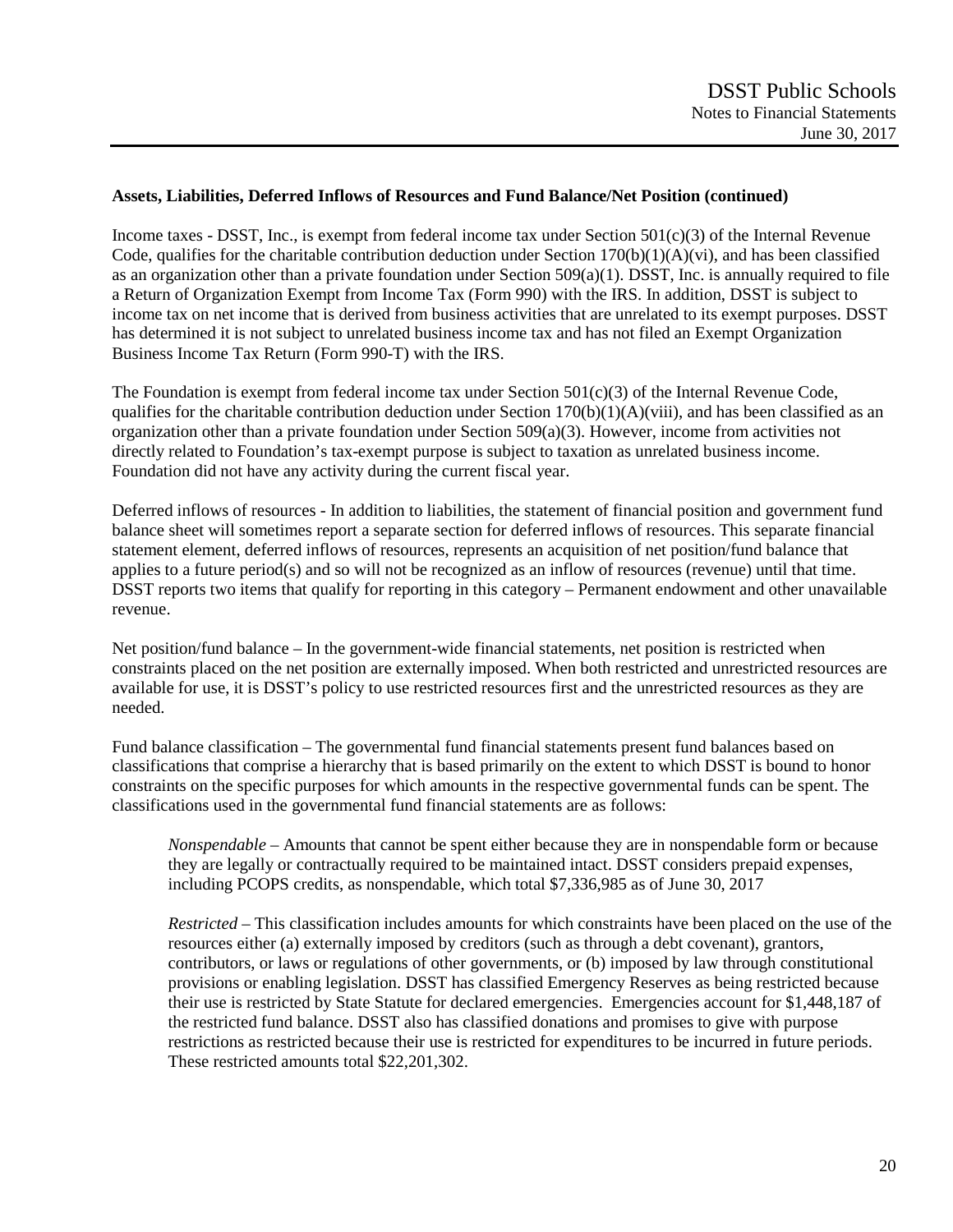#### **Assets, Liabilities, Deferred Inflows of Resources and Fund Balance/Net Position (continued)**

*Committed* – This classification includes amounts that can be used only for specific purposes pursuant to constraints imposed by formal action of the Board of Directors. These amounts cannot be used for any other purpose unless the Board of Directors removes or changes the specified use by taking the same type of action (ordinance or resolution) that was employed when the funds were initially committed. This classification also includes contractual obligations to the extent that existing resources have been specifically committed for use in satisfying those contractual requirements. DSST did not have any committed resources as of June 30, 2017.

*Assigned* – This classification includes spendable fund balance amounts that are intended to be used for specific purposes that are considered neither restricted nor committed. Undesignated excess Fund Balances may be assigned by the Board of Directors, COO, Director of Finance or for specific purposes through the budget process. The assigned designation may be reversed by the Board of Directors. DSST considers amounts intended for compensation in future years as assigned, which total \$1,367,266 at June 30, 2017

*Unassigned* – This classification includes the residual fund balance for the General Fund. The unassigned classification also includes negative residual fund balance of any other governmental fund that cannot be eliminated by offsetting assigned fund balance amounts. DSST has a cash reserve policy to set aside 3 months of operating expenditures. This portion of unassigned fund balance is \$13,147,000 as of June 30, 2017. The remaining negative unassigned balance of \$303,806 is expected to be eliminated with future fund balance savings.

DSST would typically use Restricted fund balances first, followed by Committed resources, and then Assigned resources, as appropriate opportunities arise, but reserves the right to selectively spend Unassigned resources.

### **Use of Estimates**

The preparation of financial statement in conformity with generally accepted accounting principles in the United States of America requires management to make estimates and assumptions that affect certain reported amounts and disclosures. Accordingly, actual results could differ from those estimates, and those differences could be material.

### **Risk Management**

DSST is exposed to various risks of loss related to: torts; theft of, damage to, and destruction of assets; injuries to employees; and natural disasters. DSST purchases commercial insurance for these risks of loss. Settled claims did not exceed coverage for the past three years.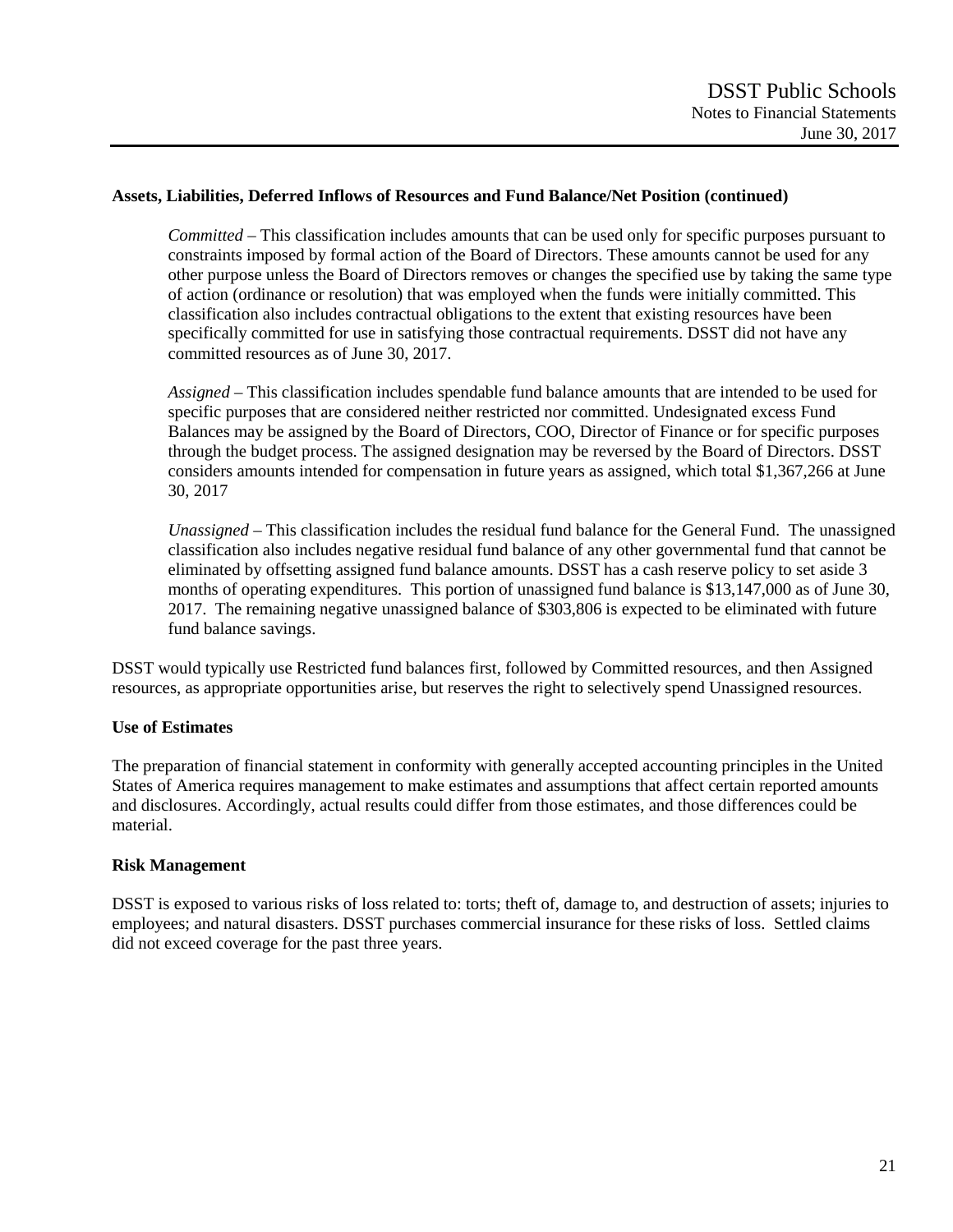## **Note 2 - Cash and cash equivalents**

### **Deposits**

The Colorado Public Deposit Protection Act (PDPA) requires that all units of local government deposit cash in eligible public depositories. Eligibility is determined by state regulations. At June 30, 2017, State regulatory commissioners have indicated that all financial institutions holding deposits for DSST are eligible public depositories. Amounts on deposit in excess of federal insurance levels must be collateralized by eligible collateral as determined by the PDPA. PDPA allows the financial institution to create a single collateral pool for all public funds held. The pool is to be maintained by another institution, or held in trust for all the uninsured public deposits as a group. The market value of the collateral must be at least equal to 102% of the uninsured deposits. DSST has no policy regarding custodial credit risk for deposits. Cash deposits are held by DSST in a pooled account, the first \$250,000 of which is covered by federal deposit insurance. The amounts in excess of federally insured limits are collateralized with securities held by the financial institution's agent, but not in DSST's name.

Cash and cash equivalents at June 30, 2017 consisted of the following:

|                                                              | DSST Inc.                     | <b>DSST</b> Foundation |                    |  |  |
|--------------------------------------------------------------|-------------------------------|------------------------|--------------------|--|--|
| Cash balance per general ledger<br><b>Outstanding checks</b> | \$<br>27,306,681<br>159,102   | \$                     | 507,623            |  |  |
| Carrying value of DSST's cash in bank                        | 27,465,783                    |                        | 507,623            |  |  |
| Amount coverd by FDIC insurance<br>Amount covered by PDPA    | \$<br>250,000<br>27, 215, 783 | S                      | 250,000<br>257,623 |  |  |
| Total Cash in bank                                           | 27,465,783                    |                        | 507,623            |  |  |

## **Credit Risk**

Colorado statutes specify in which instruments units of local government may invest, which include:

- Obligations of the United States and certain U.S. Government Agency securities
- General obligation and revenue bonds of U.S. local government entities
- Bankers' acceptances of certain banks
- Local government investment pools
- Written repurchase agreements collateralized by certain authorized securities
- Certain money market funds
- Guaranteed investment contracts

DSST did not have any investments requiring categorization of credit risk as of June 30, 2017. DSST's investment policy follows State statutes. When made, all investments shall be in instruments which mature in less than five years (governmental/agency/ securities) or three years (corporate and bank securities).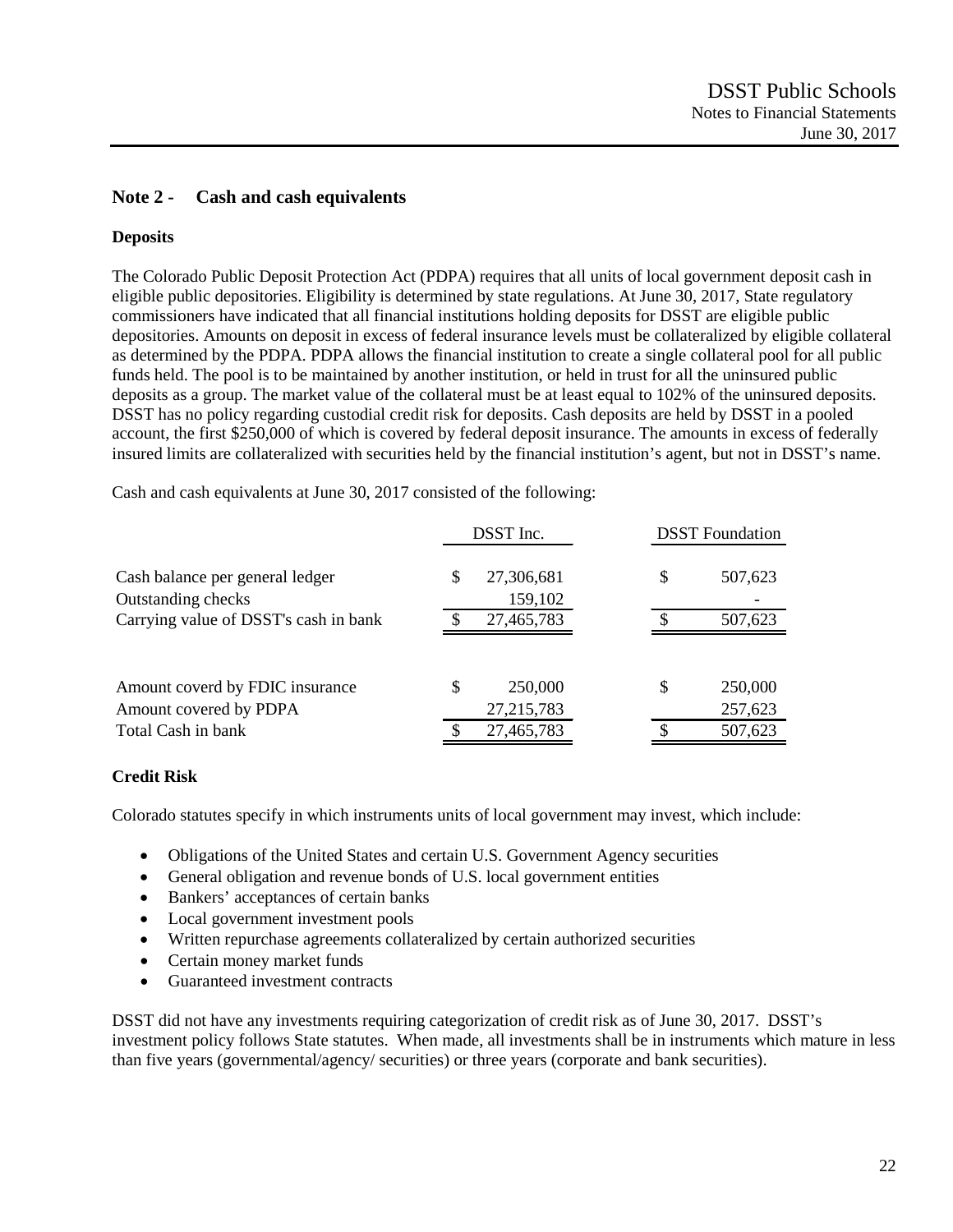## **Note 3 - Investments**

Certain assets and liabilities are reported at fair value in the combined financial statements. Fair value is the price that would be received to sell an asset or paid to transfer a liability in an orderly transaction in the principal, or most advantageous, market at the measurement date under current market conditions regardless of whether that price is directly observable or estimated using another valuation technique. Inputs used to determine fair value refer broadly to the assumptions that market participants would use in pricing the asset or liability, including assumptions about risk. Inputs may be observable or unobservable. Observable inputs are inputs that reflect the assumptions market participants would use in pricing the asset or liability based on market data obtained from sources independent of the reporting entity. Unobservable inputs are inputs that reflect the reporting entity's own assumptions about the assumptions market participants would use in pricing the asset or liability based on the best information available. A three-tier hierarchy categorizes the inputs as follows:

Level 1 – Quoted prices (unadjusted) in active markets for identical assets or liabilities that DSST Public Schools can access at the measurement date.

Level 2 – Inputs other than quoted prices included within Level 1 that are observable for the asset or liability, either directly or indirectly. These include quoted prices for similar assets or liabilities in active markets, quoted prices for identical or similar assets or liabilities in markets that are not active, inputs other than quoted prices that are observable for the asset or liability, and market-corroborated inputs.

Level 3 – Unobservable inputs for the asset or liability. In these situations, DSST Public Schools develops inputs using the best information available in the circumstances.

In some cases, the inputs used to measure the fair value of an asset or a liability might be categorized within different levels of the fair value hierarchy. In those cases, the fair value measurement is categorized in its entirety in the same level of the fair value hierarchy as the lowest level input that is significant to the entire measurement. Assessing the significance of a particular input to entire measurement requires judgment, taking into account factors specific to the asset or liability. The categorization of an asset within the hierarchy is based upon the pricing transparency of the asset and does not necessarily correspond to DSST Public Schools' assessment of the quality, risk or liquidity profile of the asset.

A significant portion of DSST Public Schools' investments are comprised of U.S. corporate bonds and municipal bonds. These investments are valued by the custodians of the securities using pricing models based on credit quality, time to maturity, stated interest rates and market-rate assumptions, and are classified within Level 2. The fair value of DSST Public Schools' beneficial interest in assets held by community foundation is based on the fair value of fund investments as reported by the community foundation. These are considered to be Level 3 measurements.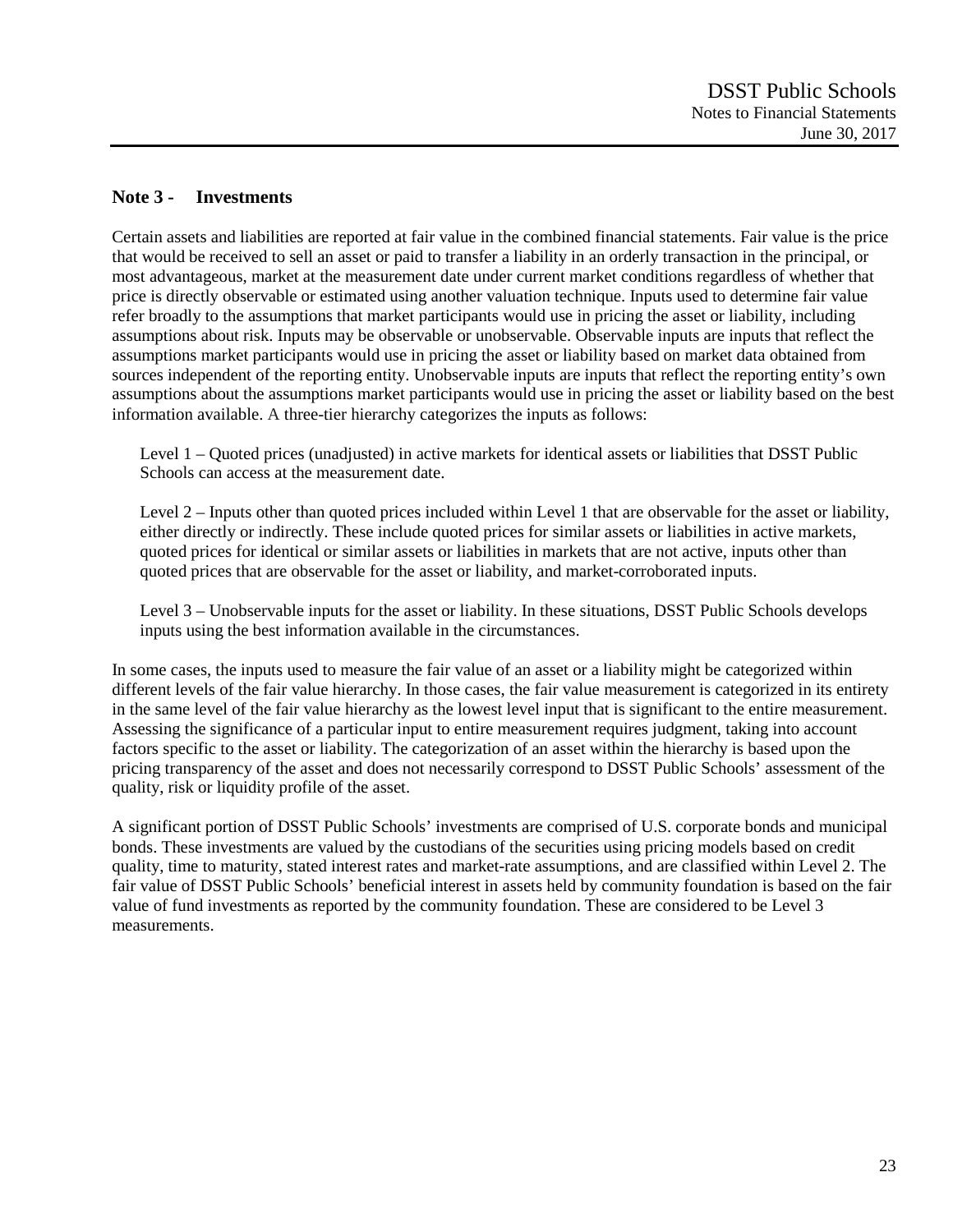## **Note 3 - Investments (continued)**

The following table presents assets measured at fair value on a recurring basis, except those measured at cost as identified below, at June 30, 2017:

|                                       |              | <b>Fair Value Measurements</b><br>at Report Date Using                                |  |    |                                                        |    |                                                    |  |  |  |  |  |
|---------------------------------------|--------------|---------------------------------------------------------------------------------------|--|----|--------------------------------------------------------|----|----------------------------------------------------|--|--|--|--|--|
|                                       | Total        | Quoted Prices in<br><b>Active Markets for</b><br><b>Identical Assets</b><br>(Level 1) |  |    | Significant Other<br>Observable<br>Inputs<br>(Level 2) |    | Significant<br>Unobservable<br>Inputs<br>(Level 3) |  |  |  |  |  |
| <b>DSST</b> Inc.                      |              |                                                                                       |  |    |                                                        |    |                                                    |  |  |  |  |  |
| Investments                           |              |                                                                                       |  |    |                                                        |    |                                                    |  |  |  |  |  |
| Money market funds (at cost)          | \$<br>72,843 | \$                                                                                    |  | \$ |                                                        | \$ |                                                    |  |  |  |  |  |
| U.S. Corporate bonds                  | 10,826,149   |                                                                                       |  |    | 10,826,149                                             |    |                                                    |  |  |  |  |  |
| Municipal bonds                       | 2,325,986    |                                                                                       |  |    | 2,102,785                                              |    |                                                    |  |  |  |  |  |
|                                       | 13,224,978   | \$                                                                                    |  |    | 12,928,934                                             | \$ |                                                    |  |  |  |  |  |
| Beneficial interest in assets held by |              |                                                                                       |  |    |                                                        |    |                                                    |  |  |  |  |  |
| community foundation                  | 156,199      | \$                                                                                    |  | \$ |                                                        | S  | 156,199                                            |  |  |  |  |  |
| <b>DSST Foundation</b>                |              |                                                                                       |  |    |                                                        |    |                                                    |  |  |  |  |  |
| Investments                           |              |                                                                                       |  |    |                                                        |    |                                                    |  |  |  |  |  |
| Money market funds (at cost)          | 566,340      | \$                                                                                    |  | \$ |                                                        |    |                                                    |  |  |  |  |  |
|                                       | 566,340      | \$                                                                                    |  |    |                                                        |    |                                                    |  |  |  |  |  |

## **Note 4 - Receivables**

Unconditional promises to give are estimated to be collected as follows at June 30, 2017:

| Within one year      | 1,666,667   |
|----------------------|-------------|
| In one to five years | 883,333     |
|                      | \$2,550,000 |

At June 30, 2017, two donors accounted for 82% of total promises to give. Amounts have not been discounted to present value because the amount of the discount was not material.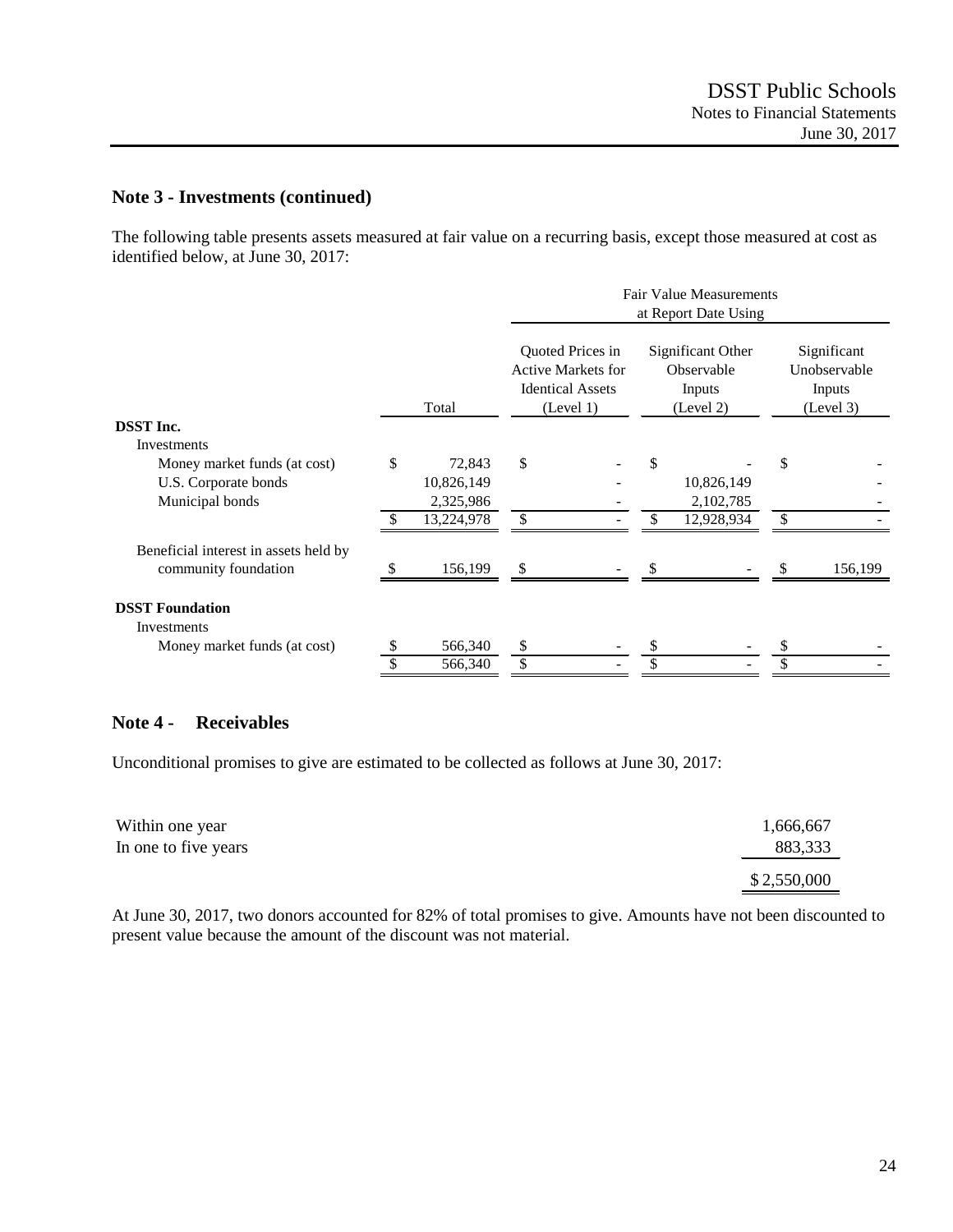## **Note 5 - Capital Assets**

Capital assets activity for the year ended June 30, 2017, is summarized below:

|                                  | <b>Balance</b><br>July 1, 2016 | <b>Additions</b> | Deletions | <b>Balance</b><br>June 30, 2017 |
|----------------------------------|--------------------------------|------------------|-----------|---------------------------------|
| Governmental Activities          |                                |                  |           |                                 |
| Capital assets being depreciated |                                |                  |           |                                 |
| <b>Building improvements</b>     | \$<br>395,673                  | \$<br>17,896     | \$        | \$<br>413,569                   |
| Vehicles                         | 236,677                        | 59,400           |           | 296,077                         |
| Equipment                        | 1,355,378                      | 231,121          |           | 1,586,499                       |
| Software                         | 786,067                        |                  |           | 786,067                         |
| Total capital assets             |                                |                  |           |                                 |
| being depreciated                | 2,773,795                      | 308,417          |           | 3,082,212                       |
| Accumulated depreciation         |                                |                  |           |                                 |
| Building improvements            | (316,031)                      | (68,205)         |           | (384, 236)                      |
| Vehicles                         | (156, 942)                     | (44,180)         |           | (201, 122)                      |
| Equipment                        | (794, 057)                     | (162, 716)       |           | (956, 773)                      |
| Software                         | (447, 129)                     | (138, 948)       |           | (586, 077)                      |
| Total accumulated depreciation   | (1,714,159)                    | (414, 049)       |           | (2,128,208)                     |
| Total capital assets             |                                |                  |           |                                 |
| being depreciated, net           | 1,059,636<br>\$                | (105, 632)<br>S  | \$        | 954,004                         |

Depreciation expense of \$414,049 has been charged to the Instructional expenses category of DSST.

On June 28, 2013, DSST Public Schools sold the land and buildings at DSST – Stapleton to Denver Public Schools in exchange for credits to offset future PCOPs expenses (Note 8) in the amount of \$13,018,140. The school recorded a discount of \$2,083,361, and established a prepaid PCOPs credits account for the difference. Approximately \$3,917,000 of the credits have been utilized to pay outstanding PCOPs liabilities through the year ended June 30, 2017. The remaining credits are expected to be utilized over approximately the next 20 years in accordance with an agreed-upon schedule. The balance as of June 30, 2017 was \$7,115,453.

Under the Property Transfer and PCOP Agreement, DSST Public Schools leases the property from Denver Public Schools over a remaining period of 3 years. DSST Public Schools accounts for the leaseback as an operating lease. A realized gain of \$842,004 on the sale of the land and buildings has been deferred and is being amortized on a straight-line basis over the remaining 3-year term of the lease. \$168,400 of the deferred gain was amortized in 2017, leaving a remaining balance at June 30, 2017 of \$168,400.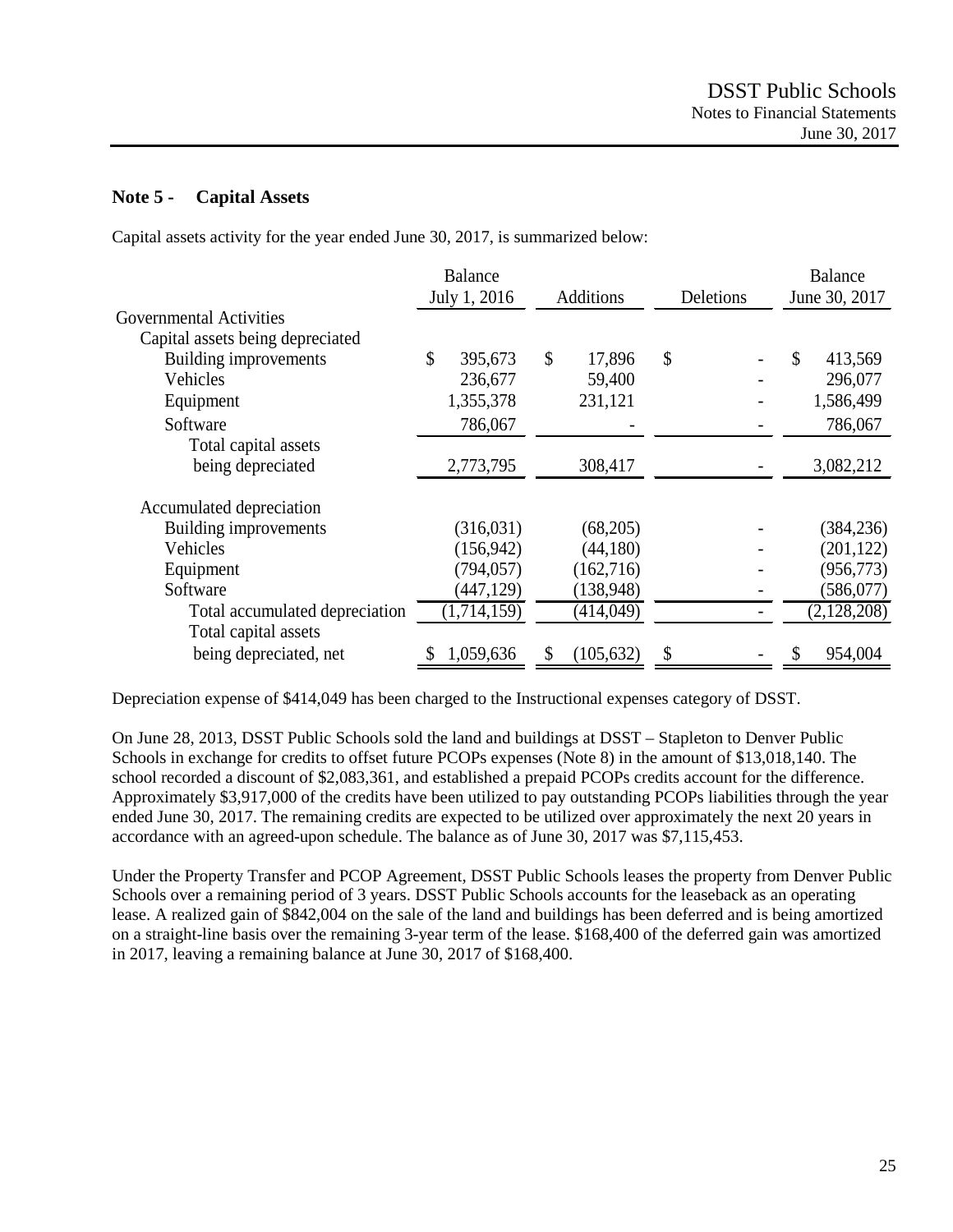### **Note 6 - Leases**

DSST Public Schools leases office and storage space under various operating leases expiring through 2019. Future minimum lease payments are as follows:

Year Ending June 30,

| 2018 | \$<br>286,569 |
|------|---------------|
| 2019 | 258,837       |
| 2020 | 218,375       |
| 2021 | 197,956       |
| 2022 | 201,960       |
|      | \$1,163,697   |

Total rent expense, including facility lease fees for the year ended June 30, 2017 was \$3,234,900.

## **Note 7 - Employee Benefits**

DSST, Inc. sponsors a defined contribution retirement plan qualified under section 401(k) of the Internal Revenue Code (the Plan) covering substantially all full-time permanent employees having attained one year of service. Plan participants may contribute a portion of their total compensation to the Plan up to limits prescribed by the Internal Revenue Service. DSST, Inc. may, but is not required to contribute to the Plan. During the year ended June 30, 2017, DSST, Inc. contributed \$1,328,919 to the Plan.

## **Note 8 - Commitments and Contingencies**

## **Pension Certificates of Participation**

Denver Public Schools issued Taxable Pension Certificates of Participation (the PCOPs) in order to fully fund, over time, the unfunded actuarial accrued liability of its pension plan. None of the employees of DSST Public Schools participate in the Denver Public Schools pension plan. As part of the Charter agreements with each school except Stapleton, DSST Public Schools has agreed to pay fees to Denver Public Schools. The payment is calculated based upon a percentage of covered salary. DSST satisfies substantially all of this obligation through the use of prepaid PCOPs credits. Any expense in excess of available credits is paid in cash (Note 5). DSST Public Schools expensed \$1,761,819 during the year ended June 30, 2017, which represents approximately 10.02% of covered salaries, for its obligation relating to the PCOPs.

### **Claims and Judgments**

DSST participates in a number of federal and state programs that are fully or partially funded by grants received from other governmental units. Expenditures financed by grants are subject to audit by the appropriate grantor government. If expenditures are disallowed due to noncompliance with grant program regulations, DSST may be required to reimburse the grantor government. As of June 30, 2017, significant amounts of grant expenditures have not been audited, but DSST believes that disallowed expenditures, if any, based on subsequent audits will not have a material effect on the overall financial position of DSST.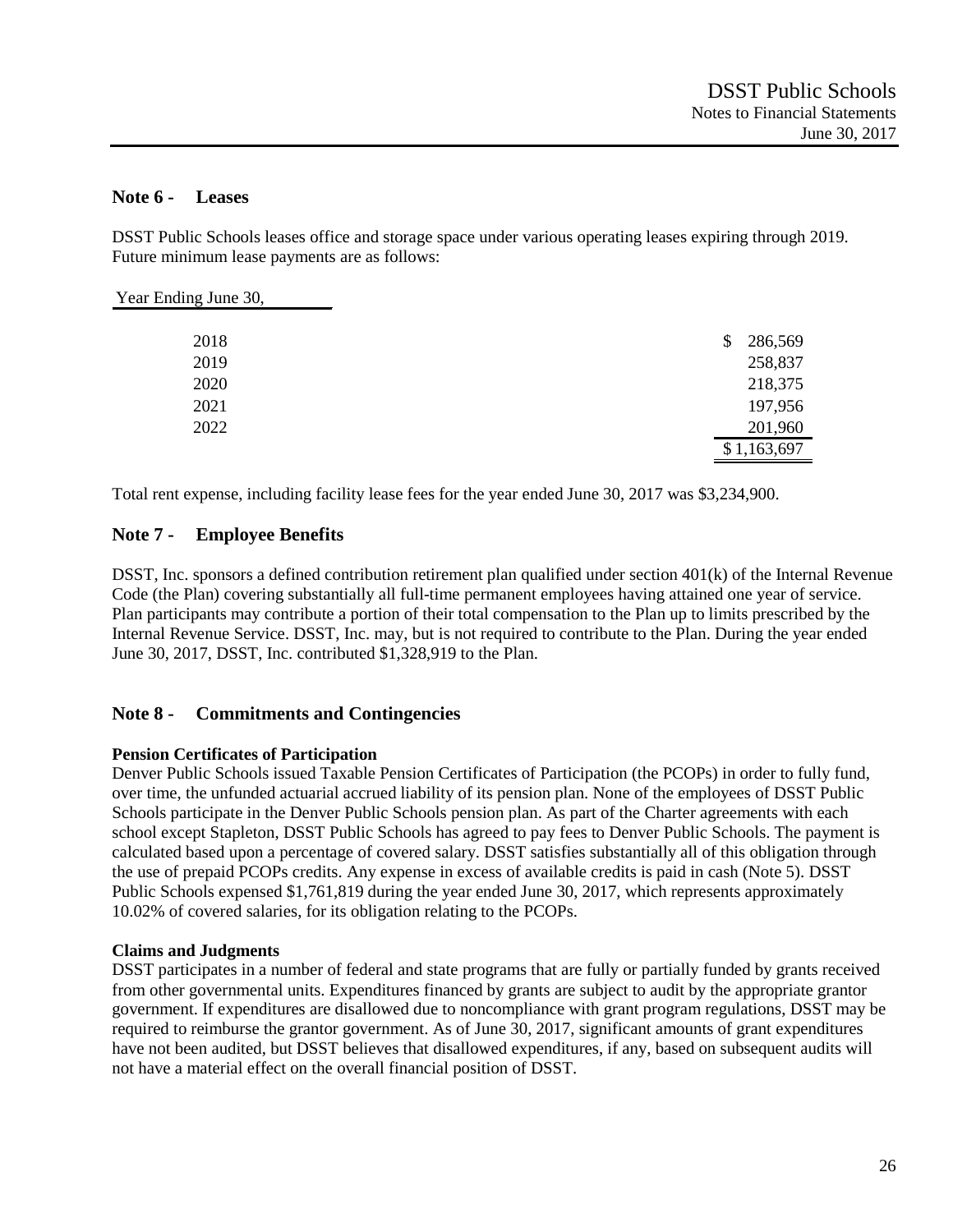### **Note 8 - Commitments and Contingencies (continued)**

#### **Tabor Amendment**

Colorado voters approved an amendment to the State Constitution, Article X, Section 20 (commonly known as "TABOR"), which limits state and local government taxing authority and imposes spending limitations. Fiscal year 1993 provides the basis for limits in future years to which may be applied allowable increases for inflation and student enrollment. Revenue received in excess of the limitations may be required to be refunded. DSST believes it has complied with the Amendment. As required by the Amendment, DSST has established a reserve for emergencies, representing 3% of qualifying expenditures.

### **Facility Use Fees**

DSST annually enters into a facility use agreement with Denver Public Schools. The Facility use fee is based on a per-student use fee schedule and anticipated costs of operating the facility. There are no future minimum commitments under this arrangement.

### **Note 9 - Change in Accounting Framework**

Colorado Senate Bill 16-187 passed allowing a charter network to have their charter agreements written to include the network as a whole. Implementation of the senate bill was effective for DSST's financial statements for the fiscal year ended June 30, 2017. Colorado Senate Bill 16-187 allows a charter school network to meet the statutory requirement for charter school financial audits by completing a single network-wide audit that includes each of the charter schools in the network. As a result of Colorado Senate Bill 16-187, DSST is allowed to prepare one network-wide financial statement instead of having individual school financial statements. Additionally, it was determined by the Colorado Department of Education that the charter school network-wide financial statements should be reported under the Governmental Accounting Standards Board (GASB) framework. Previously, DSST prepared individual school financials statements under the GASB framework, as well as a combined network-wide financial statement that was reported under the Financial Accounting Standards Board (FASB) framework.

As a result of implementing the financial reporting requirements within Colorado Senate Bill 16-187, DSST has converted the financial statement presentation of the DSST network-wide financial statements and related disclosures to be presented in accordance with the GASB financial reporting framework. See Note 1 for the Summary of Significant Accounting Policies which describe the measurement focus, basis of accounting and basis of presentation in accordance with the GASB financial reporting framework. The following table provides a detailed reconciliation for the conversion of the beginning fund balance and net position as of July 1, 2016:

General Government

|                                                           |    | OCHEIAI     | <b>OUVELIBELL</b> |
|-----------------------------------------------------------|----|-------------|-------------------|
|                                                           |    | Fund        | Wide              |
| Net assets (FASB) at July 1, 2016, as previously reported | -S | 50,169,395  | \$<br>50,169,395  |
| Recognize capital assets as capital outlay                |    | (1,059,636) |                   |
| Promises to give, not available                           |    | (4,789,000) |                   |
| Accounts receivable, not available                        |    | (314, 324)  |                   |
| Restricted endowment fund                                 |    | (139, 177)  | (139, 177)        |
| Deferred gain on sale                                     |    | 336,802     |                   |
| Fund Balance, July 1, 2016, as converted                  |    | 44,204,060  |                   |
| Net position, July 1, 2016, as converted                  |    |             | 50,030,218        |
|                                                           |    |             |                   |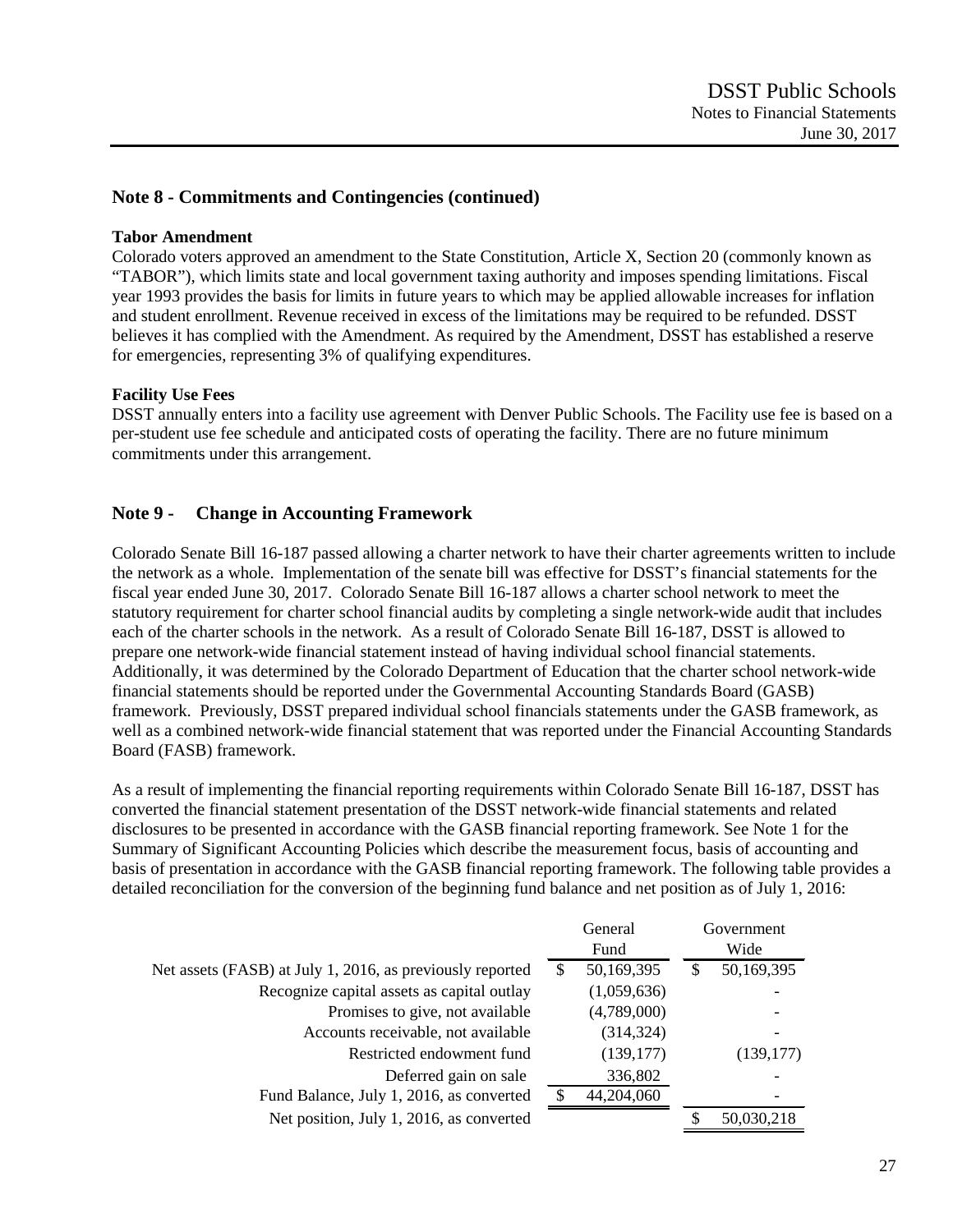

Required Supplementary Information June 30, 2017



Denver School of Science and Technology Inc.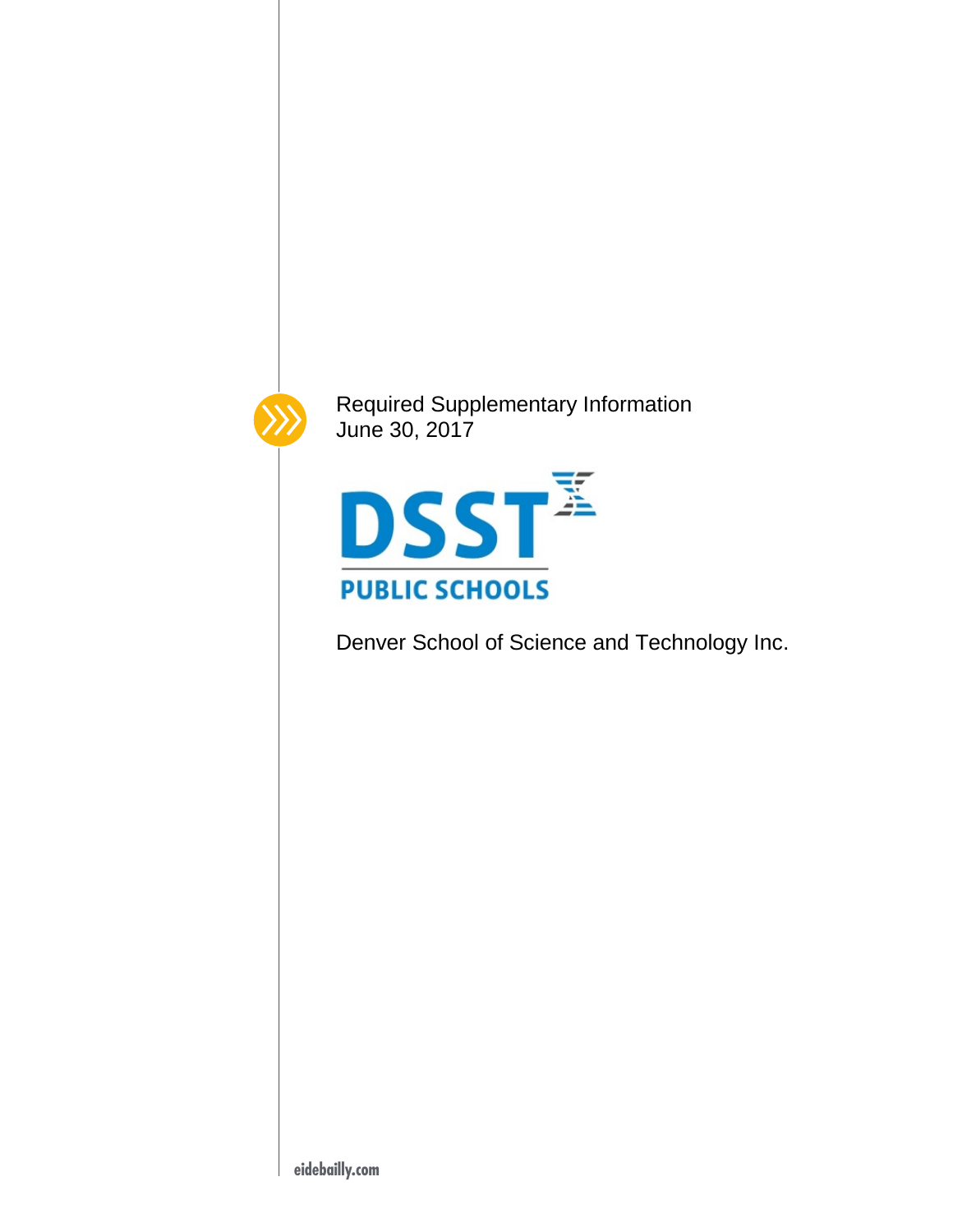# DSST Public Schools Budgetary Comparison Schedule Year Ended June 30, 2017

|                                               | Original<br><b>Budget</b> | Final<br><b>Budget</b> | Actual         | Variance<br>Positive(Negative) |
|-----------------------------------------------|---------------------------|------------------------|----------------|--------------------------------|
| Revenues<br>Local sources                     | 13,654,052<br>\$          | 12,922,321<br>\$.      | \$16,540,694   | \$<br>3,618,373                |
| State sources                                 | 35,923,336                | 36,683,281             | 36,679,421     | (3,860)                        |
| Total revenues                                | 49,577,388                | 49,605,602             | 53,220,115     | 3,614,513                      |
|                                               |                           |                        |                |                                |
| Expenditures                                  |                           |                        |                |                                |
| <b>Instructional</b>                          |                           |                        |                |                                |
| Regular education                             | 26,601,164                | 31,171,858             | 25,674,058     | 5,497,800                      |
| Special education                             | 1,991,464                 | 12,500                 | 2,350,873      | (2,338,373)                    |
| Supporting services                           |                           |                        |                |                                |
| Pupil supporting services                     | 4,085,341                 | 1,536,374              | 4,581,608      | (3,045,234)                    |
| Instructional support                         | 2,645,390                 | 1,093,945              | 2,809,704      | (1,715,759)                    |
| General administration                        | 441,044                   | 1,167,454              | 425,447        | 742,007                        |
| School administration                         | 11,368,973                | 14,005,207             | 11,086,977     | 2,918,230                      |
| <b>Business services</b>                      | 440,315                   | 233,577                | 455,437        | (221, 860)                     |
| Operations and maintenance                    | 3,299,180                 | 3,318,161              | 3,426,577      | (108, 416)                     |
| Pupil transportation                          | 494,743                   | 492,827                | 494,700        | (1,873)                        |
| Central services                              | 637,064                   |                        | 614,535        | (614, 535)                     |
| Other support services                        | 583,758                   | 357,754                | 307,325        | 50,429                         |
| Total expenditures                            | 52,588,436                | 53,389,657             | 52,227,241     | 1,162,416                      |
| Excess(deficiency) of revenues over           |                           |                        |                |                                |
| (under) expenditures                          | (3,011,048)               | (3,784,055)            | 992,874        | 4,776,929                      |
| Other financing sources (uses)                |                           |                        |                |                                |
| Transfers in                                  | 12,520,744                | 12,608,180             | 10,462,842     | (2,145,338)                    |
| Transfers out                                 | (12,520,744)              | (12,608,180)           | (10, 462, 842) | 2,145,338                      |
| Total other financing sources (uses)          |                           |                        |                |                                |
| Net change in fund balances                   | (3,011,048)               | (3,784,055)            | 992,874        | 4,776,929                      |
|                                               |                           |                        |                |                                |
| Fund balances, beginning of year, as restated | 44,204,060                | 44,204,060             | 44,204,060     |                                |
| Fund balances, end of year                    | 41,193,012                | \$40,420,005           | \$45,196,934   | 4,776,929<br>\$                |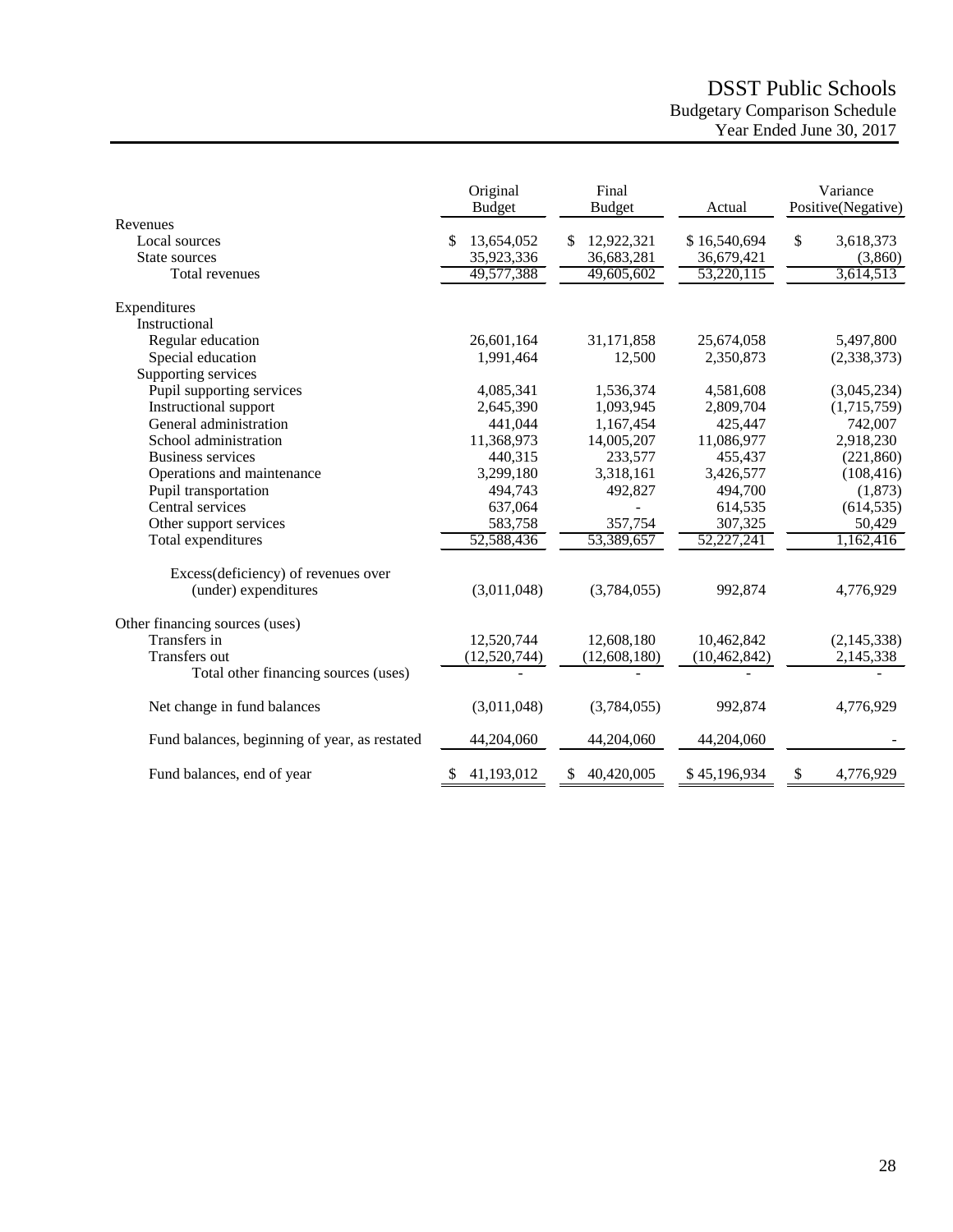## **Note 1 - Stewardship, Compliance and Accountability**

A budget is adopted for the General Fund on a basis consistent with generally accepted accounting principles.

School management submits to the Board of Directors a proposed budget for the fiscal year commencing the following July 1. The budget is adopted by the Board of Directors prior to June 30. Expenditures may not legally exceed appropriations at the fund level. Revisions must be approved by the Board of Directors. The budget includes proposed expenditures and the means of financing them. All appropriations lapse at fiscal year-end.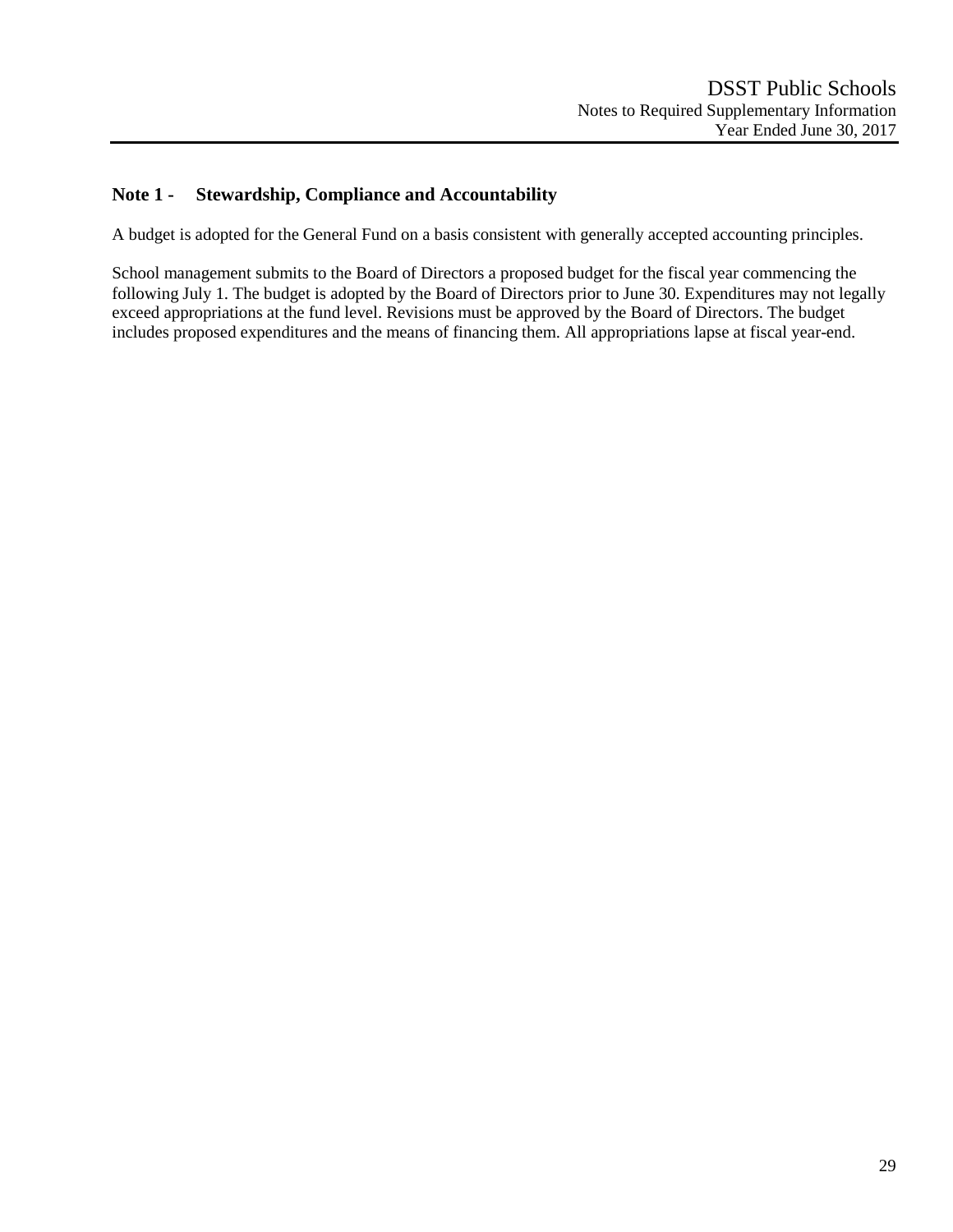

Other Supplementary Information June 30, 2017



Denver School of Science and Technology Inc.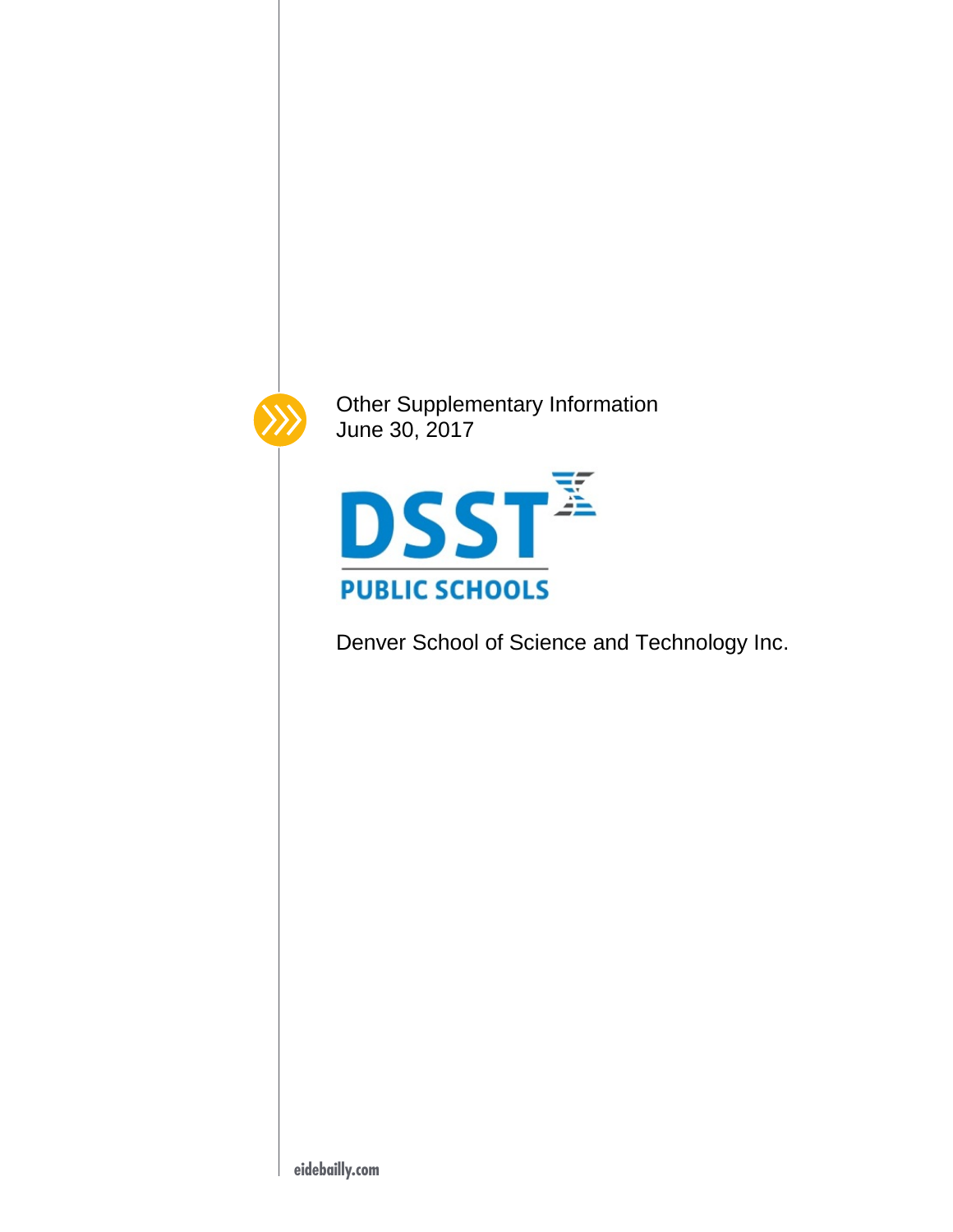## DSST Public Schools Combining Balance Sheet Year Ended June 30, 2017

|                                                                               | Home<br>Office       | Stapleton<br>Middle School | Stapleton<br>High School | <b>Green Valley</b><br>Ranch<br>Middle School | <b>Green Valley</b><br>Ranch<br><b>High School</b> | Cole<br>Middle School     | Cole<br><b>High School</b> |
|-------------------------------------------------------------------------------|----------------------|----------------------------|--------------------------|-----------------------------------------------|----------------------------------------------------|---------------------------|----------------------------|
| Assets                                                                        |                      |                            |                          |                                               |                                                    |                           |                            |
| Cash and cash equivalents                                                     | 15,004,727           | 1,665,615<br>\$            | 1,353,944                | 1,959,895<br>\$                               | 1,272,713<br>\$                                    | 1,290,129<br>\$           | 350,538<br>\$              |
| Investments                                                                   | 13.224.978           |                            |                          |                                               |                                                    |                           |                            |
| Restricted permanent endowment<br>Accounts receivable                         | 156,199              |                            |                          |                                               |                                                    |                           |                            |
| Promises to give                                                              | 358,146<br>2,550,000 | 28,883                     | 19,723                   | 58,859                                        | 60,404                                             | 105,243                   | 213,922                    |
| <b>PCOPs</b> credits                                                          | 7,115,453            |                            |                          |                                               |                                                    |                           |                            |
| Prepaid expenses                                                              | 192,078              | 6,132                      | 2,729                    | 11,293                                        | 6,208                                              |                           | 949                        |
| <b>Total assets</b>                                                           | 38,601,581           | 1,700,630<br>\$            | 1,376,396<br>\$          | 2,030,047<br>\$                               | 1,339,325<br>\$                                    | $\mathbb{S}$<br>1,395,372 | 565,409<br>\$              |
|                                                                               |                      |                            |                          |                                               |                                                    |                           |                            |
| Liabilities and Deferred Inflows of Resources and Fund Balance<br>Liabilities |                      |                            |                          |                                               |                                                    |                           |                            |
| Accounts payable                                                              | \$<br>123,478        | $\mathbb{S}$<br>2,565      | $\mathbb{S}$<br>1,671    | \$<br>89,743                                  | \$<br>133,145                                      | \$<br>83,462              | 129,917<br>\$              |
| Accrued salaries & benefits                                                   | 119,962              | 243,478                    | 289,411                  | 272,357                                       | 301,767                                            | 257,484                   | 229,952                    |
| <b>Total liabilities</b>                                                      | 243,440              | 246,043                    | 291,082                  | 362,100                                       | 434,912                                            | 340,946                   | 359,869                    |
| Deferred inflows of resources                                                 |                      |                            |                          |                                               |                                                    |                           |                            |
| Permanent endowment                                                           | 156.199              |                            |                          |                                               |                                                    |                           |                            |
| Unavailable revenue                                                           | 2,883,749            | 1,135                      | 775                      | 2,313                                         | 2,374                                              | 4,135                     | 8,406                      |
| Total deferred inflows of resources                                           | 3,039,948            | 1.135.00                   | 775.00                   | 2,313.00                                      | 2,374.00                                           | 4,135.00                  | 8,406.00                   |
| Total liabilities and deferred inflows                                        |                      |                            |                          |                                               |                                                    |                           |                            |
| of resources                                                                  | 3,283,388            | 247,178                    | 291,857                  | 364,413                                       | 437,286                                            | 345,081                   | 368,275                    |
| <b>Fund Balance</b>                                                           |                      |                            |                          |                                               |                                                    |                           |                            |
| Nonspendable                                                                  | 7,307,531            | 6,132                      | 2,729                    | 11,293                                        | 6,208                                              |                           | 949                        |
| Restricted                                                                    | 21,499,335           | 119,742                    | 145,450                  | 106,174                                       | 134,289                                            | 108,652                   | 97,727                     |
| Assigned                                                                      |                      | 258,804                    | 282,195                  | 293,545                                       | 202,068                                            | 214,548                   |                            |
| Unassigned                                                                    | 6,511,327            | 1,068,774                  | 654,165                  | 1,254,622                                     | 559,474                                            | 727,091                   | 98,458                     |
| Total fund balance                                                            | 35,318,193           | 1,453,452                  | 1,084,539                | 1,665,634                                     | 902,039                                            | 1,050,291                 | 197,134                    |
| Total liabilities, deferred inflows of \,                                     | 38,601,581           | 1,700,630                  | 1,376,396                | 2,030,047                                     | 1,339,325                                          | 1,395,372                 | 565,409<br>\$              |
| resources, and fund balance                                                   |                      |                            |                          |                                               |                                                    |                           |                            |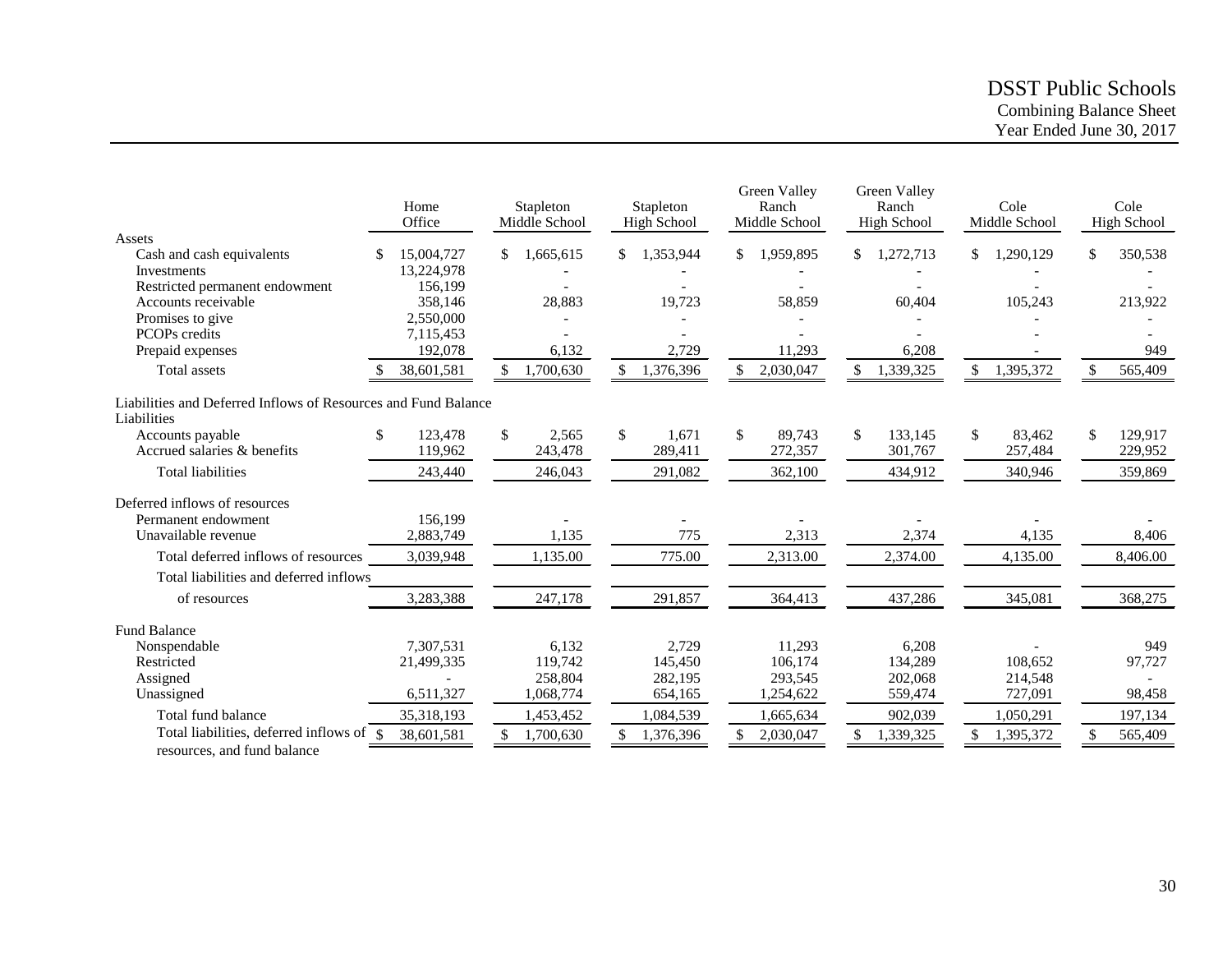# DSST Public Schools Combining Balance Sheet (continued)

Year Ended June 30, 2017

|                                                                               | College View<br>Middle School |               | College View<br><b>High School</b> | <b>Byers</b><br>Middle School |              | <b>Byers</b><br><b>High School</b> |    | Conservatory<br>Green<br>Middle School |                    | Henry<br>Middle School | Total<br>General<br>Fund |
|-------------------------------------------------------------------------------|-------------------------------|---------------|------------------------------------|-------------------------------|--------------|------------------------------------|----|----------------------------------------|--------------------|------------------------|--------------------------|
| Assets                                                                        |                               |               |                                    |                               |              |                                    |    |                                        |                    |                        |                          |
| Cash and cash equivalents                                                     | 1,110,546                     | \$.           | 533,351                            | 2,036,299                     | \$.          | 229,528                            | \$ | 489,219                                | $\mathcal{S}$      | 10,177                 | 27,306,681               |
| Investments                                                                   |                               |               |                                    |                               |              |                                    |    |                                        |                    |                        | 13,224,978               |
| Restricted permanent endowment                                                |                               |               |                                    |                               |              |                                    |    |                                        |                    |                        | 156,199                  |
| Accounts receivable                                                           | 85,728                        |               | 202,030                            | 7,439                         |              | 6,068                              |    | 166,487                                |                    | 202,042                | 1,514,974                |
| Promises to give                                                              |                               |               |                                    |                               |              |                                    |    |                                        |                    |                        | 2,550,000                |
| PCOPs credits                                                                 | 526                           |               | 706                                |                               |              |                                    |    |                                        |                    | 911                    | 7,115,453<br>221,532     |
| Prepaid expenses                                                              |                               |               |                                    |                               |              |                                    |    |                                        |                    |                        |                          |
| Total assets                                                                  | 1,196,800                     | <sup>\$</sup> | 736,087                            | \$<br>2,043,738               | \$           | 235,596                            | S. | 655,706                                | \$                 | 213,130                | 52,089,817               |
| Liabilities and Deferred Inflows of Resources and Fund Balance<br>Liabilities |                               |               |                                    |                               |              |                                    |    |                                        |                    |                        |                          |
| Accounts payable                                                              | \$<br>89,808                  | \$            | 73,104                             | \$<br>75,194                  | $\mathbb{S}$ | 48,970                             | \$ | 90,719                                 | $\mathbf{\hat{S}}$ | 54,775                 | \$<br>996,551            |
| Accrued salaries & benefits                                                   | 244,447                       |               | 159,292                            | 260,852                       |              | 88,719                             |    | 232,180                                |                    | 111,026                | 2,810,927                |
| <b>Total liabilities</b>                                                      | 334,255                       |               | 232,396                            | 336,046                       |              | 137,689                            |    | 322,899                                |                    | 165,801                | 3,807,478                |
| Deferred inflows of resources                                                 |                               |               |                                    |                               |              |                                    |    |                                        |                    |                        |                          |
| Permanent endowment                                                           |                               |               |                                    |                               |              |                                    |    |                                        |                    |                        | 156.199                  |
| Unavailable revenue                                                           | 3,369                         |               | 7,939                              | 292                           |              | 238                                |    | 6,542                                  |                    | 7,939                  | 2,929,206                |
| Total deferred inflows of resources                                           | 3.369.00                      |               | 7.939.00                           | 292.00                        |              | 238.00                             |    | 6.542.00                               |                    | 7,939.00               | 3,085,405                |
| Total liabilities and deferred inflows                                        |                               |               |                                    |                               |              |                                    |    |                                        |                    |                        |                          |
| of resources                                                                  | 337,624                       |               | 240,335                            | 336,338                       |              | 137,927                            |    | 329,441                                |                    | 173,740                | 6,892,883                |
| <b>Fund Balance</b>                                                           |                               |               |                                    |                               |              |                                    |    |                                        |                    |                        |                          |
| Nonspendable                                                                  | 526                           |               | 706                                |                               |              |                                    |    |                                        |                    | 911                    | 7.336.985                |
| Restricted                                                                    | 107.187                       |               | 69,405                             | 1,068,117                     |              | 46,029                             |    | 100,964                                |                    | 46,418                 | 23,649,489               |
| Assigned                                                                      | 116,106                       |               |                                    |                               |              |                                    |    |                                        |                    |                        | 1,367,266                |
| Unassigned                                                                    | 635,357                       |               | 425,641                            | 639,283                       |              | 51,640                             |    | 225,301                                |                    | (7,939)                | 12,843,194               |
| Total fund balance                                                            | 859,176                       |               | 495,752                            | 1,707,400                     |              | 97,669                             |    | 326,265                                |                    | 39,390                 | 45,196,934               |
| Total liabilities, deferred inflows of resources, and fund                    | 1,196,800                     |               | 736,087                            | 2,043,738                     |              | 235,596                            |    | 655,706                                |                    | 213,130                | 52,089,817               |
| balance                                                                       |                               |               |                                    |                               |              |                                    |    |                                        |                    |                        |                          |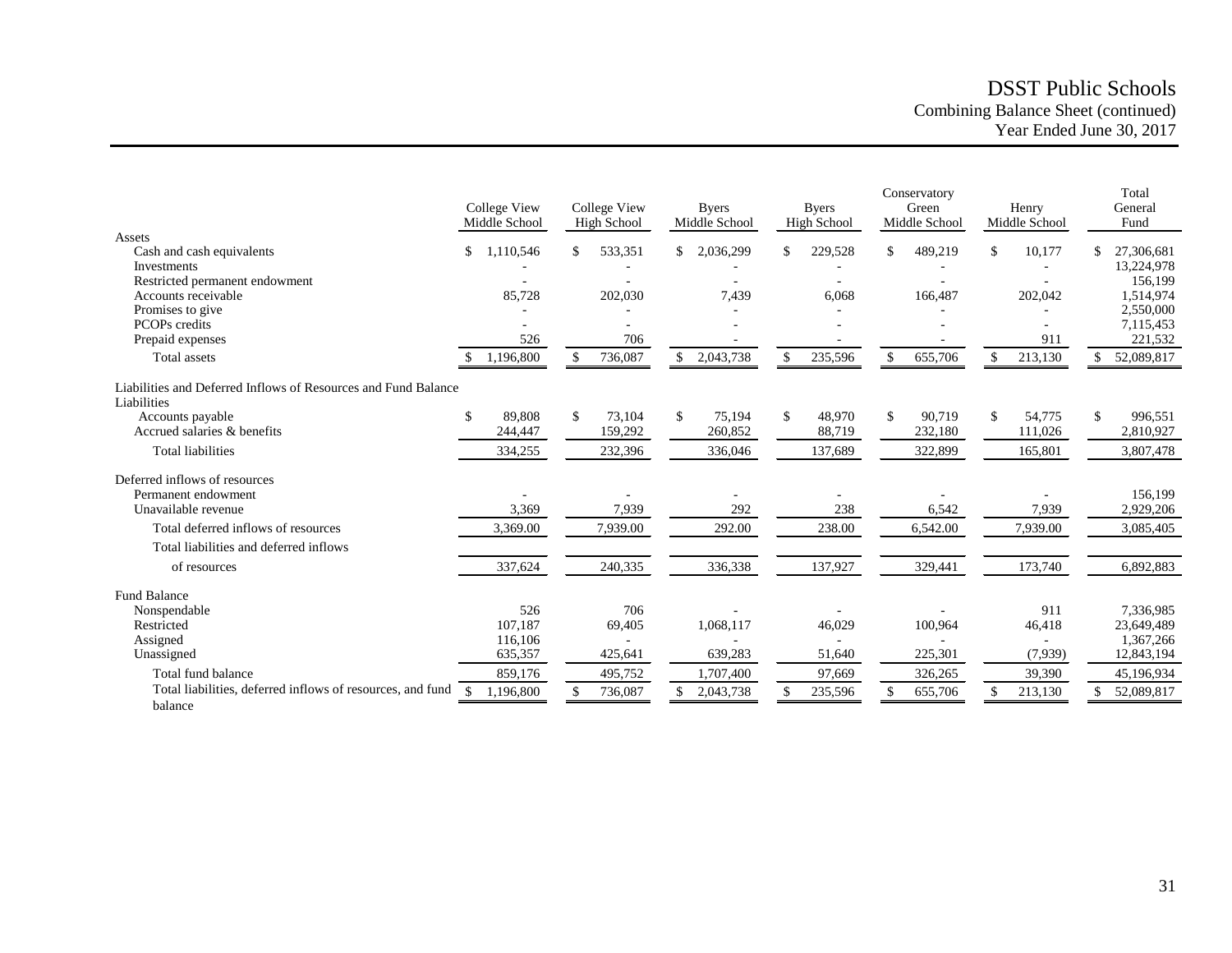# DSST Public Schools Combining Statement of Revenues, Expenditures, and Changes in Fund Balance Year Ended June 30, 2017

|                                               |     | Home<br>Office | Stapleton<br>Middle School |     | Stapleton<br><b>High School</b> | <b>Green Valley</b><br>Ranch<br>Middle School | <b>Green Valley</b><br>Ranch<br>High School | Cole<br>Middle School |    | Cole<br><b>High School</b> |
|-----------------------------------------------|-----|----------------|----------------------------|-----|---------------------------------|-----------------------------------------------|---------------------------------------------|-----------------------|----|----------------------------|
| Revenues<br>Local sources                     | \$. | 3,539,788      | \$<br>1,020,953            | \$. | 1,413,333                       | \$<br>1,242,527                               | \$<br>1,520,012                             | \$<br>1,203,260       | \$ | 1,265,749                  |
| State sources                                 |     |                | 3,558,799                  |     | 4,173,710                       | 3,455,640                                     | 3,991,546                                   | 3,636,458             |    | 2,875,856                  |
| Total revenues                                |     | 3,539,788      | 4,579,752                  |     | 5,587,043                       | 4,698,167                                     | 5,511,558                                   | 4,839,718             |    | 4,141,605                  |
|                                               |     |                |                            |     |                                 |                                               |                                             |                       |    |                            |
| Expenditures                                  |     |                |                            |     |                                 |                                               |                                             |                       |    |                            |
| Instructional                                 |     |                |                            |     |                                 |                                               |                                             |                       |    |                            |
| Regular education                             |     | 2,959,493      | 1,924,391                  |     | 2,837,969                       | 2,107,304                                     | 2,809,851                                   | 1,984,763             |    | 1,954,675                  |
| Special education                             |     |                | 320,426                    |     | 297,439                         | 205,123                                       | 173,082                                     | 178,607               |    | 212,298                    |
| Supporting services                           |     |                |                            |     |                                 |                                               |                                             |                       |    |                            |
| Pupil supporting services                     |     | 185,935        | 348,251                    |     | 545,857                         | 457,143                                       | 614,121                                     | 398,498               |    | 347,822                    |
| <b>Instructional support</b>                  |     | 941,497        | 154,035                    |     | 269,529                         | 232,039                                       | 181,214                                     | 320,967               |    | 147,050                    |
| General administration                        |     |                | 40,343                     |     | 47,476                          | 39,472                                        | 46,038                                      | 40,488                |    | 33,681                     |
| School administration                         |     | 6,181,962      | 394,046                    |     | 271,006                         | 285,372                                       | 498,185                                     | 396,912               |    | 554,875                    |
| <b>Business services</b>                      |     | 281,473        | 15,916                     |     | 15,825                          | 15,212                                        | 16,596                                      | 15,729                |    | 16,107                     |
| Operations and maintenance                    |     | 122,831        | 360,444                    |     | 229,212                         | 373,852                                       | 236,068                                     | 377,159               |    | 207,829                    |
| Pupil transportation                          |     |                | 44,229                     |     | 3,040                           | 70,975                                        | 80,335                                      | 64,929                |    | 40,680                     |
| Central services                              |     |                | 58,273                     |     | 68,577                          | 57,015                                        | 66,500                                      | 58,483                |    | 48,650                     |
| Other support services                        |     | 159,917        | 1,714                      |     | 20,713                          | 15,699                                        | 11,872                                      | 29,880                |    | 13,777                     |
| Total expenditures                            |     | 10,833,108     | 3,662,068                  |     | 4,606,643                       | 3,859,206                                     | 4,733,862                                   | 3,866,415             |    | 3,577,444                  |
| Excess(deficiency) of revenues over           |     |                |                            |     |                                 |                                               |                                             |                       |    |                            |
| (under) expenditures                          |     | (7,293,320)    | 917,684                    |     | 980,400                         | 838,961                                       | 777,696                                     | 973,303               |    | 564,161                    |
| Other financing sources (uses)                |     |                |                            |     |                                 |                                               |                                             |                       |    |                            |
| Transfers in                                  |     | 7.837.402      | 122,561                    |     | 203.973                         | 186.171                                       | 237.905                                     | 42,829                |    | 204.102                    |
| Transfers out                                 |     | (3,096,419)    | (633,893)                  |     | (746, 036)                      | (679, 382)                                    | (794, 250)                                  | (702, 307)            |    | (644,749)                  |
| Total other financing sources (uses)          |     | 4,740,983      | (511, 332)                 |     | (542,063)                       | (493,211)                                     | (556, 345)                                  | (659, 478)            |    | (440, 647)                 |
| Net change in fund balances                   |     | (2,552,337)    | 406,352                    |     | 438,337                         | 345,750                                       | 221,351                                     | 313,825               |    | 123,514                    |
| Fund balances, beginning of year, as restated |     | 37,870,530     | 1,047,100                  |     | 646,202                         | 1,319,884                                     | 680,688                                     | 736,466               |    | 73,620                     |
| Fund balances, end of year                    | \$  | 35,318,193     | 1,453,452                  |     | 1,084,539                       | \$<br>1,665,634                               | \$<br>902,039                               | \$<br>1,050,291       | S  | 197,134                    |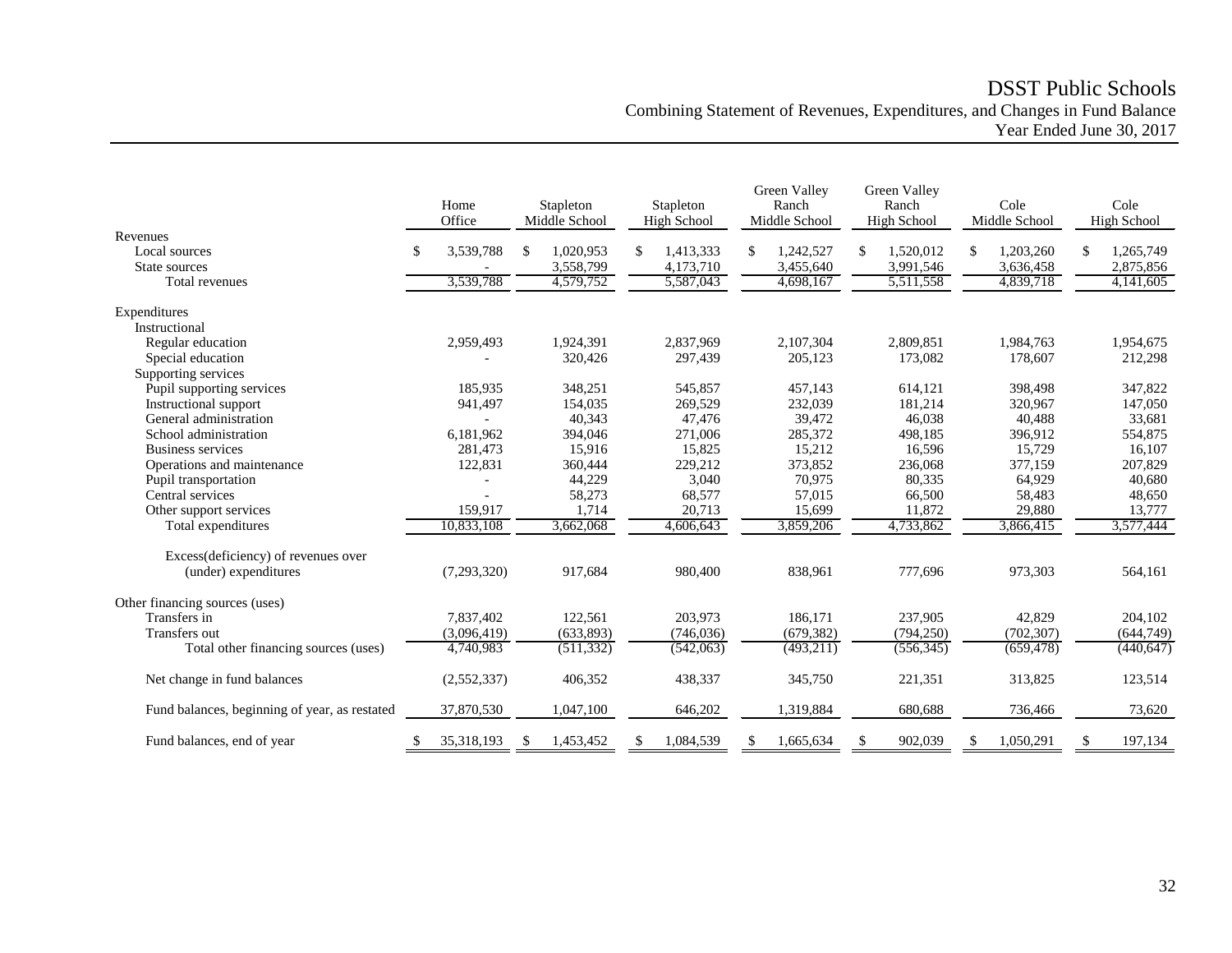# DSST Public Schools Combining Statement of Revenues, Expenditures, and Changes in Fund Balance (continued) Year Ended June 30, 2017

|                                               |    | College View<br>Middle School |               | <b>College View</b><br>High School | <b>Byers</b><br>Middle School | <b>Byers</b><br><b>High School</b> | Conservatory<br>Green<br>Middle School |            | Henry<br>Middle School |           | Total<br>General<br>Fund |
|-----------------------------------------------|----|-------------------------------|---------------|------------------------------------|-------------------------------|------------------------------------|----------------------------------------|------------|------------------------|-----------|--------------------------|
| Revenues                                      |    |                               |               |                                    |                               |                                    |                                        |            |                        |           |                          |
| Local sources                                 | £. | 1,252,271                     | \$            | 1,056,133                          | \$<br>1,116,059               | 294,156                            | \$                                     | 1,049,905  |                        | 566,548   | \$16,540,694             |
| State sources                                 |    | 3,639,323                     |               | 2,325,574                          | 3,438,647                     | 970,289                            |                                        | 3,422,046  |                        | 1,191,533 | 36,679,421               |
| Total revenues                                |    | 4,891,594                     |               | 3,381,707                          | 4,554,706                     | 1,264,445                          |                                        | 4,471,951  |                        | 1,758,081 | 53,220,115               |
| Expenditures                                  |    |                               |               |                                    |                               |                                    |                                        |            |                        |           |                          |
| Instructional                                 |    |                               |               |                                    |                               |                                    |                                        |            |                        |           |                          |
| Regular education                             |    | 2,058,189                     |               | 1,469,665                          | 2,019,865                     | 788,707                            |                                        | 2,009,060  |                        | 750,126   | 25,674,058               |
| Special education                             |    | 179,107                       |               | 103,865                            | 318,893                       | 55,711                             |                                        | 151,370    |                        | 154,952   | 2,350,873                |
| Supporting services                           |    |                               |               |                                    |                               |                                    |                                        |            |                        |           |                          |
| Pupil supporting services                     |    | 472,116                       |               | 192,622                            | 308,064                       | 132,104                            |                                        | 351,237    |                        | 227,838   | 4,581,608                |
| Instructional support                         |    | 82,336                        |               | 125,992                            | 144,255                       | 25,643                             |                                        | 148,556    |                        | 36,591    | 2,809,704                |
| General administration                        |    | 40,373                        |               | 27,857                             | 41,826                        | 12,433                             |                                        | 41,344     |                        | 14,116    | 425,447                  |
| School administration                         |    | 462,753                       |               | 386,478                            | 320,780                       | 375,874                            |                                        | 558,202    |                        | 400,532   | 11,086,977               |
| Business services                             |    | 26,726                        |               | 12,685                             | 14,894                        | 4,144                              |                                        | 14,427     |                        | 5,703     | 455,437                  |
| Operations and maintenance                    |    | 432,559                       |               | 132,001                            | 364,329                       | 103,317                            |                                        | 353,221    |                        | 133,755   | 3,426,577                |
| Pupil transportation                          |    | 38,474                        |               | 30,440                             | 283                           | 95                                 |                                        | 82,243     |                        | 38,977    | 494,700                  |
| Central services                              |    | 58,317                        |               | 40,238                             | 60,415                        | 17,959                             |                                        | 59,719     |                        | 20,389    | 614,535                  |
| Other support services                        |    | 12,027                        |               | 12,648                             | 13,788                        | 2,471                              |                                        | 10,725     |                        | 2,094     | 307,325                  |
| Total expenditures                            |    | 3,862,977                     |               | 2,534,491                          | 3,607,392                     | 1,518,458                          |                                        | 3,780,104  |                        | 1,785,073 | 52,227,241               |
| Excess(deficiency) of revenues over           |    |                               |               |                                    |                               |                                    |                                        |            |                        |           |                          |
| (under) expenditures                          |    | 1,028,617                     |               | 847,216                            | 947,314                       | (254, 013)                         |                                        | 691,847    |                        | (26,992)  | 992,874                  |
| Other financing sources (uses)                |    |                               |               |                                    |                               |                                    |                                        |            |                        |           |                          |
| Transfers in                                  |    | 103,689                       |               | 122,391                            | 158,110                       | 630,951                            |                                        | 233,283    |                        | 379,475   | 10,462,842               |
| Transfers out                                 |    | (706, 139)                    |               | (515, 420)                         | (678,091)                     | (279, 269)                         |                                        | (673, 794) |                        | (313,093) | (10, 462, 842)           |
| Total other financing sources (uses)          |    | (602, 450)                    |               | (393,029)                          | (519,981)                     | 351,682                            |                                        | (440, 511) |                        | 66,382    |                          |
| Net change in fund balances                   |    | 426,167                       |               | 454,187                            | 427,333                       | 97,669                             |                                        | 251,336    |                        | 39,390    | 992,874                  |
| Fund balances, beginning of year, as restated |    | 433,009                       |               | 41,565                             | 1,280,067                     |                                    |                                        | 74,929     |                        |           | 44,204,060               |
| Fund balances, end of year                    | \$ | 859,176                       | <sup>\$</sup> | 495,752                            | \$<br>1,707,400               | 97,669                             | \$                                     | 326,265    | -S                     | 39,390    | \$45,196,934             |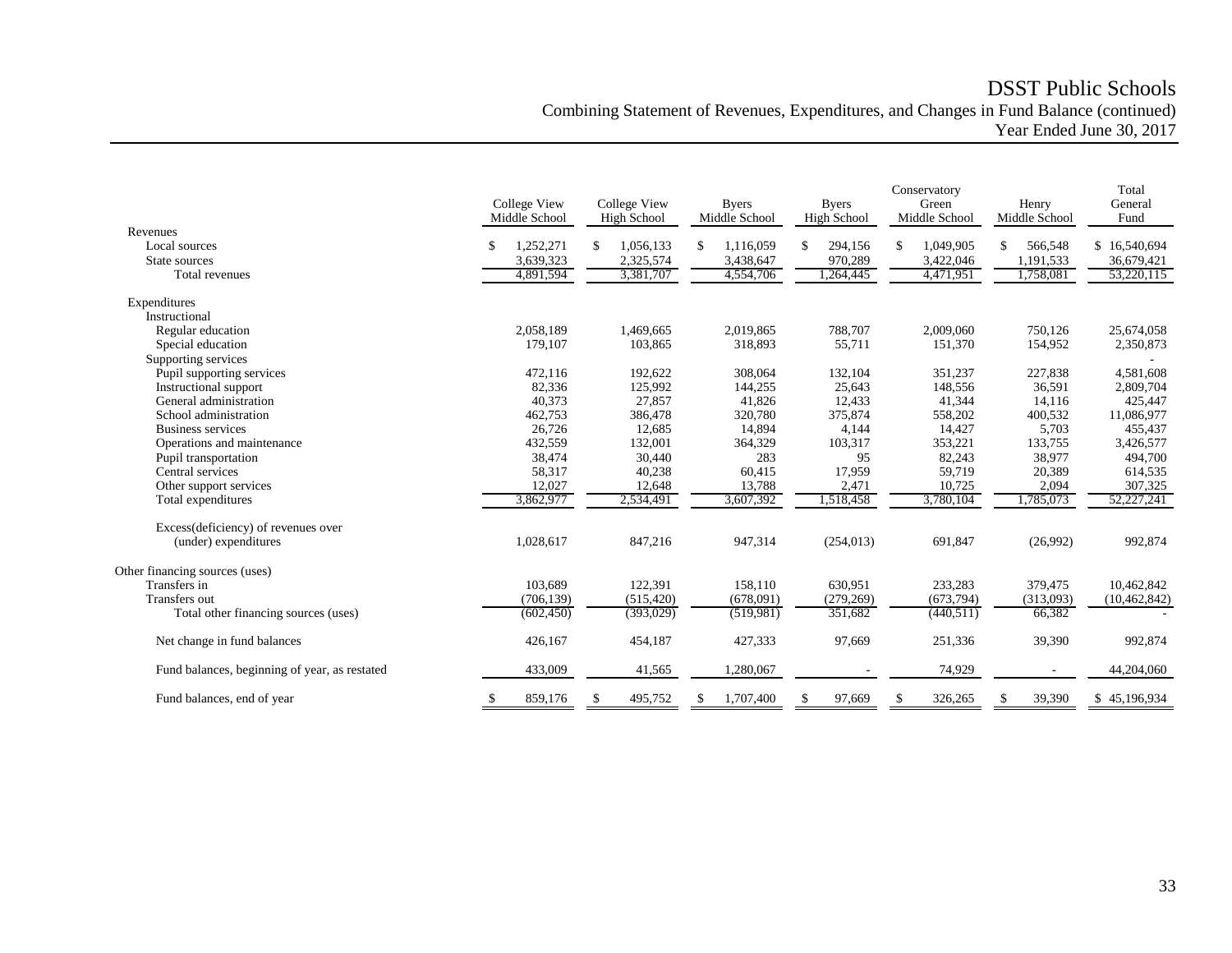# DSST Public Schools Budgetary Comparison Schedule – Home Office Year Ended June 30, 2017

|                                                | Original<br><b>Budget</b> | Final<br><b>Budget</b> | Actual                   | Variance<br>Positive(Negative) |  |  |
|------------------------------------------------|---------------------------|------------------------|--------------------------|--------------------------------|--|--|
| Revenues                                       |                           |                        |                          |                                |  |  |
| Local sources                                  | 3,748,740<br>\$           | 2,556,201<br>\$.       | 3,539,788<br>\$.         | 983,587<br>\$                  |  |  |
| Total revenues                                 | 3,748,740                 | 2,556,201              | 3,539,788                | 983,587                        |  |  |
| Expenditures                                   |                           |                        |                          |                                |  |  |
| Instructional                                  |                           |                        |                          |                                |  |  |
| Regular education                              | 3,081,978                 | 2,916,129              | 2,959,493                | (43, 364)                      |  |  |
| Supporting services                            |                           |                        |                          |                                |  |  |
| Pupil supporting services                      | 105,729                   | 129,613                | 185,935                  | (56,322)                       |  |  |
| Instructional support                          | 1.004.397                 | 847,331                | 941.497                  | (94, 166)                      |  |  |
| School administration                          | 6,897,803                 | 6,923,180              | 6,181,962                | 741,218                        |  |  |
| <b>Business services</b>                       | 252,400                   | 193,912                | 281,473                  | (87, 561)                      |  |  |
| Operations and maintenance                     | 110,062                   | 110,062                | 122,831                  | (12,769)                       |  |  |
| Other support services                         | 107,490                   | 57,700                 | 159,917                  | (102, 217)                     |  |  |
| Total expenditures                             | 11,559,859                | 11,177,927             | 10,833,108               | 344,819                        |  |  |
| Excess(deficiency) of revenues over            |                           |                        |                          |                                |  |  |
| (under) expenditures                           | (7,811,119)               | (8,621,726)            | (7,293,320)              | 1,328,406                      |  |  |
|                                                |                           |                        |                          |                                |  |  |
| Other financing sources (uses)<br>Transfers in | 9,033,432                 | 8,926,558              | 7,837,402                | (1,089,156)                    |  |  |
| Transfers out                                  |                           |                        |                          |                                |  |  |
|                                                | (4,274,689)<br>4,758,743  | (4,121,832)            | (3,096,419)<br>4,740,983 | 1,025,413                      |  |  |
| Total other financing sources (uses)           |                           | 4,804,726              |                          | (63, 743)                      |  |  |
| Net change in fund balances                    | (3,052,376)               | (3,817,000)            | (2,552,337)              | 1,264,663                      |  |  |
| Fund balances, beginning of year, as restated  | 37,870,530                | 37,870,530             | 37,870,530               |                                |  |  |
| Fund balances, end of year                     | 34,818,154                | 34,053,530<br>S        | \$35,318,193             | 1,264,663<br>\$                |  |  |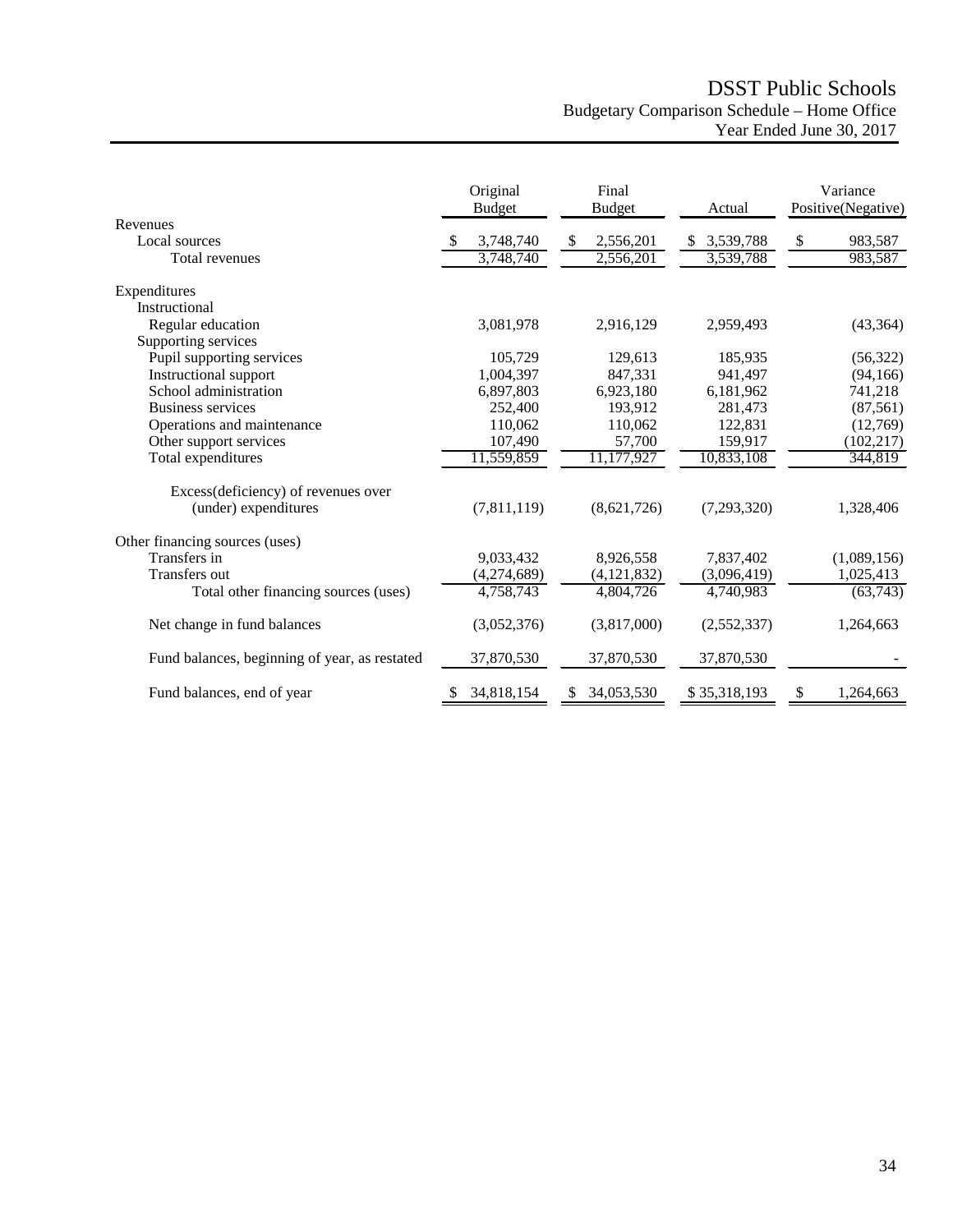DSST Public Schools Budgetary Comparison Schedule – Stapleton Middle School Year Ended June 30, 2017

|                                               | Original<br><b>Budget</b> | Final<br><b>Budget</b> | Actual          | Variance<br>Positive(Negative) |
|-----------------------------------------------|---------------------------|------------------------|-----------------|--------------------------------|
| Revenues                                      |                           |                        |                 |                                |
| Local sources                                 | \$<br>780,479             | \$<br>821,652          | \$<br>1,020,953 | \$<br>199,301                  |
| State sources                                 | 3,553,739                 | 3,558,502              | 3,558,799       | 297                            |
| Total revenues                                | 4,334,218                 | 4,380,154              | 4,579,752       | 199,598                        |
| Expenditures                                  |                           |                        |                 |                                |
| Instructional                                 |                           |                        |                 |                                |
| Regular education                             | 2,370,327                 | 1,979,832              | 1,924,391       | 55,441                         |
| Special education                             |                           | 315,989                | 320,426         | (4, 437)                       |
| Supporting services                           |                           |                        |                 |                                |
| Pupil supporting services                     | 305,515                   | 289,749                | 348,251         | (58, 502)                      |
| Instructional support                         | 189,998                   | 100,960                | 154,035         | (53,075)                       |
| General administration                        | 43,562                    | 112,065                | 40,343          | 71,722                         |
| School administration                         | 231,728                   | 380,214                | 394,046         | (13, 832)                      |
| <b>Business services</b>                      | 16,121                    | 1,600                  | 15,916          | (14,316)                       |
| Operations and maintenance                    | 361,998                   | 360,444                | 360,444         |                                |
| Pupil transportation                          | 54,302                    | 54,823                 | 44,229          | 10,594                         |
| Central services                              | 62,923                    |                        | 58,273          | (58,273)                       |
| Other support services                        | 15,907                    | 16,501                 | 1,714           | 14,787                         |
| Total expenditures                            | 3,652,381                 | 3,612,177              | 3,662,068       | (49, 891)                      |
| Excess(deficiency) of revenues over           |                           |                        |                 |                                |
| (under) expenditures                          | 681,837                   | 767,977                | 917,684         | 149,707                        |
| Other financing sources (uses)                |                           |                        |                 |                                |
| Transfers in                                  | 47,920                    |                        | 122,561         | 122,561                        |
| Transfers out                                 | (729, 757)                | (733, 837)             | (633, 893)      | 99,944                         |
| Total other financing sources (uses)          | (681, 837)                | (733, 837)             | (511, 332)      | 222,505                        |
| Net change in fund balances                   |                           | 34,140                 | 406,352         | 372,212                        |
| Fund balances, beginning of year, as restated | 1,047,100                 | 1,047,100              | 1,047,100       |                                |
| Fund balances, end of year                    | \$<br>1,047,100           | \$<br>1,081,240        | \$1,453,452     | \$<br>372,212                  |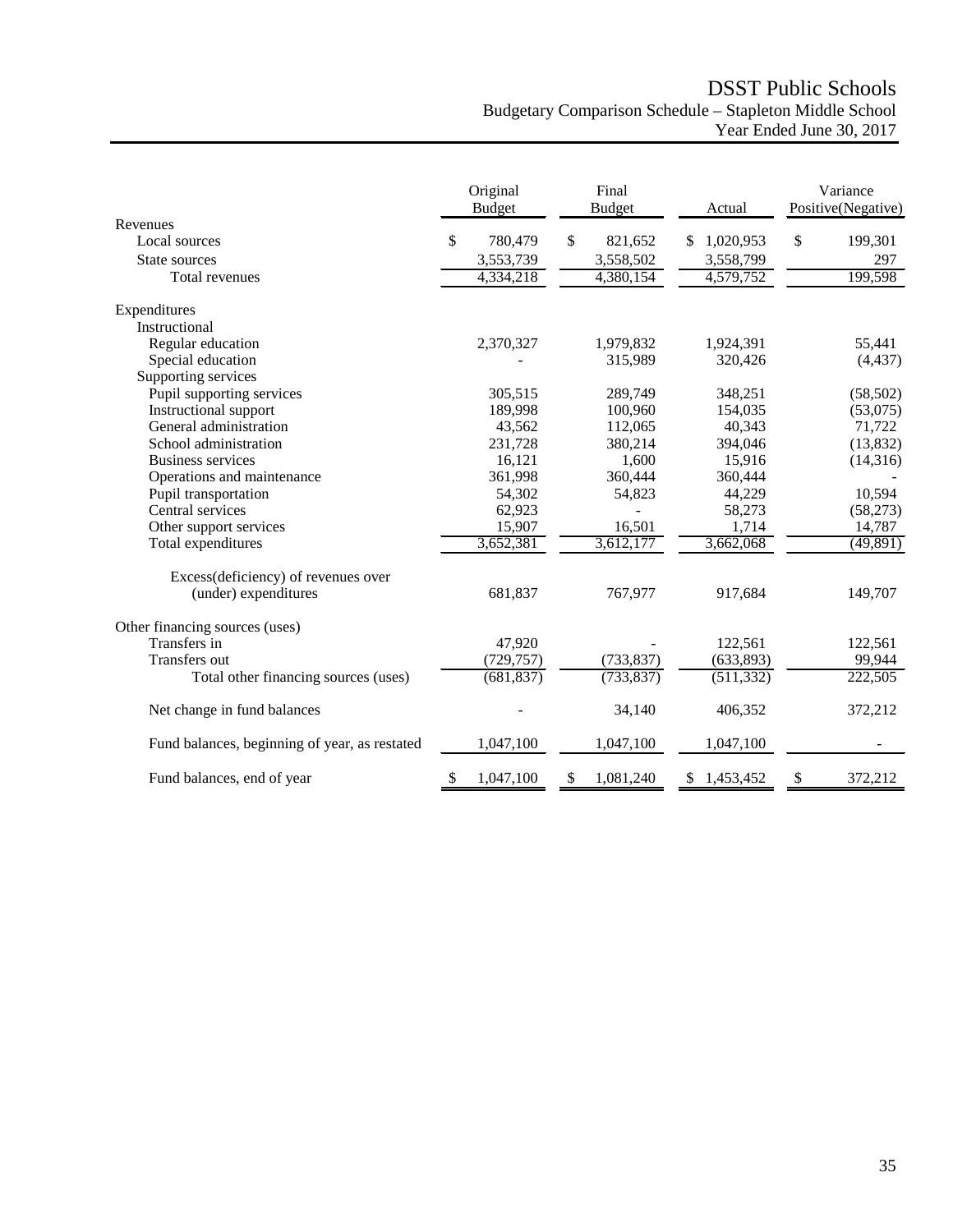# DSST Public Schools Budgetary Comparison Schedule – Stapleton High School Year Ended June 30, 2017

|                                               | Original<br><b>Budget</b> | Final<br><b>Budget</b> | Actual          | Variance<br>Positive(Negative) |
|-----------------------------------------------|---------------------------|------------------------|-----------------|--------------------------------|
| Revenues                                      |                           |                        |                 |                                |
| Local sources                                 | \$<br>942,853             | \$<br>1,046,296        | \$<br>1,413,333 | \$<br>367,037                  |
| State sources                                 | 4,011,302                 | 4,173,362              | 4,173,710       | 348                            |
| Total revenues                                | 4,954,155                 | 5,219,658              | 5,587,043       | 367,385                        |
| Expenditures                                  |                           |                        |                 |                                |
| Instructional                                 |                           |                        |                 |                                |
| Regular education                             | 2,933,668                 | 2,841,618              | 2,837,969       | 3,649                          |
| Special education                             |                           | 293,504                | 297,439         | (3,935)                        |
| Supporting services                           |                           |                        |                 |                                |
| Pupil supporting services                     | 459,545                   | 514,976                | 545,857         | (30, 881)                      |
| Instructional support                         | 253,224                   | 219,341                | 269,529         | (50, 188)                      |
| General administration                        | 49,171                    | 131,428                | 47,476          | 83,952                         |
| School administration                         | 351,469                   | 273,557                | 271,006         | 2,551                          |
| <b>Business services</b>                      | 16,890                    | 500                    | 15,825          | (15, 325)                      |
| Operations and maintenance                    | 302,637                   | 224,144                | 229,212         | (5,068)                        |
| Pupil transportation                          | 3,000                     | 3,000                  | 3,040           | (40)                           |
| Central services                              | 71,025                    |                        | 68,577          | (68, 577)                      |
| Other support services                        | 16,296                    | 20,031                 | 20,713          | (682)                          |
| Total expenditures                            | 4,456,925                 | 4,522,099              | 4,606,643       | (84, 544)                      |
| Excess(deficiency) of revenues over           |                           |                        |                 |                                |
| (under) expenditures                          | 497,230                   | 697,559                | 980,400         | 282,841                        |
| Other financing sources (uses)                |                           |                        |                 |                                |
| Transfers in                                  | 371,523                   | 148,479                | 203,973         | 55,494                         |
| Transfers out                                 | (811, 456)                | (846, 038)             | (746, 036)      | 100,002                        |
| Total other financing sources (uses)          | (439, 933)                | (697, 559)             | (542,063)       | 155,496                        |
| Net change in fund balances                   | 57,297                    |                        | 438,337         | 438,337                        |
| Fund balances, beginning of year, as restated | 646,202                   | 646,202                | 646,202         |                                |
| Fund balances, end of year                    | \$<br>703,499             | \$<br>646,202          | \$1,084,539     | \$<br>438,337                  |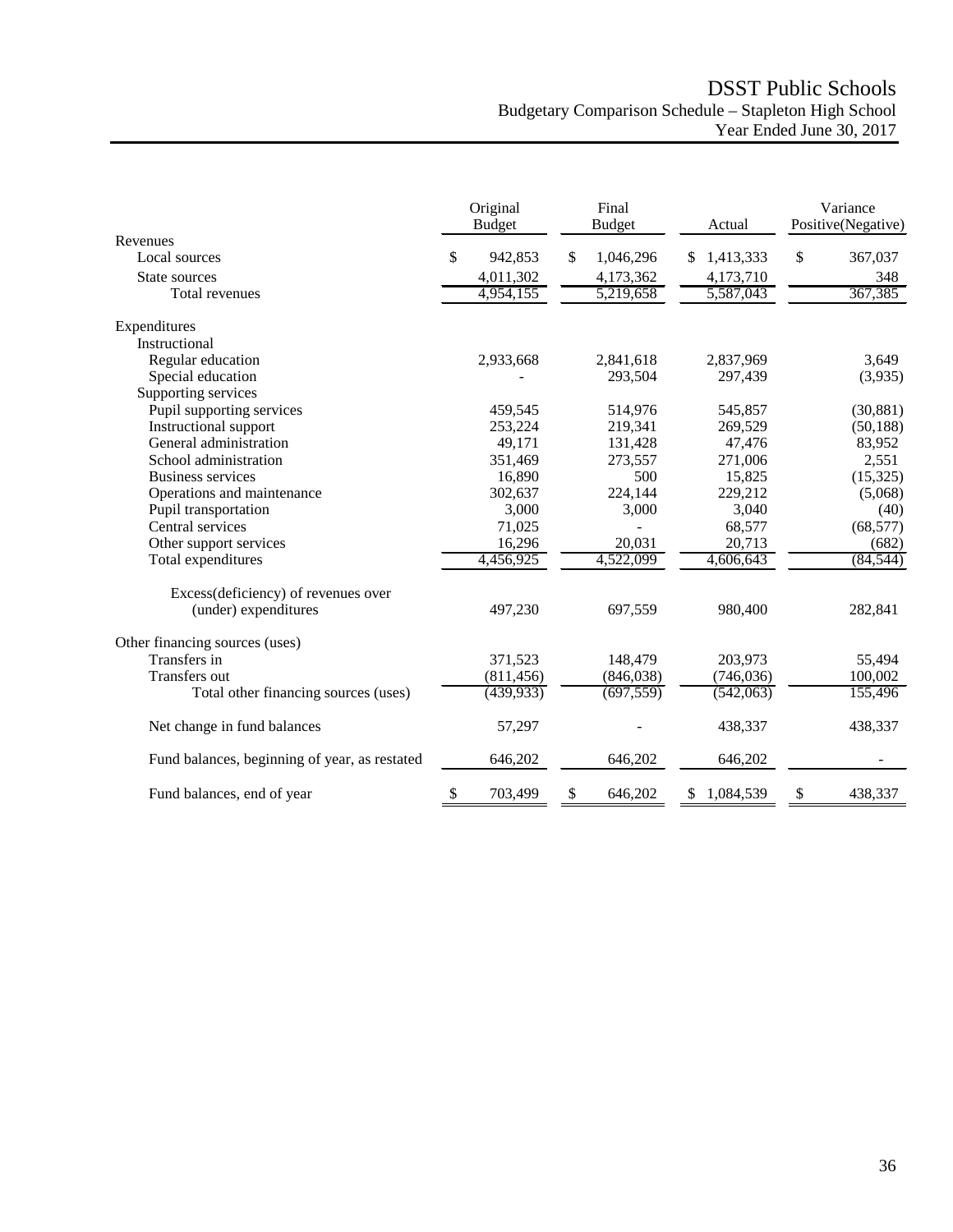DSST Public Schools Budgetary Comparison Schedule – Green Valley Ranch Middle School Year Ended June 30, 2017

|                                               | Original<br><b>Budget</b> | Final<br><b>Budget</b> | Actual           | Variance<br>Positive(Negative) |
|-----------------------------------------------|---------------------------|------------------------|------------------|--------------------------------|
| Revenues                                      |                           |                        |                  |                                |
| Local sources                                 | \$<br>932,490             | 1,031,541<br>\$        | 1,242,527<br>\$. | \$<br>210,986                  |
| State sources                                 | 3,488,033                 | 3,455,226              | 3,455,640        | 414                            |
| Total revenues                                | 4,420,523                 | 4,486,767              | 4,698,167        | 211,400                        |
| Expenditures                                  |                           |                        |                  |                                |
| Instructional                                 |                           |                        |                  |                                |
| Regular education                             | 2,433,702                 | 2,220,666              | 2,107,304        | 113,362                        |
| Special education                             |                           | 214,801                | 205,123          | 9,678                          |
| Supporting services                           |                           |                        |                  |                                |
| Pupil supporting services                     | 394,890                   | 446,898                | 457,143          | (10,245)                       |
| Instructional support                         | 211,685                   | 190,702                | 232,039          | (41, 337)                      |
| General administration                        | 42,908                    | 109,644                | 39,472           | 70,172                         |
| School administration                         | 338,052                   | 316,351                | 285,372          | 30,979                         |
| <b>Business services</b>                      | 16,803                    | 2,500                  | 15,212           | (12,712)                       |
| Operations and maintenance                    | 313,608                   | 385,781                | 373,852          | 11,929                         |
| Pupil transportation                          | 69,541                    | 70,056                 | 70,975           | (919)                          |
| Central services                              | 61,978                    |                        | 57,015           | (57, 015)                      |
| Other support services                        | 20,607                    | 19,391                 | 15,699           | 3,692                          |
| Total expenditures                            | 3,903,774                 | 3,976,790              | 3,859,206        | 117,584                        |
| Excess(deficiency) of revenues over           |                           |                        |                  |                                |
| (under) expenditures                          | 516,749                   | 509,977                | 838,961          | 328,984                        |
| Other financing sources (uses)                |                           |                        |                  |                                |
| Transfers in                                  | 262,209                   | 266,702                | 186,171          | (80, 531)                      |
| Transfers out                                 | (778, 958)                | (776, 679)             | (679, 382)       | 97,297                         |
| Total other financing sources (uses)          | (516, 749)                | (509, 977)             | (493,211)        | 16,766                         |
| Net change in fund balances                   |                           |                        | 345,750          | 345,750                        |
| Fund balances, beginning of year, as restated | 1,319,884                 | 1,319,884              | 1,319,884        |                                |
| Fund balances, end of year                    | 1,319,884<br>\$           | 1,319,884<br>\$        | \$<br>1,665,634  | 345,750<br>\$                  |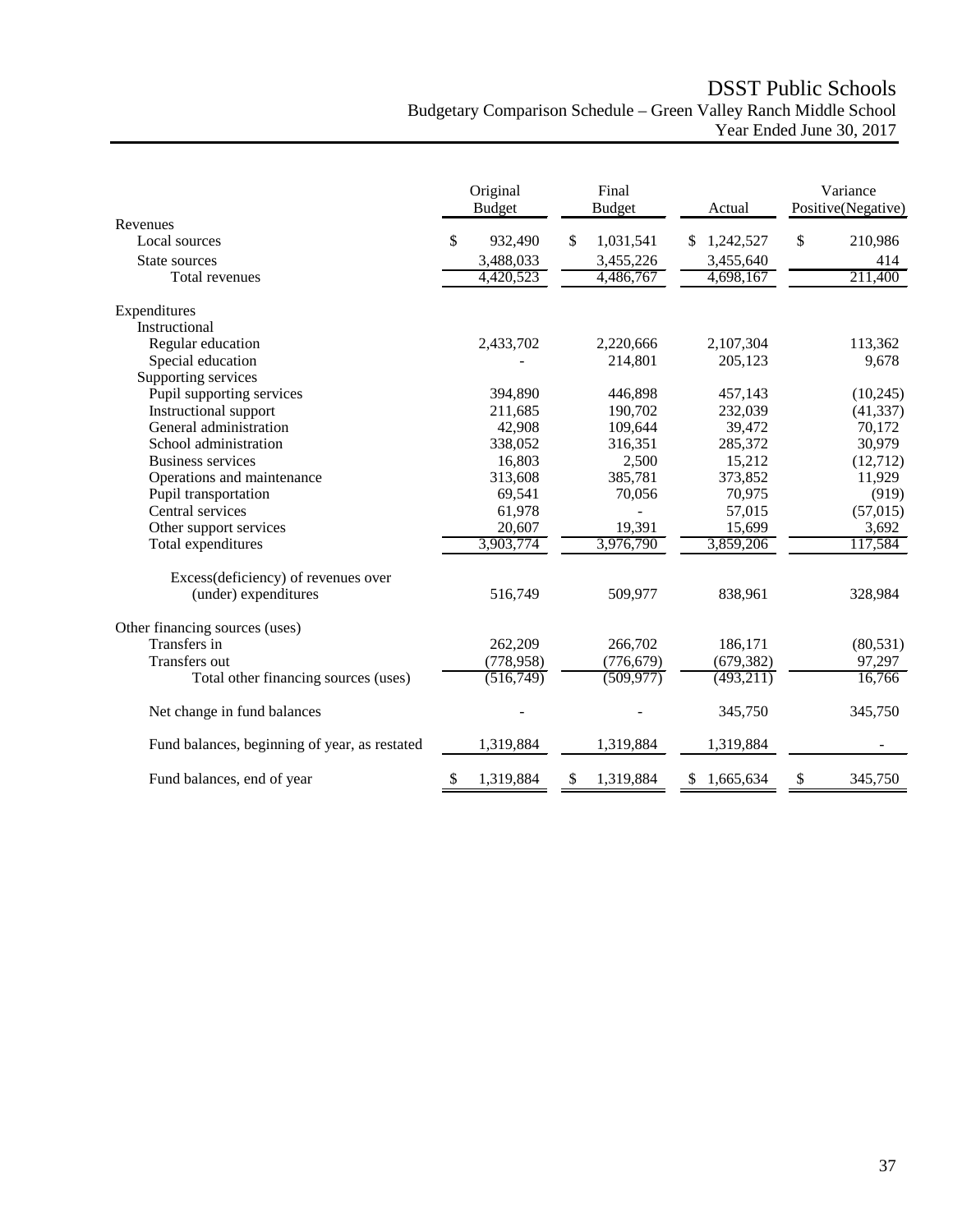DSST Public Schools Budgetary Comparison Schedule – Green Valley Ranch High School Year Ended June 30, 2017

|                                               | Original<br><b>Budget</b> |     | Final<br><b>Budget</b> |    | Actual     | Variance<br>Positive(Negative) |
|-----------------------------------------------|---------------------------|-----|------------------------|----|------------|--------------------------------|
| Revenues                                      |                           |     |                        |    |            |                                |
| Local sources                                 | \$<br>1,097,735           | \$. | 1,119,340              | S. | 1,520,012  | \$<br>400,672                  |
| State sources                                 | 4,005,535                 |     | 3,990,939              |    | 3,991,546  | 607                            |
| Total revenues                                | 5,103,270                 |     | 5,110,279              |    | 5,511,558  | 401,279                        |
| Expenditures                                  |                           |     |                        |    |            |                                |
| Instructional                                 |                           |     |                        |    |            |                                |
| Regular education                             | 2,995,092                 |     | 2,846,813              |    | 2,809,851  | 36,962                         |
| Special education                             |                           |     | 170,995                |    | 173,082    | (2,087)                        |
| Supporting services                           |                           |     |                        |    |            |                                |
| Pupil supporting services                     | 538,673                   |     | 571,720                |    | 614,121    | (42, 401)                      |
| Instructional support                         | 185,052                   |     | 125,068                |    | 181,214    | (56, 146)                      |
| General administration                        | 49,452                    |     | 127,555                |    | 46,038     | 81,517                         |
| School administration                         | 471,827                   |     | 559,231                |    | 498,185    | 61,046                         |
| Business services                             | 17,984                    |     | 1,500                  |    | 16,596     | (15,096)                       |
| Operations and maintenance                    | 327,726                   |     | 235,752                |    | 236,068    | (316)                          |
| Pupil transportation                          | 77,793                    |     | 78,731                 |    | 80,335     | (1,604)                        |
| Central services                              | 71,430                    |     |                        |    | 66,500     | (66,500)                       |
| Other support services                        | 22,905                    |     | 10,123                 |    | 11,872     | (1,749)                        |
| Total expenditures                            | 4,757,934                 |     | 4,727,488              |    | 4,733,862  | (6,374)                        |
| Excess(deficiency) of revenues over           |                           |     |                        |    |            |                                |
| (under) expenditures                          | 345,336                   |     | 382,791                |    | 777,696    | 394,905                        |
| Other financing sources (uses)                |                           |     |                        |    |            |                                |
| Transfers in                                  | 539,811                   |     | 511,459                |    | 237,905    | (273, 554)                     |
| Transfers out                                 | (885, 147)                |     | (894, 250)             |    | (794, 250) | 100,000                        |
| Total other financing sources (uses)          | (345, 336)                |     | (382,791)              |    | (556, 345) | (173, 554)                     |
| Net change in fund balances                   |                           |     |                        |    | 221,351    | 221,351                        |
| Fund balances, beginning of year, as restated | 680,688                   |     | 680,688                |    | 680,688    |                                |
| Fund balances, end of year                    | \$<br>680,688             | S   | 680,688                | \$ | 902,039    | \$<br>221,351                  |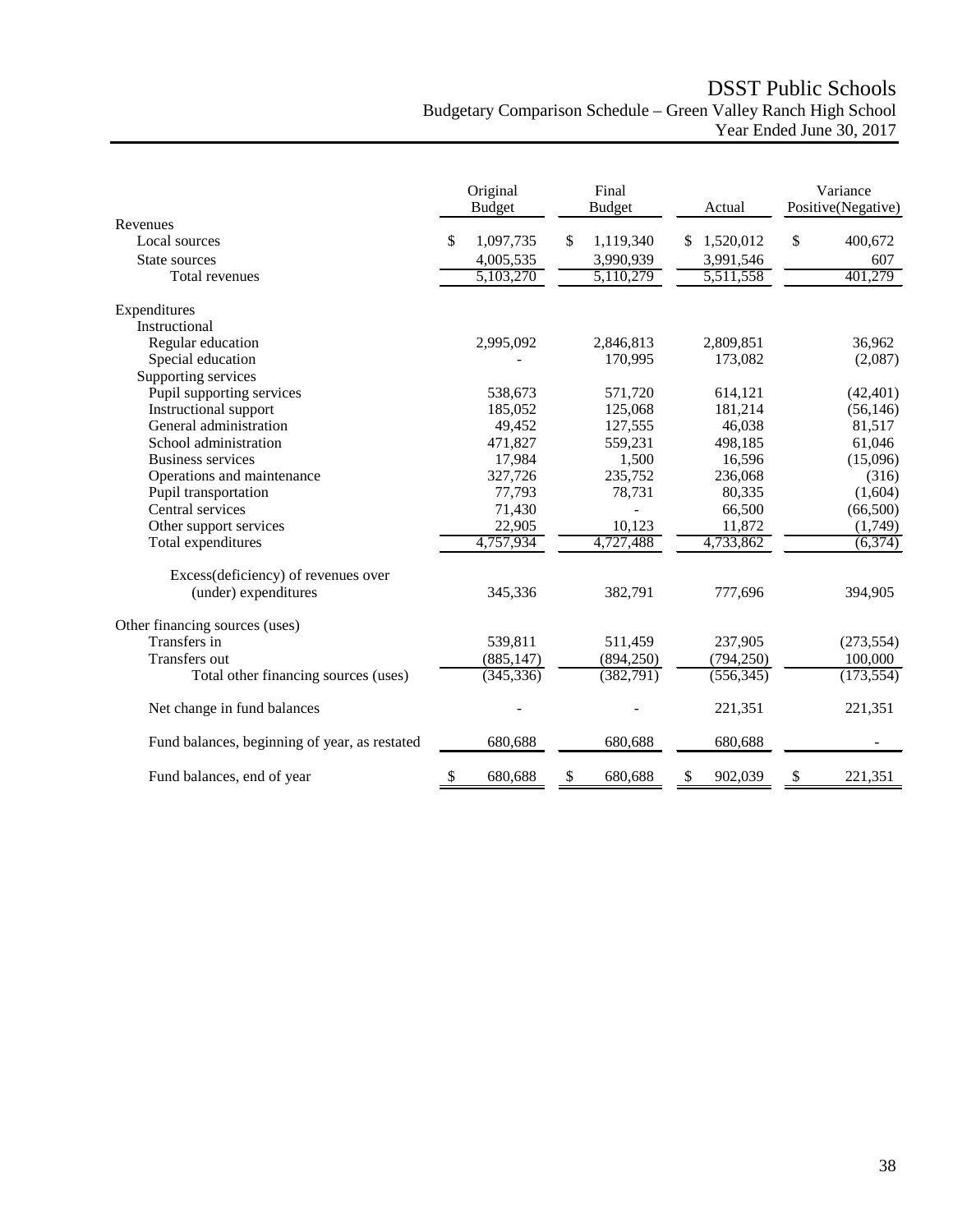# DSST Public Schools Budgetary Comparison Schedule – Cole Middle School Year Ended June 30, 2017

|                                               | Original<br><b>Budget</b> |    | Final<br><b>Budget</b> | Actual          | Variance<br>Positive(Negative) |
|-----------------------------------------------|---------------------------|----|------------------------|-----------------|--------------------------------|
| Revenues                                      |                           |    |                        |                 |                                |
| Local sources                                 | \$<br>928,253             | \$ | 969,636                | \$<br>1,203,260 | \$<br>233,624                  |
| State sources                                 | 3,487,979                 |    | 3,643,845              | 3,636,458       | (7, 387)                       |
| Total revenues                                | 4,416,232                 |    | 4,613,481              | 4,839,718       | 226,237                        |
| Expenditures                                  |                           |    |                        |                 |                                |
| Instructional                                 |                           |    |                        |                 |                                |
| Regular education                             | 2,261,180                 |    | 2,007,201              | 1,984,763       | 22,438                         |
| Special education                             |                           |    | 177,577                | 178,607         | (1,030)                        |
| Supporting services                           |                           |    |                        |                 |                                |
| Pupil supporting services                     | 377,425                   |    | 510,062                | 398,498         | 111,564                        |
| Instructional support                         | 108,540                   |    | 305,339                | 320,967         | (15,628)                       |
| General administration                        | 41,693                    |    | 111,580                | 40,488          | 71,092                         |
| School administration                         | 409,868                   |    | 443,292                | 396,912         | 46,380                         |
| <b>Business services</b>                      | 23,898                    |    | 10,000                 | 15,729          | (5, 729)                       |
| Operations and maintenance                    | 352,952                   |    | 359,114                | 377,159         | (18,045)                       |
| Pupil transportation                          | 66,175                    |    | 69,568                 | 64,929          | 4,639                          |
| Central services                              | 60,223                    |    |                        | 58,483          | (58, 483)                      |
| Other support services                        | 29,711                    |    | 22,875                 | 29,880          | (7,005)                        |
| Total expenditures                            | 3,731,665                 |    | 4,016,608              | 3,866,415       | 150,193                        |
| Excess(deficiency) of revenues over           |                           |    |                        |                 |                                |
| (under) expenditures                          | 684,567                   |    | 596,873                | 973,303         | 376,430                        |
| Other financing sources (uses)                |                           |    |                        |                 |                                |
| Transfers in                                  | 85,028                    |    | 205,434                | 42.829          | (162, 605)                     |
| Transfers out                                 | (769, 595)                |    | (802, 307)             | (702, 307)      | 100,000                        |
| Total other financing sources (uses)          | (684, 567)                |    | (596, 873)             | (659, 478)      | (62, 605)                      |
| Net change in fund balances                   |                           |    |                        | 313,825         | 313,825                        |
| Fund balances, beginning of year, as restated | 736,466                   |    | 736,466                | 736,466         |                                |
| Fund balances, end of year                    | \$<br>736,466             | S  | 736,466                | \$1,050,291     | \$<br>313,825                  |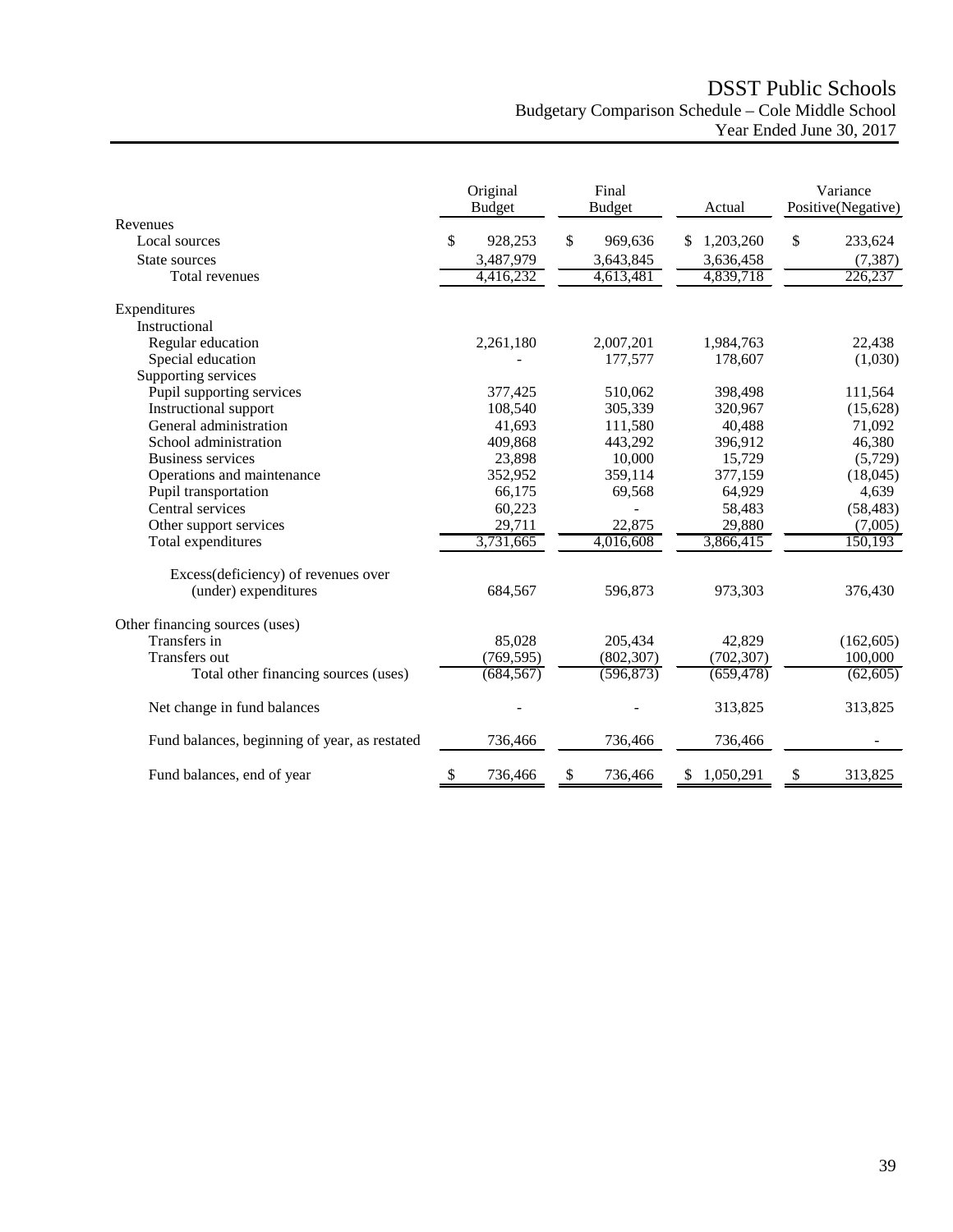# DSST Public Schools Budgetary Comparison Schedule – Cole High School Year Ended June 30, 2017

|                                               | Original<br><b>Budget</b> | Final<br><b>Budget</b> |    | Actual     | Variance<br>Positive(Negative) |
|-----------------------------------------------|---------------------------|------------------------|----|------------|--------------------------------|
| Revenues                                      |                           |                        |    |            |                                |
| Local sources                                 | \$<br>937,817             | \$<br>967,261          | S. | 1,265,749  | \$<br>298,488                  |
| State sources                                 | 2,847,709                 | 2,875,758              |    | 2,875,856  | 98                             |
| Total revenues                                | 3,785,526                 | 3,843,019              |    | 4,141,605  | 298,586                        |
| Expenditures                                  |                           |                        |    |            |                                |
| Instructional                                 |                           |                        |    |            |                                |
| Regular education                             | 2,168,873                 | 2,107,661              |    | 1,954,675  | 152,986                        |
| Special education                             |                           | 165,403                |    | 212,298    | (46,895)                       |
| Supporting services                           |                           |                        |    |            |                                |
| Pupil supporting services                     | 456,001                   | 391,916                |    | 347,822    | 44,094                         |
| Instructional support                         | 104,019                   | 85,591                 |    | 147,050    | (61, 459)                      |
| General administration                        | 34,588                    | 89,555                 |    | 33,681     | 55,874                         |
| School administration                         | 503,658                   | 530,633                |    | 554,875    | (24, 242)                      |
| <b>Business services</b>                      | 12,829                    | 1,500                  |    | 16,107     | (14, 607)                      |
| Operations and maintenance                    | 229,223                   | 207,721                |    | 207,829    | (108)                          |
| Pupil transportation                          | 40,952                    | 48,784                 |    | 40,680     | 8,104                          |
| Central services                              | 49,961                    |                        |    | 48,650     | (48, 650)                      |
| Other support services                        | 75,091                    | 37,860                 |    | 13,777     | 24,083                         |
| Total expenditures                            | 3,675,195                 | 3,666,624              |    | 3,577,444  | 89,180                         |
| Excess(deficiency) of revenues over           |                           |                        |    |            |                                |
| (under) expenditures                          | 110,331                   | 176,395                |    | 564,161    | 387,766                        |
| Other financing sources (uses)                |                           |                        |    |            |                                |
| Transfers in                                  | 611,023                   | 568,355                |    | 204,102    | (364, 253)                     |
| Transfers out                                 | (721, 354)                | (744, 750)             |    | (644, 749) | 100,001                        |
| Total other financing sources (uses)          | (110, 331)                | (176, 395)             |    | (440, 647) | (264, 252)                     |
| Net change in fund balances                   |                           |                        |    | 123,514    | 123,514                        |
| Fund balances, beginning of year, as restated | 73,620                    | 73,620                 |    | 73,620     |                                |
| Fund balances, end of year                    | \$<br>73,620              | \$<br>73,620           | \$ | 197,134    | \$<br>123,514                  |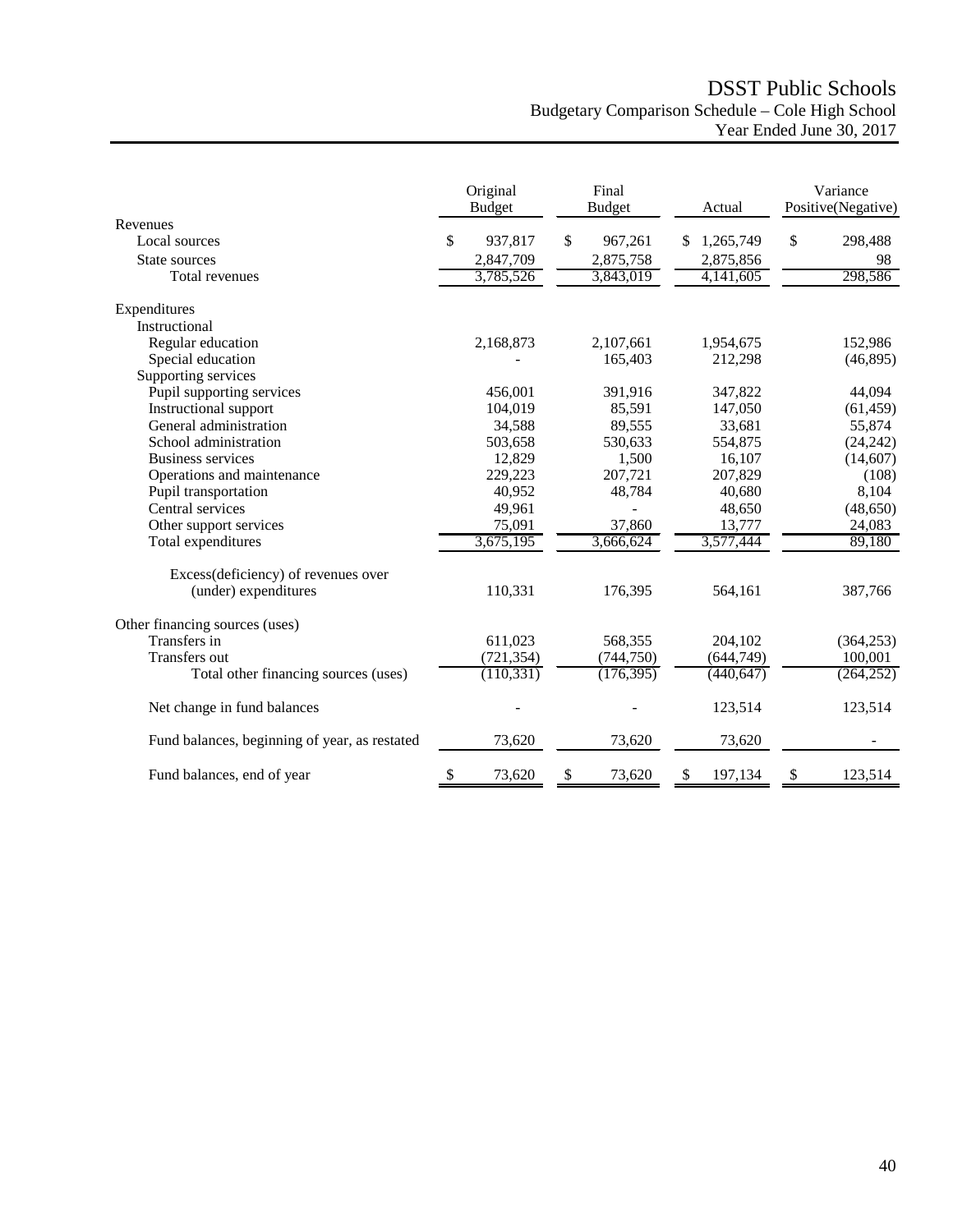DSST Public Schools Budgetary Comparison Schedule – College View Middle School Year Ended June 30, 2017

|                                               | Original<br><b>Budget</b> | Final<br><b>Budget</b> |    | Actual     | Variance<br>Positive(Negative) |
|-----------------------------------------------|---------------------------|------------------------|----|------------|--------------------------------|
| Revenues                                      |                           |                        |    |            |                                |
| Local sources                                 | \$<br>966,585             | \$<br>997,737          | S  | 1,252,271  | \$<br>254,534                  |
| State sources                                 | 3,512,111                 | 3,639,452              |    | 3,639,323  | (129)                          |
| Total revenues                                | 4,478,696                 | 4,637,189              |    | 4,891,594  | 254,405                        |
| Expenditures                                  |                           |                        |    |            |                                |
| Instructional                                 |                           |                        |    |            |                                |
| Regular education                             | 2,280,439                 | 2,033,140              |    | 2,058,189  | (25,049)                       |
| Special education                             |                           | 181,814                |    | 179,107    | 2,707                          |
| Supporting services                           |                           |                        |    |            |                                |
| Pupil supporting services                     | 379,549                   | 481,428                |    | 472,116    | 9,312                          |
| Instructional support                         | 101,179                   | 19,583                 |    | 82,336     | (62, 753)                      |
| General administration                        | 42,067                    | 111,580                |    | 40,373     | 71,207                         |
| School administration                         | 516,967                   | 523,651                |    | 462,753    | 60,898                         |
| Business services                             | 26,022                    | 10,000                 |    | 26,726     | (16,726)                       |
| Operations and maintenance                    | 341,884                   | 438,697                |    | 432,559    | 6,138                          |
| Pupil transportation                          | 63,170                    | 45,244                 |    | 38,474     | 6,770                          |
| Central services                              | 60,763                    |                        |    | 58,317     | (58, 317)                      |
| Other support services                        | 20,618                    | 13,055                 |    | 12,027     | 1,028                          |
| Total expenditures                            | 3,832,658                 | 3,858,192              |    | 3,862,977  | (4,785)                        |
| Excess(deficiency) of revenues over           |                           |                        |    |            |                                |
| (under) expenditures                          | 646,038                   | 778,997                |    | 1,028,617  | 249,620                        |
| Other financing sources (uses)                |                           |                        |    |            |                                |
| Transfers in                                  | 126,263                   | 27,142                 |    | 103,689    | 76,547                         |
| Transfers out                                 | (772, 301)                | (806, 139)             |    | (706, 139) | 100,000                        |
| Total other financing sources (uses)          | (646,038)                 | (778,997)              |    | (602, 450) | 176,547                        |
| Net change in fund balances                   |                           |                        |    | 426,167    | 426,167                        |
| Fund balances, beginning of year, as restated | 433,009                   | 433,009                |    | 433,009    |                                |
| Fund balances, end of year                    | \$<br>433,009             | \$<br>433,009          | \$ | 859,176    | \$<br>426,167                  |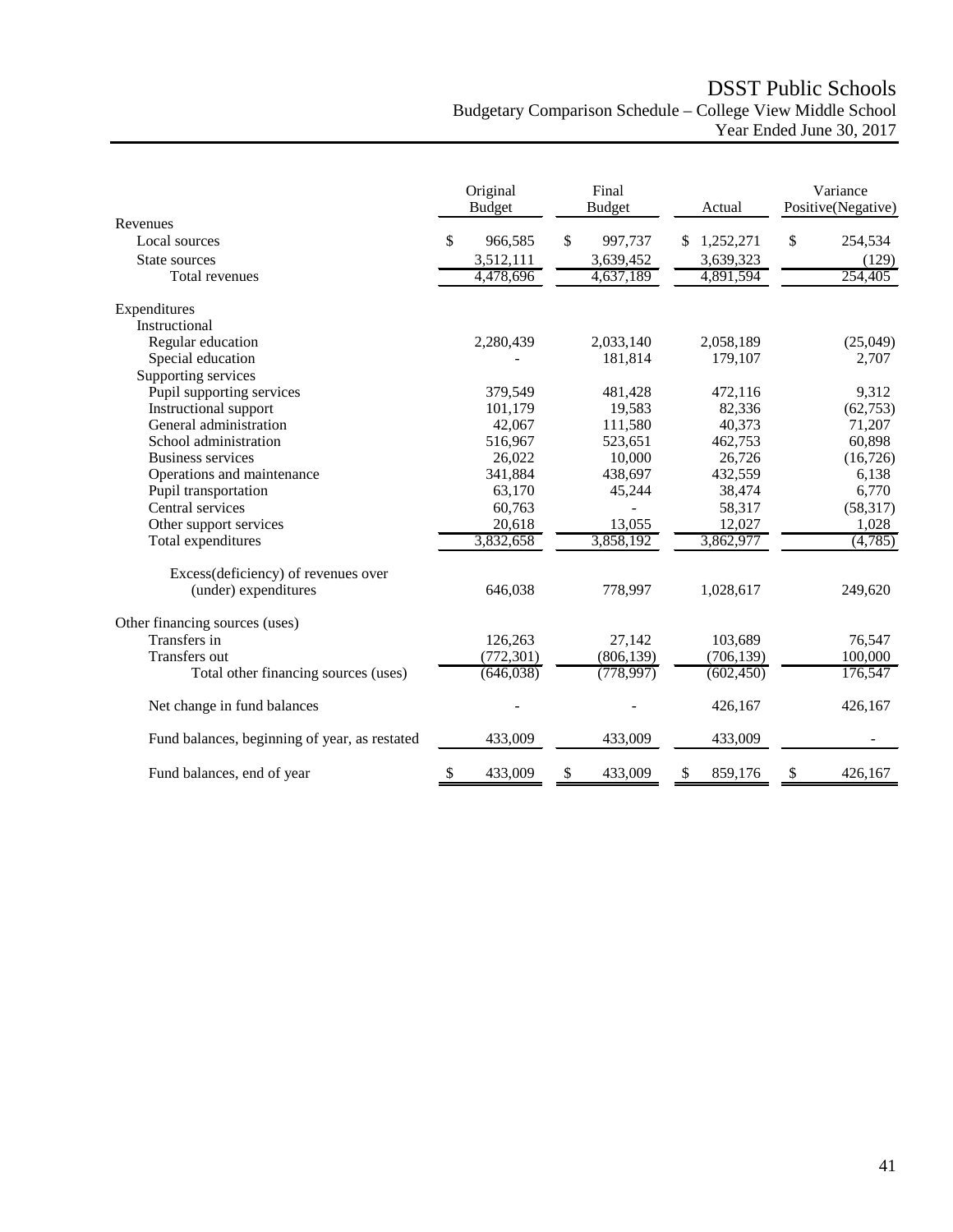DSST Public Schools Budgetary Comparison Schedule – College View High School Year Ended June 30, 2017

|                                               |     | Original<br><b>Budget</b> | Final<br><b>Budget</b> |    | Actual     | Variance<br>Positive(Negative) |
|-----------------------------------------------|-----|---------------------------|------------------------|----|------------|--------------------------------|
| Revenues                                      |     |                           |                        |    |            |                                |
| Local sources                                 | \$. | 825,466                   | \$<br>838,822          | S. | 1,056,133  | \$<br>217,311                  |
| State sources                                 |     | 2,190,173                 | 2,325,538              |    | 2,325,574  | 36                             |
| Total revenues                                |     | 3,015,639                 | 3,164,360              |    | 3,381,707  | 217,347                        |
| Expenditures                                  |     |                           |                        |    |            |                                |
| Instructional                                 |     |                           |                        |    |            |                                |
| Regular education                             |     | 1,606,607                 | 1,621,062              |    | 1,469,665  | 151,397                        |
| Special education                             |     |                           | 85,076                 |    | 103,865    | (18, 789)                      |
| Supporting services                           |     |                           |                        |    |            |                                |
| Pupil supporting services                     |     | 189,955                   | 180,309                |    | 192,622    | (12, 313)                      |
| Instructional support                         |     | 77,164                    | 82,406                 |    | 125,992    | (43,586)                       |
| General administration                        |     | 26,268                    | 77,382                 |    | 27,857     | 49,525                         |
| School administration                         |     | 438,077                   | 439,662                |    | 386,478    | 53,184                         |
| <b>Business services</b>                      |     | 10,056                    | 1,300                  |    | 12,685     | (11, 385)                      |
| Operations and maintenance                    |     | 231,350                   | 131,492                |    | 132,001    | (509)                          |
| Pupil transportation                          |     | 30,300                    | 30,300                 |    | 30,440     | (140)                          |
| Central services                              |     | 37,943                    |                        |    | 40,238     | (40, 238)                      |
| Other support services                        |     | 67,222                    | 36,720                 |    | 12,648     | 24,072                         |
| Total expenditures                            |     | 2,714,942                 | 2,685,709              |    | 2,534,491  | 151,218                        |
| Excess(deficiency) of revenues over           |     |                           |                        |    |            |                                |
| (under) expenditures                          |     | 300,697                   | 478,651                |    | 847,216    | 368,565                        |
| Other financing sources (uses)                |     |                           |                        |    |            |                                |
| Transfers in                                  |     | 289,868                   | 136,769                |    | 122,391    | (14,378)                       |
| Transfers out                                 |     | (590, 565)                | (615, 420)             |    | (515, 420) | 100,000                        |
| Total other financing sources (uses)          |     | (300, 697)                | (478, 651)             |    | (393,029)  | 85,622                         |
| Net change in fund balances                   |     |                           |                        |    | 454,187    | 454,187                        |
| Fund balances, beginning of year, as restated |     | 41,565                    | 41,565                 |    | 41,565     |                                |
| Fund balances, end of year                    | \$  | 41,565                    | \$<br>41,565           | \$ | 495,752    | \$<br>454,187                  |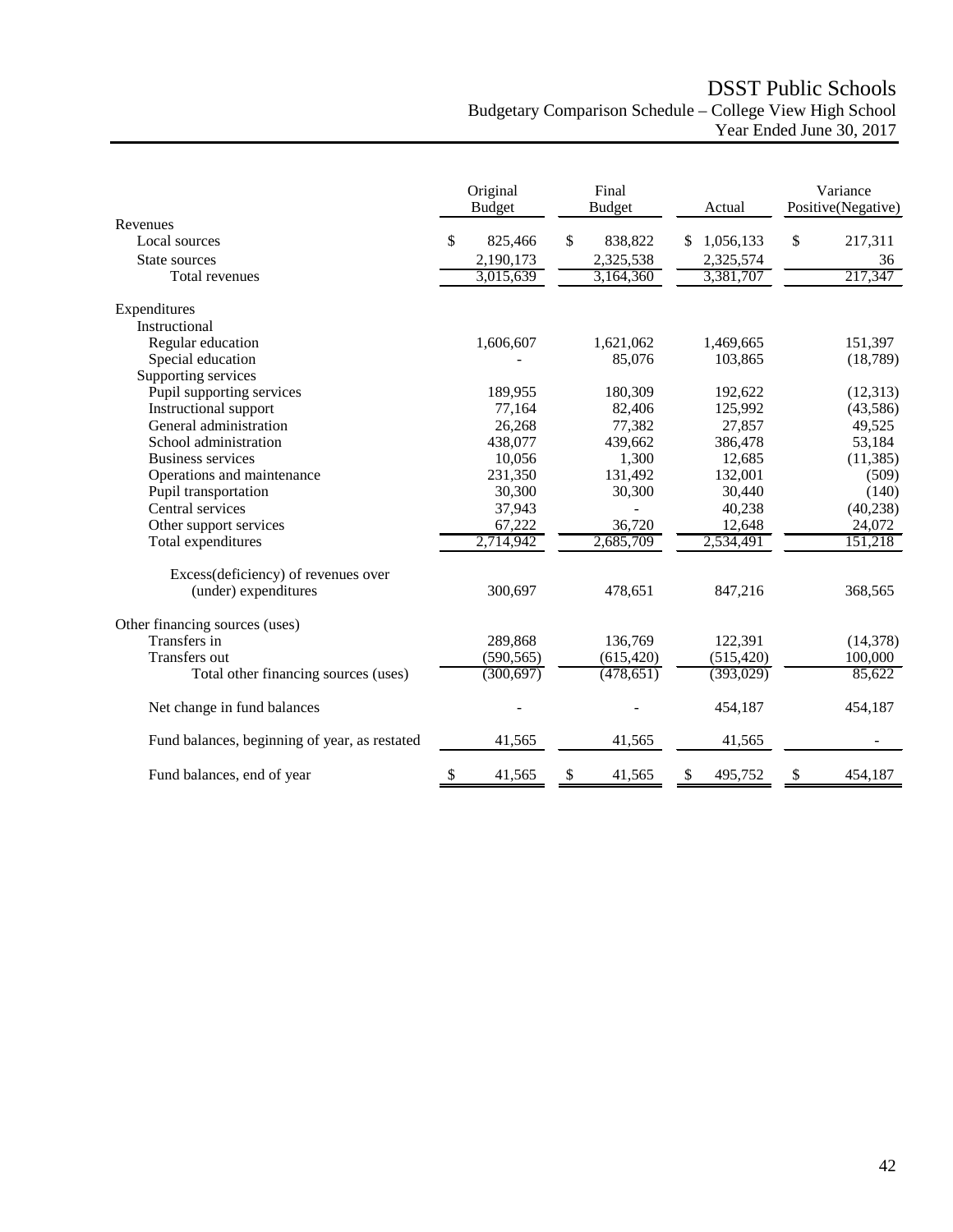DSST Public Schools Budgetary Comparison Schedule – Byers Middle School Year Ended June 30, 2017

|                                               | Original<br><b>Budget</b> | Final<br><b>Budget</b> | Actual          | Variance<br>Positive(Negative) |
|-----------------------------------------------|---------------------------|------------------------|-----------------|--------------------------------|
| Revenues                                      |                           |                        |                 |                                |
| Local sources                                 | \$<br>874,672             | \$<br>961,623          | \$<br>1,116,059 | \$<br>154,436                  |
| State sources                                 | 3,334,154                 | 3,437,633              | 3,438,647       | 1,014                          |
| Total revenues                                | 4,208,826                 | 4,399,256              | 4,554,706       | 155,450                        |
| Expenditures                                  |                           |                        |                 |                                |
| Instructional                                 |                           |                        |                 |                                |
| Regular education                             | 2,366,341                 | 2,177,350              | 2,019,865       | 157,485                        |
| Special education                             |                           | 332,471                | 318,893         | 13,578                         |
| Supporting services                           |                           |                        |                 |                                |
| Pupil supporting services                     | 261,382                   | 314,672                | 308,064         | 6,608                          |
| Instructional support                         | 128,105                   | 108,339                | 144,255         | (35,916)                       |
| General administration                        | 43,001                    | 113,275                | 41,826          | 71,449                         |
| School administration                         | 472,693                   | 380,378                | 320,780         | 59,598                         |
| <b>Business services</b>                      | 16,599                    | 2,265                  | 14,894          | (12, 629)                      |
| Operations and maintenance                    | 301,327                   | 364,329                | 364,329         |                                |
| Pupil transportation                          | 2,706                     | 2,706                  | 283             | 2,423                          |
| Central services                              | 62,113                    |                        | 60,415          | (60, 415)                      |
| Other support services                        | 52,042                    | 21,038                 | 13,788          | 7,250                          |
| Total expenditures                            | 3,706,309                 | 3,816,823              | 3,607,392       | 209,431                        |
| Excess(deficiency) of revenues over           |                           |                        |                 |                                |
| (under) expenditures                          | 502,517                   | 582,433                | 947,314         | 364,881                        |
| Other financing sources (uses)                |                           |                        |                 |                                |
| Transfers in                                  | 244,035                   | 195,658                | 158,110         | (37, 548)                      |
| Transfers out                                 | (746, 552)                | (778,091)              | (678,091)       | 100,000                        |
| Total other financing sources (uses)          | (502, 517)                | (582, 433)             | (519,981)       | 62,452                         |
| Net change in fund balances                   |                           |                        | 427,333         | 427,333                        |
| Fund balances, beginning of year, as restated | 1,280,067                 | 1,280,067              | 1,280,067       |                                |
| Fund balances, end of year                    | \$<br>1,280,067           | \$<br>1,280,067        | \$<br>1,707,400 | \$<br>427,333                  |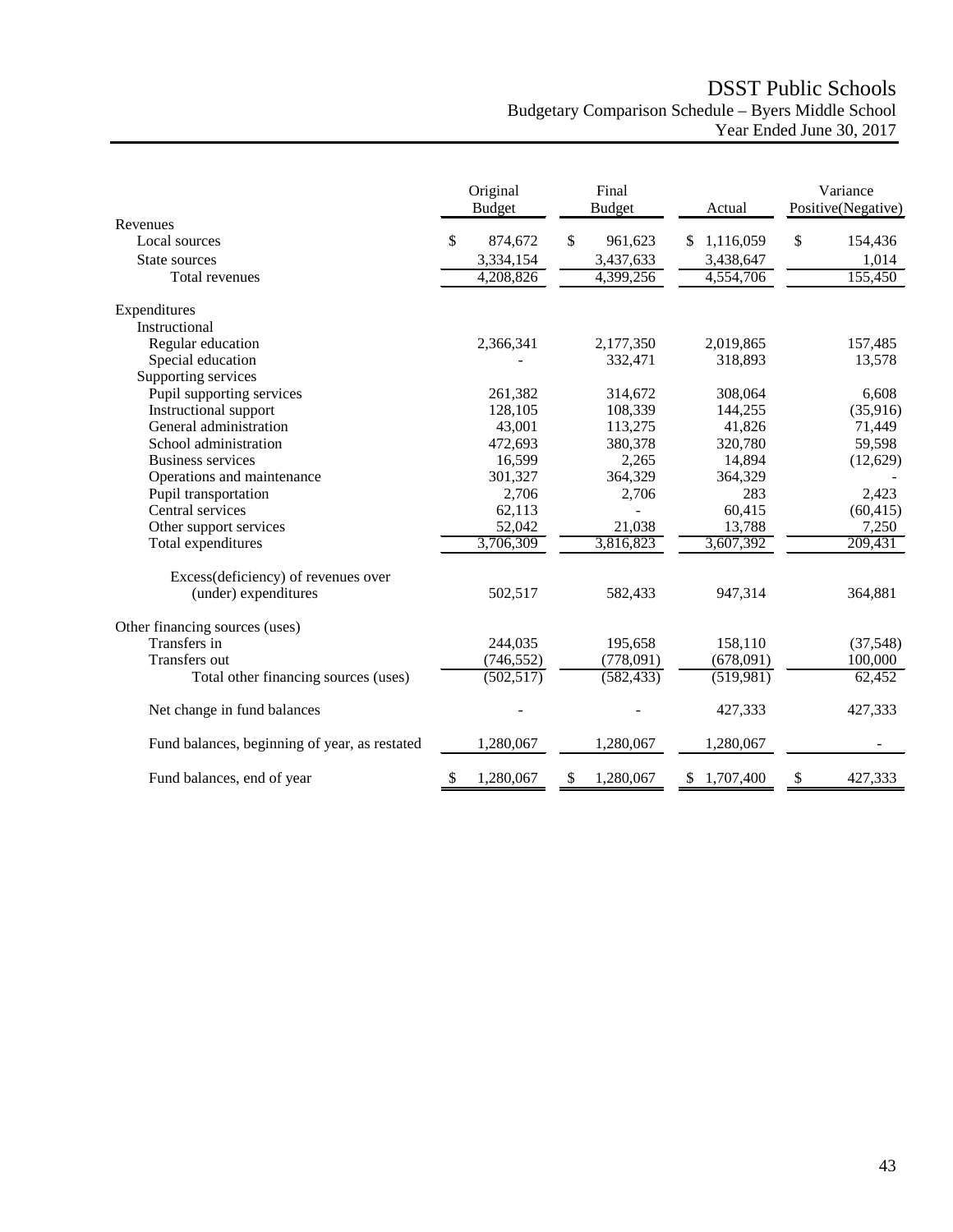# DSST Public Schools Budgetary Comparison Schedule – Byers High School Year Ended June 30, 2017

|                                               | Original<br><b>Budget</b> | Final<br><b>Budget</b> | Actual        | Variance<br>Positive(Negative) |
|-----------------------------------------------|---------------------------|------------------------|---------------|--------------------------------|
| Revenues<br>Local sources                     | \$<br>243,146             | \$<br>216,011          | \$<br>294,156 | \$<br>78,145                   |
| State sources                                 | 1,050,983                 | 969,969                | 970,289       | 320                            |
| Total revenues                                | 1,294,129                 | 1,185,980              | 1,264,445     | 78,465                         |
|                                               |                           |                        |               |                                |
| Expenditures<br>Instructional                 |                           |                        |               |                                |
| Regular education                             | 834,057                   | 774,107                | 788,707       | (14,600)                       |
| Special education                             |                           | 34,847                 | 55,711        | (20, 864)                      |
| Supporting services                           |                           |                        |               |                                |
| Pupil supporting services                     | 127,474                   | 139,413                | 132,104       | 7,309                          |
| Instructional support                         | 77,629                    | 5,671                  | 25,643        | (19, 972)                      |
| General administration                        | 13,555                    | 34,536                 | 12,433        | 22,103                         |
| School administration                         | 7,440                     | 373,187                | 375,874       | (2,687)                        |
| <b>Business services</b>                      | 4,953                     | 1,000                  | 4,144         | (3,144)                        |
| Operations and maintenance                    | 83,089                    | 103,317                | 103,317       |                                |
| Pupil transportation                          | 290                       | 500                    | 95            | 405                            |
| Central services                              | 19,579                    |                        | 17,959        | (17,959)                       |
| Other support services                        | 32,723                    | 26,693                 | 2,471         | 24,222                         |
| Total expenditures                            | 1,200,789                 | 1,493,271              | 1,518,458     | (25, 187)                      |
| Excess(deficiency) of revenues over           |                           |                        |               |                                |
| (under) expenditures                          | 93,340                    | (307, 291)             | (254, 013)    | 53,278                         |
| Other financing sources (uses)                |                           |                        |               |                                |
| Transfers in                                  | 249,942                   | 652,271                | 630,951       | (21, 320)                      |
| Transfers out                                 | (343, 282)                | (344,980)              | (279, 269)    | 65,711                         |
| Total other financing sources (uses)          | (93, 340)                 | 307,291                | 351,682       | 44,391                         |
| Net change in fund balances                   |                           |                        | 97,669        | 97,669                         |
| Fund balances, beginning of year, as restated |                           |                        |               |                                |
| Fund balances, end of year                    |                           |                        | \$<br>97,669  | 97,669                         |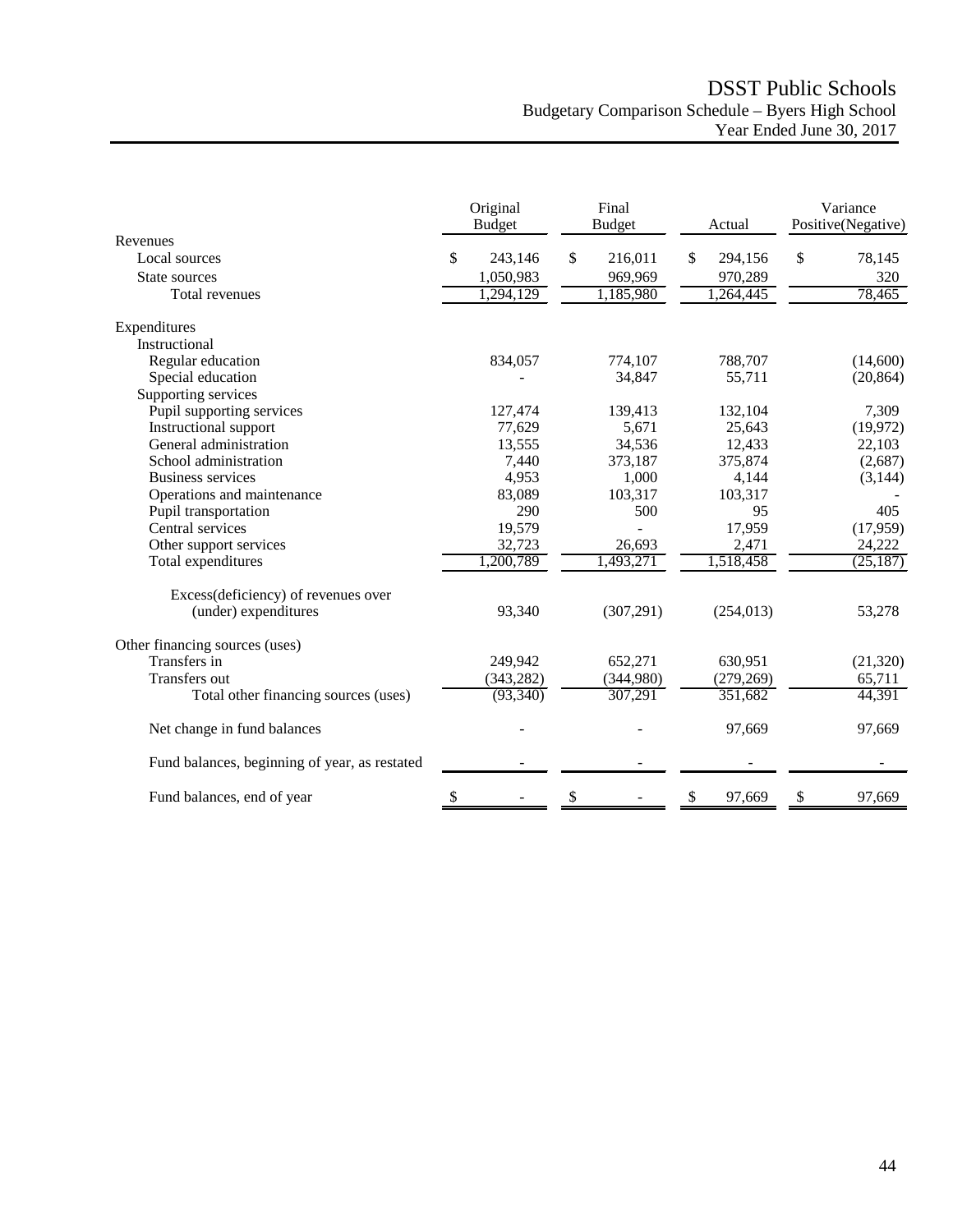DSST Public Schools Budgetary Comparison Schedule – Conservatory Green Middle School Year Ended June 30, 2017

|                                               | Original<br><b>Budget</b> | Final<br><b>Budget</b> |    | Actual     | Variance<br>Positive(Negative) |
|-----------------------------------------------|---------------------------|------------------------|----|------------|--------------------------------|
| Revenues                                      |                           |                        |    |            |                                |
| Local sources                                 | \$<br>871,972             | \$<br>905,153          | S. | 1,049,905  | \$<br>144,752                  |
| State sources                                 | 3,308,250                 | 3,421,482              |    | 3,422,046  | 564                            |
| Total revenues                                | 4,180,222                 | 4,326,635              |    | 4,471,951  | 145,316                        |
| Expenditures                                  |                           |                        |    |            |                                |
| Instructional                                 |                           |                        |    |            |                                |
| Regular education                             | 2,358,882                 | 2,233,842              |    | 2,009,060  | 224,782                        |
| Special education                             |                           | 179,354                |    | 151,370    | 27,984                         |
| Supporting services                           |                           |                        |    |            |                                |
| Pupil supporting services                     | 349,109                   | 341,566                |    | 351,237    | (9,671)                        |
| Instructional support                         | 111,121                   | 107,858                |    | 148,556    | (40, 698)                      |
| General administration                        | 41,225                    | 109,644                |    | 41,344     | 68,300                         |
| School administration                         | 483,775                   | 567,762                |    | 558,202    | 9,560                          |
| <b>Business services</b>                      | 17,742                    | 4,000                  |    | 14,427     | (10, 427)                      |
| Operations and maintenance                    | 252,707                   | 351,899                |    | 353,221    | (1,322)                        |
| Pupil transportation                          | 76,355                    | 78,358                 |    | 82,243     | (3,885)                        |
| Central services                              | 59,548                    |                        |    | 59,719     | (59, 719)                      |
| Other support services                        | 72,867                    | 30,701                 |    | 10,725     | 19,976                         |
| Total expenditures                            | 3,823,331                 | 4,004,984              |    | 3,780,104  | 224,880                        |
| Excess(deficiency) of revenues over           |                           |                        |    |            |                                |
| (under) expenditures                          | 356,891                   | 321,651                |    | 691,847    | 370,196                        |
| Other financing sources (uses)                |                           |                        |    |            |                                |
| Transfers in                                  | 380,432                   | 452,144                |    | 233,283    | (218, 861)                     |
| Transfers out                                 | (737, 323)                | (773, 795)             |    | (673, 794) | 100,001                        |
| Total other financing sources (uses)          | (356, 891)                | (321, 651)             |    | (440,511)  | (118, 860)                     |
| Net change in fund balances                   |                           |                        |    | 251,336    | 251,336                        |
| Fund balances, beginning of year, as restated | 74,929                    | 74,929                 |    | 74,929     |                                |
| Fund balances, end of year                    | \$<br>74,929              | \$<br>74,929           | \$ | 326,265    | \$<br>251,336                  |